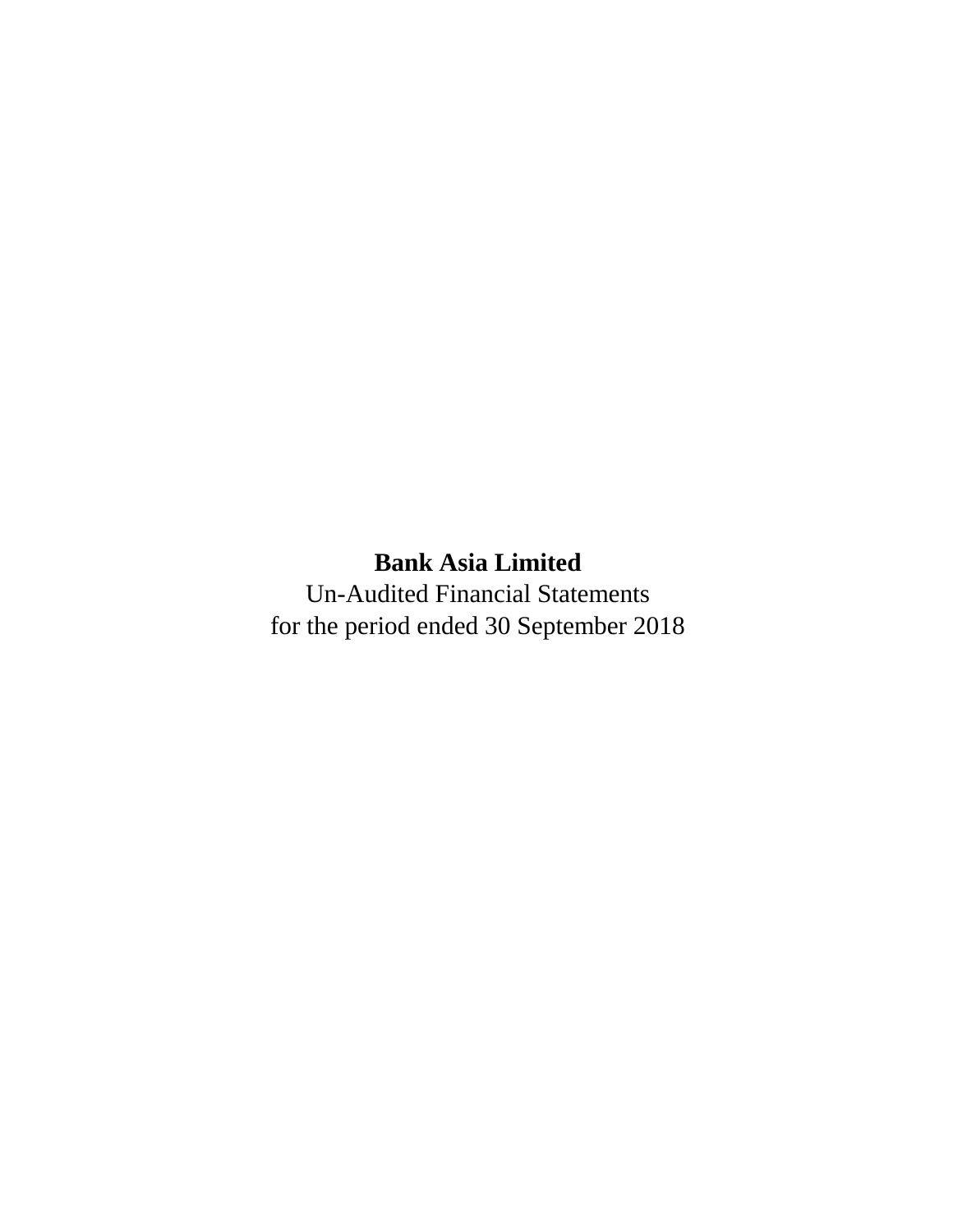**Bank Asia Limited and Its Subsidiaries Consolidated Balance Sheet as at 30 September 2018**

|                                                                      |              | Amount in Taka                  |                                |  |  |
|----------------------------------------------------------------------|--------------|---------------------------------|--------------------------------|--|--|
|                                                                      | <b>Notes</b> | At<br>30 Sep 2018               | At<br>31 Dec 2017              |  |  |
| PROPERTY AND ASSETS                                                  |              |                                 |                                |  |  |
| Cash                                                                 | 4(a)         | 16,469,691,237                  | 17,933,208,773                 |  |  |
| In hand (including foreign currencies)                               | 4.1(a)       | 2,761,016,422                   | 1,994,978,583                  |  |  |
| Balance with Bangladesh Bank and its agent bank                      |              |                                 |                                |  |  |
| (including foreign currencies)                                       | 4.2(a)       | 13,708,674,815                  | 15,938,230,190                 |  |  |
| Balance with other banks and financial institutions                  | 5(a)         | 30,082,732,346                  | 30,077,880,452                 |  |  |
| In Bangladesh                                                        |              | 28,705,007,184                  | 29,087,820,840                 |  |  |
| Outside Bangladesh                                                   |              | 1,377,725,162                   | 990,059,612                    |  |  |
| Money at call and on short notice                                    | 6(a)         |                                 |                                |  |  |
| <b>Investments</b>                                                   | 7(a)         | 33,752,547,929                  | 28, 145, 350, 291              |  |  |
| Government                                                           |              | 30,179,507,413                  | 24,431,255,000                 |  |  |
| Others                                                               |              | 3,573,040,516                   | 3,714,095,291                  |  |  |
| <b>Loans and advances/investments</b>                                | 8(a)         | 208,081,141,530                 | 200,328,423,831                |  |  |
| Loans, cash credits, overdrafts, etc/investments                     |              | 187,219,048,887                 | 184, 322, 321, 558             |  |  |
| Bills purchased and discounted                                       |              | 20,862,092,643                  | 16,006,102,273                 |  |  |
| Fixed assets including premises, furniture and fixtures              | 9(a)         | 5,442,971,961                   | 5,344,230,907                  |  |  |
| <b>Other assets</b>                                                  | 10(a)        | 9,210,371,051                   | 9,117,178,530                  |  |  |
| Non - banking assets                                                 |              |                                 |                                |  |  |
| <b>Total assets</b>                                                  |              | 303,039,456,054                 | 290,946,272,783                |  |  |
| <b>LIABILITIES AND CAPITAL</b>                                       |              |                                 |                                |  |  |
| <b>Liabilities</b>                                                   |              |                                 |                                |  |  |
| Borrowings from other banks, financial institutions and agents 11(a) |              | 35,097,116,945                  | 30,465,558,247                 |  |  |
| Subordinated non-convertible bonds                                   | 11(aa)       | 7,400,000,000                   | 8,092,588,885                  |  |  |
| Deposits and other accounts                                          | 12(a)        | 210,584,660,032                 | 207, 283, 945, 687             |  |  |
| Current/Al-wadeeah current accounts and other accounts               |              | 43,960,112,542                  | 42, 242, 103, 482              |  |  |
| <b>Bills</b> payable                                                 |              | 3,178,238,875                   | 3,968,967,652                  |  |  |
| Savings bank/Mudaraba savings bank deposits                          |              | 38,485,338,791                  | 34,496,938,426                 |  |  |
| Fixed deposits/Mudaraba fixed deposits                               |              | 124,960,969,824                 | 126,575,936,127                |  |  |
| Bearer certificates of deposit                                       |              |                                 |                                |  |  |
| Other deposits                                                       |              | $\overline{\phantom{0}}$        |                                |  |  |
| <b>Other liabilities</b>                                             | 13(a)        | 26,987,223,419                  | 24,170,500,633                 |  |  |
| <b>Total liabilities</b>                                             |              | 280,069,000,396                 | 270,012,593,452                |  |  |
| Capital/shareholders' equity                                         |              |                                 |                                |  |  |
| <b>Total shareholders' equity</b><br>Paid-up capital                 |              | 22,970,455,658                  | 20,933,679,331                 |  |  |
| Statutory reserve                                                    | 14.2<br>15   | 11,103,874,860<br>8,134,263,942 | 9,870,110,990<br>7,345,137,782 |  |  |
| Revaluation reserve                                                  | 16(a)        | 2,174,519,084                   | 2,154,384,193                  |  |  |
| General reserve                                                      |              | 8,166,144                       | 8,166,144                      |  |  |
| Retained earnings                                                    | 17(a)        | 1,547,552,165                   | 1,554,316,722                  |  |  |
| Foreign currency translation reserve                                 |              | 2,067,700                       | 1,551,777                      |  |  |
| Non-controlling interest                                             | 17(b)        | 11,762                          | 11,723                         |  |  |
| Total liabilities and shareholders' equity                           |              | 303,039,456,054                 | 290,946,272,783                |  |  |
|                                                                      |              |                                 |                                |  |  |

**Net Assets Value per Share 20.69** 18.85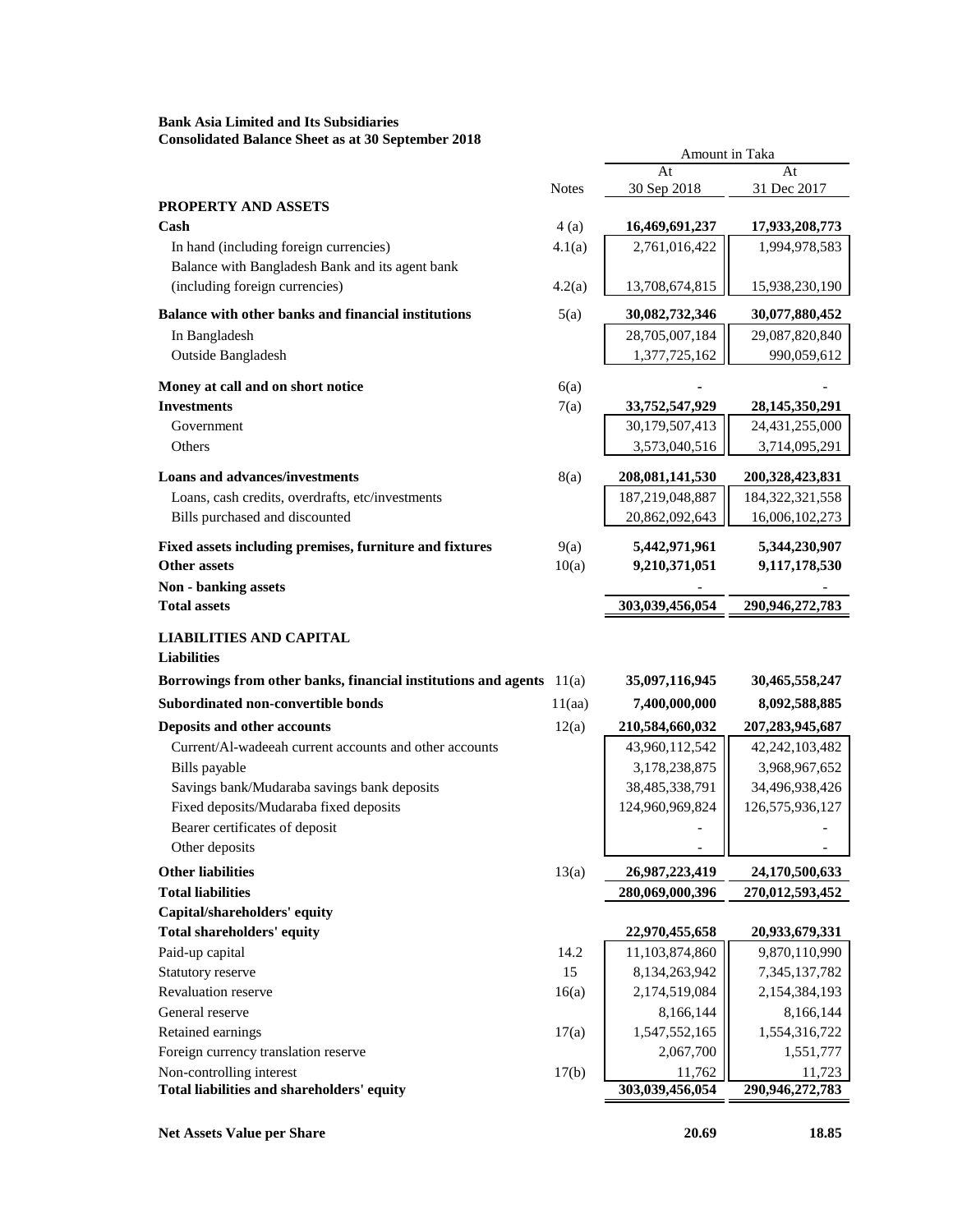**Bank Asia Limited and Its Subsidiaries Consolidated Balance Sheet as at 30 September 2018**

|                                                                       |              | Amount in Taka  |                    |
|-----------------------------------------------------------------------|--------------|-----------------|--------------------|
|                                                                       |              | At              | At                 |
|                                                                       | <b>Notes</b> | 30 Sep 2018     | 31 Dec 2017        |
| <b>OFF-BALANCE SHEET ITEMS</b>                                        |              |                 |                    |
| <b>Contingent liabilities</b>                                         | 18           | 136,408,429,326 | 135,839,309,791    |
| Acceptances and endorsements                                          |              | 46,205,829,560  | 42,864,351,001     |
| Letters of guarantee                                                  |              | 41,026,861,374  | 40,615,034,541     |
| Irrevocable letters of credit                                         |              | 33,923,616,615  | 37,891,236,914     |
| Bills for collection                                                  |              | 15,252,121,777  | 14,468,687,335     |
| Other contingent liabilities                                          |              |                 |                    |
| <b>Other commitments</b>                                              |              |                 | 317, 134, 285      |
| Documentary credits and short term trade-related transactions         |              |                 |                    |
| Forward assets purchased and forward deposits placed                  |              |                 | 317, 134, 285      |
| Undrawn note issuance and revolving underwriting facilities           |              |                 |                    |
| Undrawn formal standby facilities, credit lines and other commitments |              |                 |                    |
| Total off-balance sheet items including contingent liabilities        |              | 136,408,429,326 | 136, 156, 444, 076 |
|                                                                       |              |                 |                    |

-Sd- -Sd- -Sd-President & Managing Director Director Director Chairman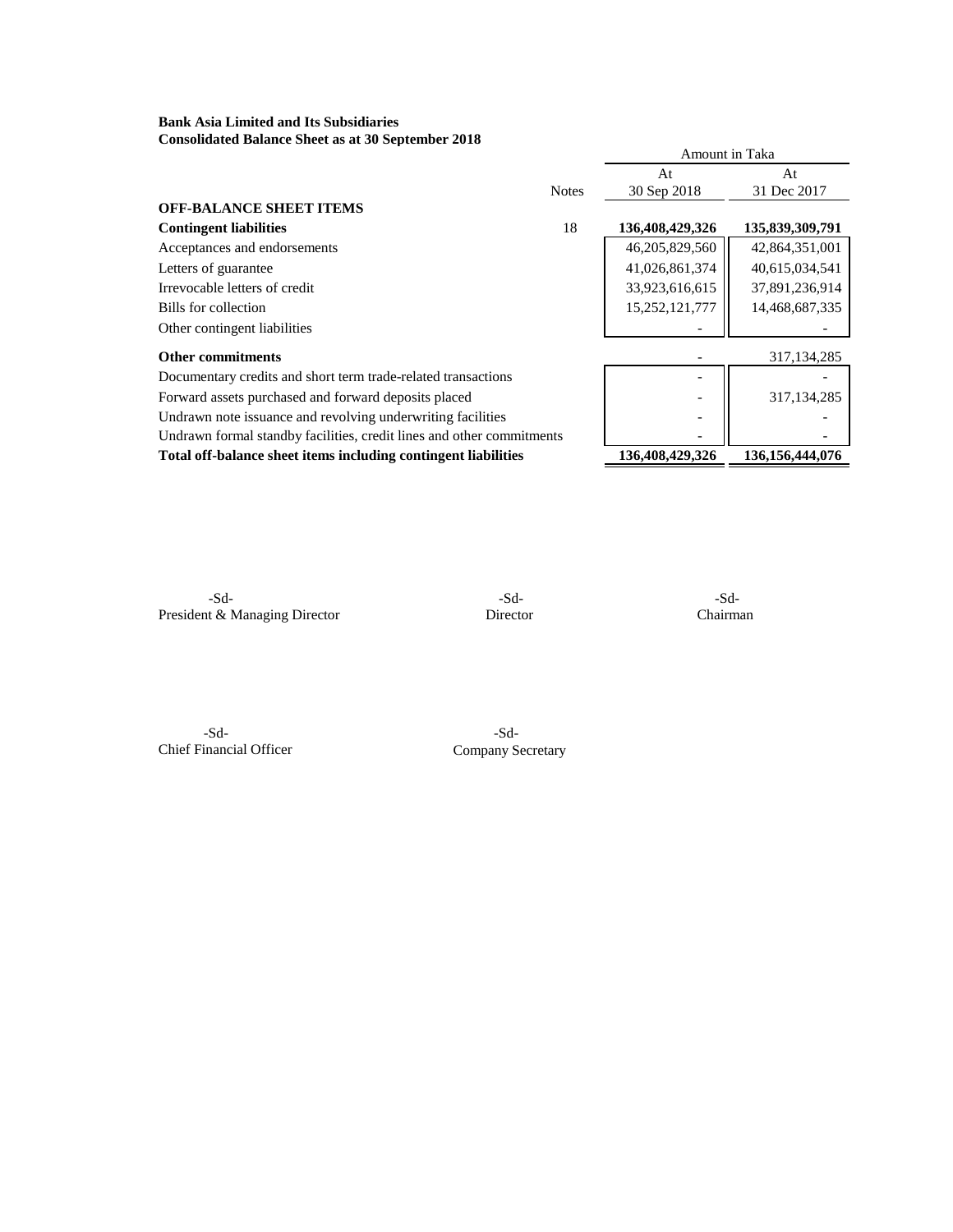**Bank Asia Limited and Its Subsidiaries Consolidated Profit and Loss Statement for the period ended 30 September 2018**

|                                               |              |                 | Amount in Taka  |                  |                  |
|-----------------------------------------------|--------------|-----------------|-----------------|------------------|------------------|
|                                               | <b>Notes</b> | Jan to Sep 2018 | Jan to Sep 2017 | July to Sep 2018 | July to Sep 2017 |
| <b>OPERATING INCOME</b>                       |              |                 |                 |                  |                  |
| Interest income                               | 20(a)        | 15,517,043,105  | 12,046,666,792  | 5,181,898,393    | 4,291,521,116    |
| Interest paid on deposits and borrowings, etc | 21(a)        | 9,619,077,490   | 7,961,855,070   | 3,366,463,870    | 2,733,167,547    |
| Net interest income                           |              | 5,897,965,615   | 4,084,811,722   | 1,815,434,523    | 1,558,353,569    |
| Investment income                             | 22(a)        | 1,781,719,860   | 1,953,039,787   | 670,861,233      | 554,145,058      |
| Commission, exchange and brokerage            | 23(a)        | 2,237,009,793   | 2,414,649,271   | 768,705,091      | 854,666,552      |
| Other operating income                        | 24(a)        | 642, 653, 260   | 539,299,119     | 224,491,339      | 180,690,617      |
|                                               |              | 4,661,382,914   | 4,906,988,177   | 1,664,057,664    | 1,589,502,227    |
| Total operating income (A)                    |              | 10,559,348,529  | 8,991,799,899   | 3,479,492,187    | 3,147,855,796    |
| <b>OPERATING EXPENSES</b>                     |              |                 |                 |                  |                  |
| Salaries and allowances                       | 25(a)        | 2,142,215,551   | 1,972,531,884   | 815,991,172      | 698,414,453      |
| Rent, taxes, insurance, electricity, etc      | 26(a)        | 531,763,293     | 474,862,115     | 179,437,517      | 156,085,724      |
| Legal expenses                                | 27(a)        | 20,216,398      | 15,554,090      | 5,715,872        | 6,095,998        |
| Postage, stamp, telecommunication, etc        | 28(a)        | 79,966,557      | 69,611,546      | 29,178,593       | 25,763,817       |
| Stationery, printing, advertisements, etc     | 29(a)        | 79,231,363      | 68,233,086      | 26,927,043       | 22,640,705       |
| Managing Director's salary and fees           | 30           | 11,250,000      | 11,250,000      | 3,450,000        | 5,050,000        |
| Directors' fees                               | 31(a)        | 3,053,600       | 1,913,200       | 1,279,200        | 360,400          |
| Auditors' fees                                | 32(a)        | 2,340,871       | 1,324,020       | 1,044,866        | 447,343          |
| Depreciation and repairs of Bank's assets     | 33(a)        | 354,775,787     | 343,162,424     | 124,774,803      | 119,238,313      |
| Other expenses                                | 34(a)        | 1,287,988,033   | 1,071,529,233   | 487, 348, 236    | 375,625,153      |
| Total operating expenses (B)                  |              | 4,512,801,453   | 4,029,971,598   | 1,675,147,302    | 1,409,721,906    |
| Profit before provision (C=A-B)               |              | 6,046,547,075   | 4,961,828,301   | 1,804,344,884    | 1,738,133,890    |
| Provision for loans and advances/investments  |              |                 |                 |                  |                  |
| General provision                             |              | 290,738,232     | 725,800,000     | (174, 291, 424)  | 145,434,075      |
| Specific provision                            |              | 2,017,192,330   | 1,259,000,000   | 817,331,081      | 349,198,875      |
|                                               |              | 2,307,930,562   | 1,984,800,000   | 643,039,657      | 494,632,950      |
| Provision for off-balance sheet items         |              | (210, 115, 899) | 158,700,000     | 5,732,496        | 38,700,000       |
| <b>Total provision (D)</b>                    |              | 2,097,814,663   | 2,143,500,000   | 648,772,153      | 533,332,950      |
| Total profit before tax (C-D)                 |              | 3,948,732,412   | 2,818,328,301   | 1,155,572,731    | 1,204,800,940    |
| Provision for taxation                        |              |                 |                 |                  |                  |
| Current tax                                   |              | 1,918,805,827   | 1,370,776,022   | 364,477,281      | 540,318,031      |
| Deferred tax                                  |              | 15,000,000      | 28,000,000      | (7,000,000)      | 8,000,000        |
|                                               |              | 1,933,805,827   | 1,398,776,022   | 357,477,281      | 548,318,031      |
| Net profit after tax                          |              | 2,014,926,585   | 1,419,552,279   | 798,095,450      | 656,482,909      |
| <b>Appropriations</b>                         |              |                 |                 |                  |                  |
| Statutory reserve                             | 15           | 789,126,160     | 536,815,937     | 234,035,299      | 237,139,693      |
| General reserve                               |              |                 |                 |                  |                  |
|                                               |              | 789,126,160     | 536,815,937     | 234,035,299      | 237,139,693      |
| <b>Retained surplus</b>                       |              | 1,225,800,425   | 882,736,342     | 564,060,151      | 419,343,216      |
| Attributable to:                              |              |                 |                 |                  |                  |
| Equity holders of Bank Asia Limited           |              | 1,225,800,386   | 882,735,992     | 564,060,150      | 419,343,062      |
| Non-controlling interest                      |              | 39              | 350             |                  | 154              |
|                                               |              | 1,225,800,425   | 882,736,342     | 564,060,151      | 419,343,216      |
| <b>Earnings Per Share (EPS)</b>               | 37(a)        | 1.81            | 1.28            | 0.72             | 0.59             |

-Sd- -Sd- -Sd-President & Managing Director Director Director Chairman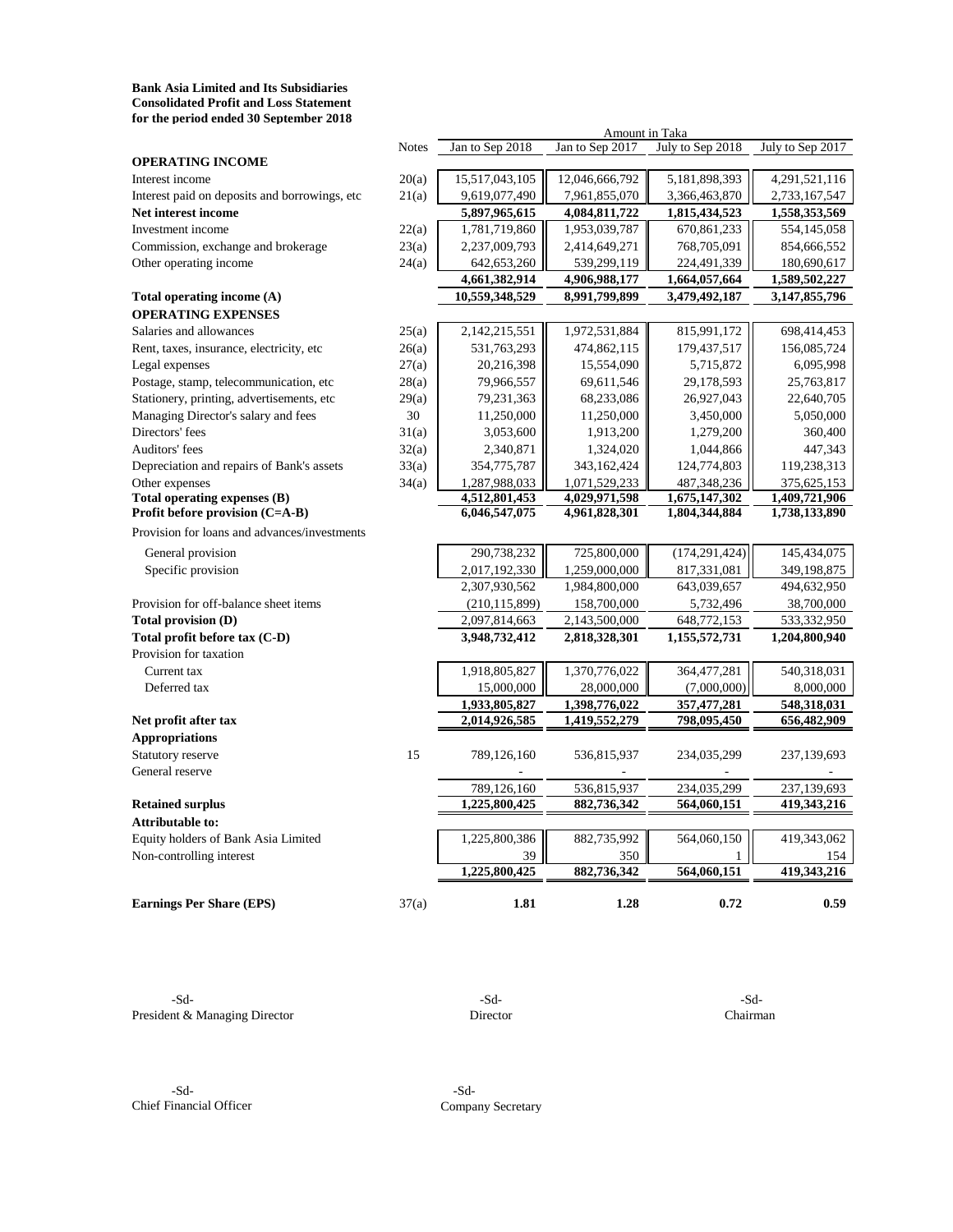#### **Bank Asia Limited and Its Subsidiaries Consolidated Cash Flow Statement for the period ended 30 September 2018**

|                                                                      |              | Amount in Taka     |                     |
|----------------------------------------------------------------------|--------------|--------------------|---------------------|
|                                                                      | <b>Notes</b> | Jan to Sep 2018    | Jan to Sep 2017     |
| Cash flows from operating activities (A)                             |              |                    |                     |
| Interest receipts                                                    |              | 16,519,194,174     | 13,889,579,288      |
| Interest payments                                                    |              | (9,780,456,719)    | (8,100,712,256)     |
| Dividends receipts                                                   |              | 31,854,449         | 46,475,670          |
| Fees and commission receipts                                         |              | 2,237,009,793      | 2,414,649,271       |
| Recoveries on loans previously written off                           |              | 74,770,359         | 18,825,489          |
| Cash payment to employees                                            |              | (2,171,695,312)    | (1,981,548,081)     |
| Cash payment to suppliers                                            |              | (129, 620, 364)    | (120,740,609)       |
| Income tax paid                                                      |              | (1, 151, 326, 323) | (1,325,553,907)     |
| Receipts from other operating activities                             | 35(a)        | 697,903,072        | 669,866,312         |
| Payments for other operating activities                              | 36(a)        | (1,936,578,752)    | (1,645,936,340)     |
| Operating profit before changes in operating assets $\&$ liabilities |              | 4,391,054,377      | 3,864,904,837       |
| Increase/(decrease) in operating assets and liabilities              |              |                    |                     |
| Loans and advances to customers and banks                            |              | (7, 752, 717, 699) | (23, 644, 364, 587) |
| Other assets                                                         |              | (236, 267, 257)    | (460, 708, 425)     |
| Deposits from customers and banks                                    |              | 3,300,714,345      | 1,156,444,473       |
| Trading liabilities                                                  |              | 4,631,558,698      | 7,199,280,399       |
| Other liabilities                                                    |              | 911,126,790        | 972,207,705         |
| Net Increase/(decrease) in operating assets and liabilities          |              | 854,414,878        | (14,777,140,434)    |
| Net cash flows from operating activities                             |              | 5,245,469,255      | (10,912,235,597)    |
| Cash flows from investing activities (B)                             |              |                    |                     |
| Investments in treasury bills, bonds and others                      |              | (5,748,252,413)    | 11,254,804,593      |
| Sale/(Purchase) of trading securities                                |              | 141,054,775        | (94, 166, 072)      |
| (Purchase)/disposal of fixed assets                                  |              | (404, 408, 774)    | (367, 919, 148)     |
| Net cash flows from/(used in) investing activities                   |              | (6,011,606,412)    | 10,792,719,373      |
| Cash flows from financing activities (C)                             |              |                    |                     |
| Payment for finance lease                                            |              |                    | (107, 864)          |
| Issuance of subordinated non-convertible bond                        |              |                    | 4,895,374,869       |
| Adjustment of subordinated non-convertible bond                      |              | (692, 588, 885)    |                     |
| Net cash flows from/(used in) financing activities                   |              | (692, 588, 885)    | 4,895,267,005       |
| Net increase/(decrease) in cash and cash equivalents $(A+B+C)$       |              | (1,458,726,042)    | 4,775,750,781       |
| Effects of exchange rate changes on cash and cash equivalents        |              |                    |                     |
| Cash and cash equivalents at the beginning of the period             |              | 48,012,769,325     | 34,471,916,226      |
| Cash and cash equivalents at the end of the period                   |              | 46,554,043,283     | 39,247,667,007      |
| Cash and cash equivalents:                                           |              |                    |                     |
| Cash                                                                 |              | 2,761,016,422      | 2,034,258,606       |
| Balance with Bangladesh Bank and its agent bank(s)                   |              | 13,708,674,815     | 13,378,972,154      |
| Balance with other banks and financial institutions                  |              | 30,082,732,346     | 23,832,221,447      |
| Money at call and on short notice                                    |              |                    |                     |
| Prize bonds                                                          |              | 1,619,700          | 2,214,800           |
|                                                                      |              | 46,554,043,283     | 39,247,667,007      |
|                                                                      |              |                    |                     |

Net Operating Cash Flows per Share **4.72** (9.83)

-Sd-<br>-Sd- -Sd-President & Managing Director Director Director Chairman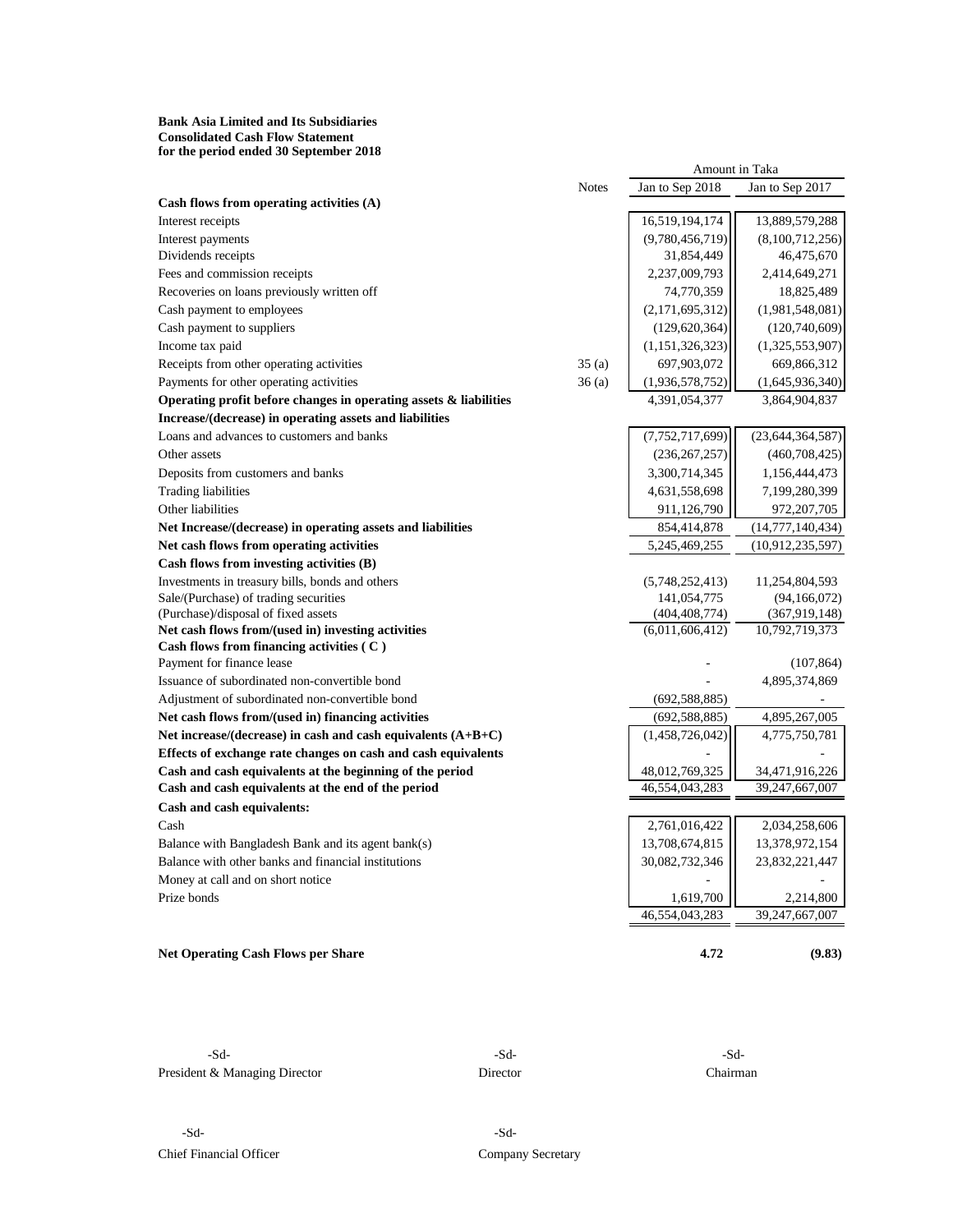#### **Bank Asia Limited and Its Subsidiaries**

**Consolidated Statement of Changes in Equity for the period ended 30 September 2018**

|                                                            |                    |                             |                               |                    |                                               |                             |                |                                 | Amount in Taka         |
|------------------------------------------------------------|--------------------|-----------------------------|-------------------------------|--------------------|-----------------------------------------------|-----------------------------|----------------|---------------------------------|------------------------|
| <b>Particulars</b>                                         | Paid-up<br>capital | <b>Statutory</b><br>reserve | <b>Revaluation</b><br>reserve | General<br>reserve | Foreign<br>currency<br>translation<br>reserve | <b>Retained</b><br>earnings | <b>Total</b>   | Non-<br>controlling<br>interest | <b>Total</b><br>equity |
| Balance at 01 January 2017                                 | 8,812,599,100      | 6,533,632,030               | 2,239,612,377                 | 8.166.144          | 1,462,526                                     | 1,267,955,303               | 18,863,427,481 | 11,355                          | 18,863,438,836         |
| Transferred during the period                              |                    | 536,815,937                 |                               |                    |                                               | (536, 815, 937)             |                |                                 |                        |
| Adjustment on revaluation of fixed assets and other        |                    |                             | (36,984,577)                  |                    |                                               |                             | (36,984,577)   |                                 | (36,984,577)           |
| investment                                                 |                    |                             |                               |                    |                                               |                             |                |                                 |                        |
| Foreign currency translation for opening retained earnings |                    |                             |                               |                    |                                               | (8,271,807)                 | (8,271,807)    |                                 | (8,271,807)            |
| Foreign currency translation for the period                |                    |                             |                               |                    | (130, 388)                                    |                             | (130, 388)     |                                 | (130, 388)             |
| Issue of bonus shares                                      | 1,057,511,890      |                             |                               |                    |                                               | (1,057,511,890)             |                |                                 |                        |
| Net profit for the period                                  |                    |                             |                               |                    |                                               | 1,419,551,929               | 1,419,551,929  | 350                             | 1,419,552,279          |
| <b>Balance as at 30 September 2017</b>                     | 9,870,110,990      | 7,070,447,967               | 2,202,627,800                 | 8.166.144          | 1.332.138                                     | 1,084,907,598               | 20,237,592,637 | 1.705                           | 20,237,604,342         |
| Transferred during the period                              |                    | 274,689,815                 |                               |                    |                                               | (274, 689, 815)             |                |                                 |                        |
| Adjustment on revaluation of fixed assets and other        |                    |                             | 5,471,657                     |                    |                                               |                             | 5,471,657      |                                 | 5,471,657              |
| investment                                                 |                    |                             |                               |                    |                                               |                             |                |                                 |                        |
| Transferred to retained earnings                           |                    |                             | (53,715,264)                  |                    |                                               | 53,715,264                  |                |                                 |                        |
| Foreign currency translation for opening retained earnings |                    |                             |                               |                    |                                               | (2,153,371)                 | (2,153,371)    |                                 | (2,153,371)            |
| Foreign currency translation for the period                |                    |                             |                               |                    | 219,639                                       |                             | 219,639        |                                 | 219,639                |
| Net profit for the period                                  |                    |                             |                               |                    |                                               | 692,537,046                 | 692,537,046    | 18                              | 692,537,064            |
| Balance as at 31 December 2017                             | 9,870,110,990      | 7,345,137,782               | 2,154,384,193                 | 8,166,144          | 1,551,777                                     | 1,554,316,722               | 20,933,667,608 | 11,723                          | 20,933,679,331         |
| Transferred during the period                              |                    | 789,126,160                 |                               |                    |                                               | (789, 126, 160)             |                |                                 |                        |
| Adjustment on revaluation of fixed assets and other        |                    |                             | 20,134,891                    |                    |                                               |                             | 20,134,891     |                                 | 20,134,891             |
| investment                                                 |                    |                             |                               |                    |                                               |                             |                |                                 |                        |
| Transferred to retained earnings                           |                    |                             |                               |                    |                                               |                             |                |                                 |                        |
| Foreign currency translation for opening retained earnings |                    |                             |                               |                    |                                               | 1,198,927                   | 1,198,927      |                                 | 1.198.927              |
| Foreign currency translation for the period                |                    |                             |                               |                    | 515,923                                       |                             | 515,923        |                                 | 515,923                |
| Issue of bonus shares                                      | 1,233,763,870      |                             |                               |                    | $\overline{\phantom{a}}$                      | (1,233,763,870)             |                |                                 |                        |
| Net profit for the period                                  |                    |                             |                               |                    |                                               | 2,014,926,546               | 2,014,926,546  | 39                              | 2,014,926,585          |
| <b>Balance as at 30 September 2018</b>                     | 11.103.874.860     | 8,134,263,942               | 2.174.519.084                 | 8.166.144          | 2.067.700                                     | 1,547,552,165               | 22,970,443,896 | 11.762                          | 22,970,455,658         |

-Sd- -Sd- -Sd-President & Managing Director Chairman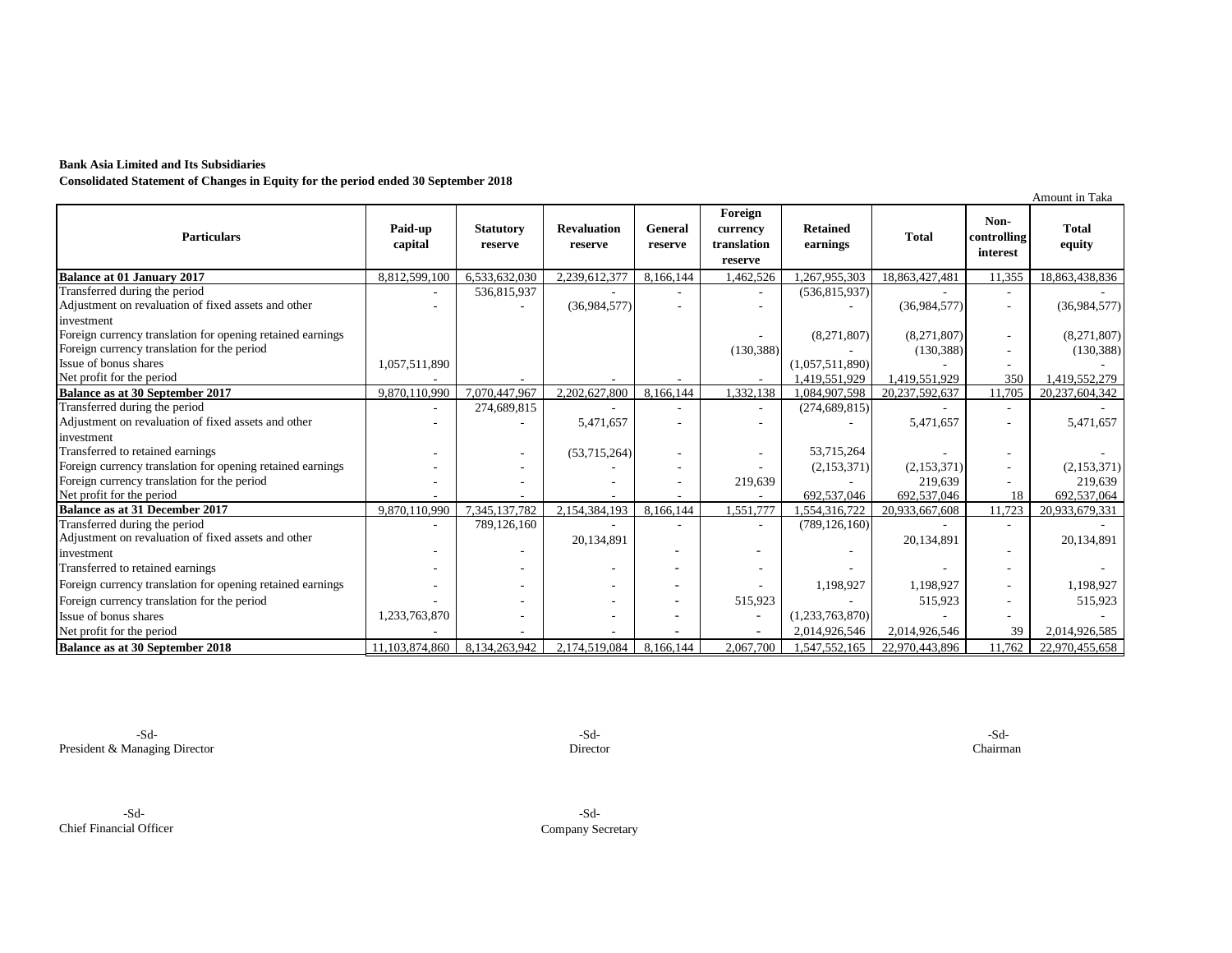# **Bank Asia Limited Balance Sheet as at 30 September 2018**

|                                                                                    |              | Amount in Taka                   |                                  |
|------------------------------------------------------------------------------------|--------------|----------------------------------|----------------------------------|
|                                                                                    | <b>Notes</b> | 30 Sep 2018                      | 31 Dec 2017                      |
| PROPERTY AND ASSETS                                                                |              |                                  |                                  |
| Cash                                                                               | 4            | 16,465,591,214                   | 17,930,274,917                   |
| In hand (including foreign currencies)                                             | 4.1          | 2,756,916,399                    | 1,992,044,727                    |
| Balance with Bangladesh Bank and its agent bank                                    |              |                                  |                                  |
| (including foreign currencies)                                                     | 4.2          | 13,708,674,815                   | 15,938,230,190                   |
| <b>Balance with other banks and financial institutions</b>                         |              | 29,843,575,155                   | 29,603,011,389                   |
| In Bangladesh                                                                      | 5.1          | 28,531,677,826                   | 28,766,652,560                   |
| Outside Bangladesh                                                                 | 5.2          | 1,311,897,329                    | 836, 358, 829                    |
| Money at call and on short notice                                                  | 6            |                                  |                                  |
| <b>Investments</b>                                                                 | 7            | 33,149,825,595                   | 27,545,818,419                   |
| Government                                                                         |              | 30,179,507,413                   | 24,431,255,000                   |
| Others                                                                             |              | 2,970,318,182                    | 3,114,563,419                    |
| <b>Loans and advances/investments</b>                                              | 8            | 205,232,692,556                  | 197,504,138,756                  |
| Loans, cash credits, overdrafts, etc/investments                                   |              | 184,370,599,913                  | 181,498,036,483                  |
| Bills purchased and discounted                                                     |              | 20,862,092,643                   | 16,006,102,273                   |
| Fixed assets including premises, furniture and fixtures                            | 9            | 5,427,388,089                    | 5,329,740,498                    |
| Other assets                                                                       | 10           | 11,071,692,271                   | 11,083,658,773                   |
| <b>Non - banking assets</b>                                                        |              |                                  |                                  |
| <b>Total assets</b>                                                                |              | 301,190,764,880                  | 288,996,642,751                  |
|                                                                                    |              |                                  |                                  |
| LIABILITIES AND CAPITAL<br><b>Liabilities</b>                                      |              |                                  |                                  |
| Borrowings from other banks, financial institutions and ago                        | 11           | 35,024,075,853                   | 30,268,312,053                   |
| Subordinated non-convertible bonds                                                 | $11$ (aa)    | 7,400,000,000                    | 8,092,588,885                    |
|                                                                                    |              |                                  |                                  |
| Deposits and other accounts                                                        | 12           | 210,394,495,247                  | 207,041,471,381                  |
| Current/Al-wadeeah current accounts and other accounts                             |              | 43,769,947,757                   | 41,999,629,176                   |
| Bills payable<br>Savings bank/Mudaraba savings bank deposits                       |              | 3,178,238,875<br>38,485,338,791  | 3,968,967,652<br>34,496,938,426  |
| Fixed deposits/Mudaraba fixed deposits                                             |              | 124,960,969,824                  | 126,575,936,127                  |
| Bearer certificates of deposit                                                     |              |                                  |                                  |
| Other deposits                                                                     |              |                                  |                                  |
| <b>Other liabilities</b>                                                           | 13           | 25, 251, 934, 523                | 22,539,776,869                   |
| <b>Total liabilities</b>                                                           |              | 278,070,505,623                  | 267,942,149,188                  |
| Capital/shareholders' equity                                                       |              |                                  |                                  |
| Total shareholders' equity                                                         |              | 23,120,259,257                   | 21,054,493,564                   |
| Paid-up capital                                                                    | 14.2         | 11,103,874,860                   | 9,870,110,990                    |
| Statutory reserve                                                                  | 15           | 8,134,263,942                    | 7,345,137,782                    |
| Revaluation reserve                                                                |              | 2,174,519,084                    | 2,154,384,193                    |
|                                                                                    | 16           |                                  |                                  |
|                                                                                    |              | 8,166,144                        | 8,166,144                        |
| General reserve<br>Retained earnings<br>Total liabilities and shareholders' equity | 17           | 1,699,435,226<br>301,190,764,880 | 1,676,694,455<br>288,996,642,751 |

**Net Assets Value per Share 20.82** 18.96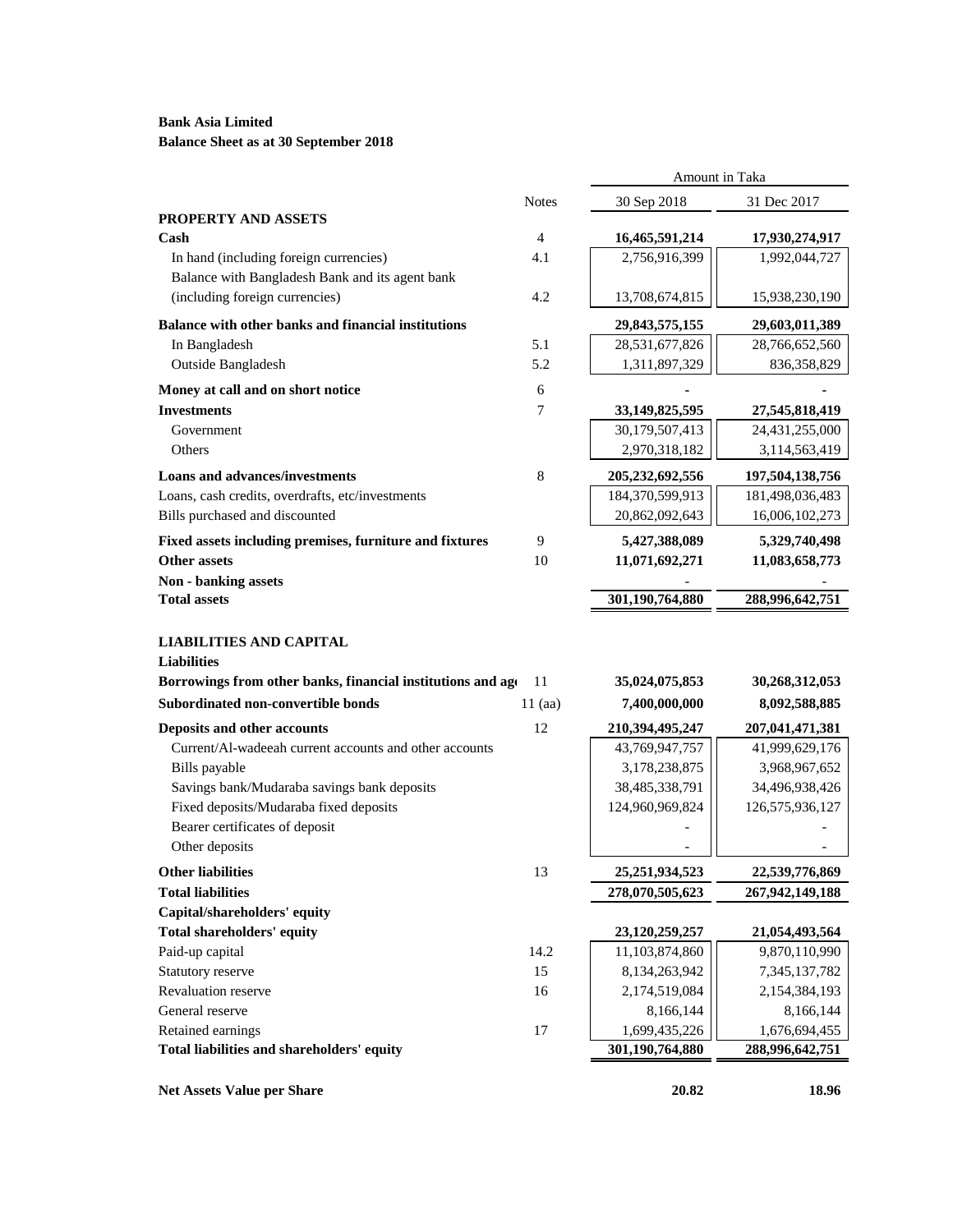#### **Bank Asia Limited Balance Sheet as at 30 September 2018**

| At<br>At<br>30 Sep 2018<br>31 Dec 2017<br><b>Notes</b><br>18<br>136,408,429,326<br>135,839,309,791<br>46,205,829,560<br>42,755,080,789<br>41,026,861,374<br>40,724,304,753<br>33,923,616,615<br>37,891,236,914<br>15,252,121,777<br>14,468,687,335<br>317, 134, 285<br>Documentary credits and short term trade-related transactions<br>317, 134, 285<br>Undrawn note issuance and revolving underwriting facilities<br>Undrawn formal standby facilities, credit lines and other commitments<br>Total off-balance sheet items including contingent liabilities<br>136,408,429,326<br>136, 156, 444, 076 |                                                      | Amount in Taka |  |  |
|----------------------------------------------------------------------------------------------------------------------------------------------------------------------------------------------------------------------------------------------------------------------------------------------------------------------------------------------------------------------------------------------------------------------------------------------------------------------------------------------------------------------------------------------------------------------------------------------------------|------------------------------------------------------|----------------|--|--|
|                                                                                                                                                                                                                                                                                                                                                                                                                                                                                                                                                                                                          |                                                      |                |  |  |
|                                                                                                                                                                                                                                                                                                                                                                                                                                                                                                                                                                                                          |                                                      |                |  |  |
|                                                                                                                                                                                                                                                                                                                                                                                                                                                                                                                                                                                                          | <b>OFF-BALANCE SHEET ITEMS</b>                       |                |  |  |
|                                                                                                                                                                                                                                                                                                                                                                                                                                                                                                                                                                                                          | <b>Contingent liabilities</b>                        |                |  |  |
|                                                                                                                                                                                                                                                                                                                                                                                                                                                                                                                                                                                                          | Acceptances and endorsements                         |                |  |  |
|                                                                                                                                                                                                                                                                                                                                                                                                                                                                                                                                                                                                          | Letters of guarantee                                 |                |  |  |
|                                                                                                                                                                                                                                                                                                                                                                                                                                                                                                                                                                                                          | Irrevocable letters of credit                        |                |  |  |
|                                                                                                                                                                                                                                                                                                                                                                                                                                                                                                                                                                                                          | Bills for collection                                 |                |  |  |
|                                                                                                                                                                                                                                                                                                                                                                                                                                                                                                                                                                                                          | Other contingent liabilities                         |                |  |  |
|                                                                                                                                                                                                                                                                                                                                                                                                                                                                                                                                                                                                          | <b>Other commitments</b>                             |                |  |  |
|                                                                                                                                                                                                                                                                                                                                                                                                                                                                                                                                                                                                          |                                                      |                |  |  |
|                                                                                                                                                                                                                                                                                                                                                                                                                                                                                                                                                                                                          | Forward assets purchased and forward deposits placed |                |  |  |
|                                                                                                                                                                                                                                                                                                                                                                                                                                                                                                                                                                                                          |                                                      |                |  |  |
|                                                                                                                                                                                                                                                                                                                                                                                                                                                                                                                                                                                                          |                                                      |                |  |  |
|                                                                                                                                                                                                                                                                                                                                                                                                                                                                                                                                                                                                          |                                                      |                |  |  |

-Sd- -Sd- -Sd-President & Managing Director Director Director Chairman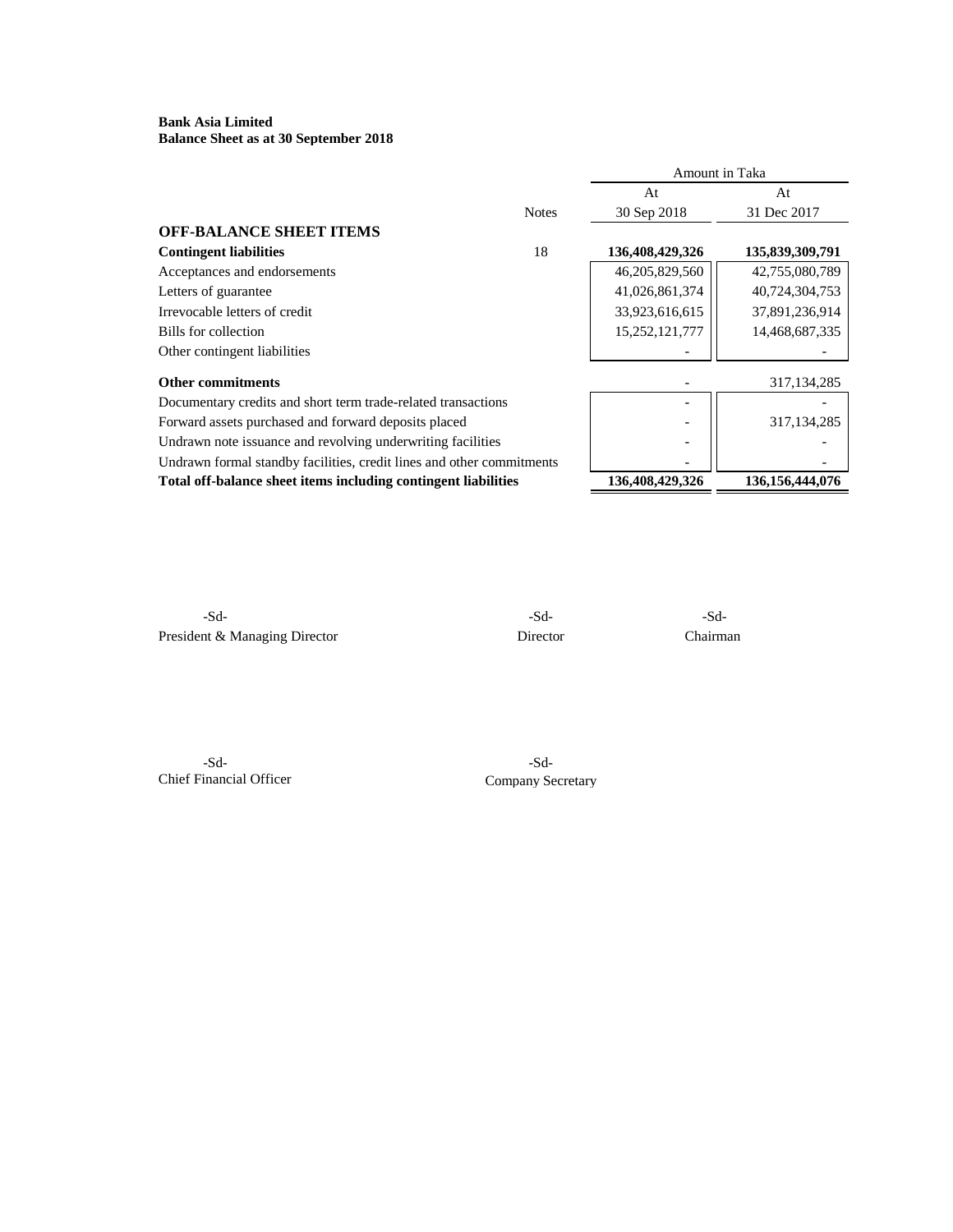#### **Bank Asia Limited Profit and Loss Statement for the period ended 30 September 2018**

|                                               | <b>Notes</b> | Jan to Sep 2018 | Jan to Sep 2017 | July to Sep 2018 | July to Sep 2017 |
|-----------------------------------------------|--------------|-----------------|-----------------|------------------|------------------|
| <b>OPERATING INCOME</b>                       |              |                 |                 |                  |                  |
| Interest income                               | 20           | 15,440,032,951  | 11,917,415,959  | 5,171,946,528    | 4,252,813,809    |
| Interest paid on deposits and borrowings, etc | 21           | 9,616,766,035   | 7,947,122,864   | 3,365,405,195    | 2,723,696,293    |
| Net interest income                           |              | 5,823,266,916   | 3,970,293,095   | 1,806,541,333    | 1,529,117,516    |
| Investment income                             | 22           | 1,781,719,860   | 1,953,039,787   | 670,861,233      | 554,145,058      |
| Commission, exchange and brokerage            | 23           | 2,145,618,560   | 2,230,724,436   | 738,797,906      | 791,473,004      |
| Other operating income                        | 24           | 587,980,878     | 504,117,875     | 188,466,726      | 170,030,442      |
|                                               |              | 4,515,319,298   | 4,687,882,098   | 1,598,125,865    | 1,515,648,504    |
| Total operating income (A)                    |              | 10,338,586,214  | 8,658,175,193   | 3,404,667,198    | 3,044,766,020    |
| <b>OPERATING EXPENSES</b>                     |              |                 |                 |                  |                  |
| Salaries and allowances                       | 25           | 2,080,181,551   | 1,919,871,208   | 791,650,052      | 678, 741, 571    |
| Rent, taxes, insurance, electricity, etc      | 26           | 510,672,895     | 454,461,405     | 172,665,274      | 149,511,673      |
| Legal expenses                                | 27           | 19,026,965      | 14,440,610      | 5,649,411        | 5,851,000        |
| Postage, stamp, telecommunication, etc        | 28           | 77,933,655      | 67,497,936      | 28,530,758       | 25,013,478       |
| Stationery, printing, advertisements, etc     | 29           | 77,046,052      | 66,275,176      | 26,031,251       | 21,961,202       |
| Managing Director's salary and fees           | 30           | 11,250,000      | 11,250,000      | 3,450,000        | 5,050,000        |
| Directors' fees                               | 31           | 2,888,000       | 1,720,000       | 1,224,000        | 296,000          |
| Auditors' fees                                | 32           | 853,000         | 4,600           | 588,000          |                  |
| Depreciation and repairs of Bank's assets     | 33           | 350,951,049     | 340,086,050     | 123,370,412      | 118,098,757      |
| Other expenses                                | 34           | 1,254,337,582   | 1,039,988,522   | 472,559,390      | 366,043,875      |
| Total operating expenses (B)                  |              | 4,385,140,749   | 3,915,595,507   | 1,625,718,548    | 1,370,567,556    |
| Profit before provision (C=A-B)               |              | 5,953,445,465   | 4,742,579,686   | 1,778,948,650    | 1,674,198,464    |
| Provision for loans and advances/investments  |              |                 |                 |                  |                  |
| General provision                             |              | 290,738,232     | 725,800,000     | (174, 291, 424)  | 145,434,075      |
| Specific provision                            |              | 1,927,192,330   | 1,174,000,000   | 777,331,081      | 304,365,925      |
|                                               |              | 2,217,930,562   | 1,899,800,000   | 603,039,657      | 449,800,000      |
| Provision for off-balance sheet items         |              | (210, 115, 899) | 158,700,000     | 5,732,496        | 38,700,000       |
| Total provision (D)                           |              | 2,007,814,663   | 2,058,500,000   | 608,772,153      | 488,500,000      |
| Total profit before tax (C-D)                 |              | 3,945,630,802   | 2,684,079,686   | 1,170,176,497    | 1,185,698,464    |
| Provision for taxation                        |              |                 |                 |                  |                  |
| Current tax                                   |              | 1,885,000,000   | 1,300,000,000   | 357,000,000      | 520,000,000      |
| Deferred tax                                  |              | 15,000,000      | 28,000,000      | (7,000,000)      | 8,000,000        |
| Provision for taxation                        |              | 1,900,000,000   | 1,328,000,000   | 350,000,000      | 528,000,000      |
| Net profit after tax                          |              | 2,045,630,802   | 1,356,079,686   | 820,176,497      | 657,698,464      |
| <b>Appropriations</b>                         |              |                 |                 |                  |                  |
| Statutory reserve                             | 15           | 789,126,160     | 536,815,937     | 234,035,299      | 237,139,693      |
| General reserve                               |              |                 |                 |                  |                  |
|                                               |              | 789,126,160     | 536,815,937     | 234,035,299      | 237,139,693      |
| <b>Retained surplus</b>                       |              | 1,256,504,642   | 819,263,749     | 586,141,198      | 420,558,771      |
| Earnings Per Share (EPS)                      | 37           | 1.84            | 1.22            | 0.74             | 0.59             |

Amount in Taka

-Sd-<br>-Sd-<br>-Sd-President & Managing Director Director Director Chairman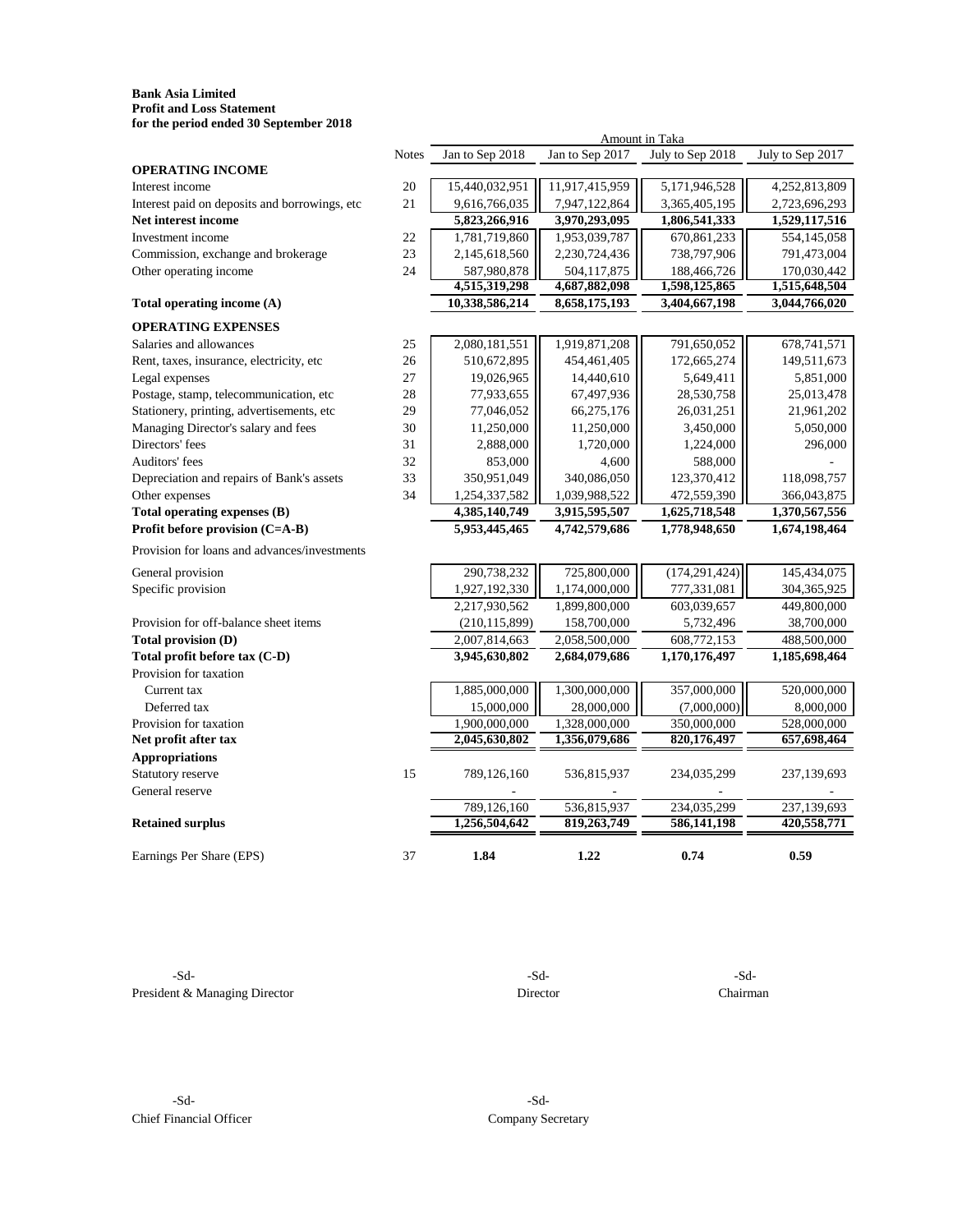#### **Bank Asia Limited Cash Flow Statement for the period ended 30 September 2018**

|                                                                      |              | Amount in Taka  |                     |  |
|----------------------------------------------------------------------|--------------|-----------------|---------------------|--|
|                                                                      | <b>Notes</b> | Jan to Sep 2018 | Jan to Sep 2017     |  |
| Cash flows from operating activities (A)                             |              |                 |                     |  |
| Interest receipts                                                    |              | 16,280,804,791  | 13,674,587,394      |  |
| Interest payments                                                    |              | (9,616,766,035) | (7,947,122,864)     |  |
| Dividends receipts                                                   |              | 31,854,449      | 46,475,670          |  |
| Fees and commission receipts                                         |              | 2,145,618,560   | 2,230,724,436       |  |
| Recoveries on loans previously written off                           |              | 74,770,359      | 18,825,489          |  |
| Cash payment to employees                                            |              | (2,109,661,312) | (1,928,887,405)     |  |
| Cash payment to suppliers                                            |              | (127, 435, 053) | (118, 782, 699)     |  |
| Income tax paid                                                      |              | (1,073,623,917) | (1,246,441,928)     |  |
| Receipts from other operating activities                             | 35           | 643,230,690     | 634,685,068         |  |
| Payments for other operating activities                              | 36           | (1,876,962,097) | (1,589,255,209)     |  |
| Operating profit before changes in operating assets $\&$ liabilities |              | 4,371,830,435   | 3,774,807,952       |  |
| Increase/(decrease) in operating assets and liabilities              |              |                 |                     |  |
| Loans and advances to customers and banks                            |              | (7,728,553,800) | (23,660,857,679)    |  |
| Other assets                                                         |              | (270, 704, 819) | (514, 045, 145)     |  |
| Deposits from customers and banks                                    |              | 3,353,023,866   | 1,084,999,247       |  |
| <b>Trading liabilities</b>                                           |              | 4,755,763,800   | 7,188,384,060       |  |
| Other liabilities                                                    |              | 990,161,775     | 909,475,745         |  |
| Net Increase/(decrease) in operating assets and liabilities          |              | 1,099,690,823   | (14,992,043,771)    |  |
| Net cash flows from operating activities                             |              | 5,471,521,257   | (11, 217, 235, 819) |  |
| Cash flows from investing activities (B)                             |              |                 |                     |  |
| Investments in treasury bills, bonds and others                      |              | (5,748,252,413) | 11,254,804,593      |  |
| Sale/(Purchase) of trading securities                                |              | 144,245,237     | 124,768,504         |  |
| (Purchase)/sale of fixed assets                                      |              | (399, 105, 533) | (364, 227, 748)     |  |
| Net cash flows from/(used in) investing activities                   |              | (6,003,112,709) | 11,015,345,349      |  |
| Cash flows from financing activities $(C)$                           |              |                 |                     |  |
| Payment for finance lease                                            |              |                 | (107, 864)          |  |
| Issuance of subordinated non-convertible bond                        |              |                 | 4,895,374,869       |  |
| Adjustment of subordinated non-convertible bond                      |              | (692, 588, 885) |                     |  |
| Net cash flows from/(used in) financing activities                   |              | (692, 588, 885) | 4,895,267,005       |  |
| Net increase/(decrease) in cash and cash equivalents $(A+B+C)$       |              | (1,224,180,337) | 4,693,376,534       |  |
| Effects of exchange rate changes on cash and cash equivalents        |              |                 |                     |  |
| Cash and cash equivalents at the beginning of the period             |              | 47,534,966,406  | 34, 127, 083, 171   |  |
| Cash and cash equivalents at the end of the period                   |              | 46,310,786,069  | 38,820,459,705      |  |
| Cash and cash equivalents:                                           |              |                 |                     |  |
| Cash                                                                 |              | 2,756,916,399   | 2,031,481,406       |  |
| Balance with Bangladesh Bank and its agent bank(s)                   |              | 13,708,674,815  | 13,378,972,154      |  |
| Balance with other banks and financial institutions                  |              | 29,843,575,155  | 23,407,791,345      |  |
| Money at call and on short notice                                    |              |                 |                     |  |
| Prize bonds                                                          |              | 1,619,700       | 2,214,800           |  |
|                                                                      |              | 46,310,786,069  | 38,820,459,705      |  |
|                                                                      |              |                 |                     |  |
| Net Operating Cash Flows per Share                                   |              | 4.93            | (10.10)             |  |
|                                                                      |              |                 |                     |  |

-Sd- -Sd- -Sd-President & Managing Director Director Director Chairman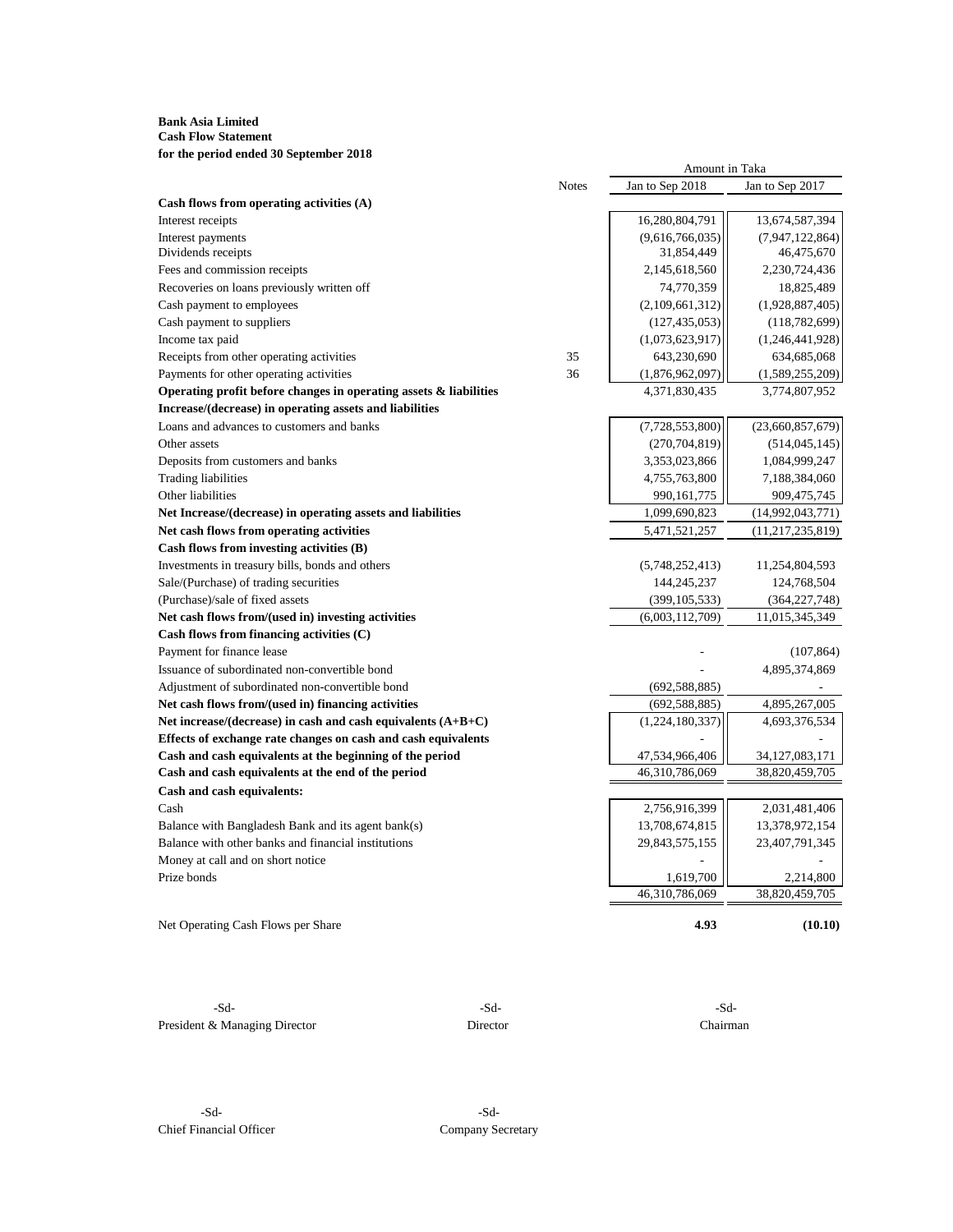| <b>Bank Asia Limited</b>                                              |  |
|-----------------------------------------------------------------------|--|
| Statement of Changes in Equity for the period ended 30 September 2018 |  |

|                                                                |                    |                             |                               |                           |                             | Amount in Taka |
|----------------------------------------------------------------|--------------------|-----------------------------|-------------------------------|---------------------------|-----------------------------|----------------|
| <b>Particulars</b>                                             | Paid-up<br>capital | <b>Statutory</b><br>reserve | <b>Revaluation</b><br>reserve | <b>General</b><br>reserve | <b>Retained</b><br>earnings | <b>Total</b>   |
| <b>Balance at 01 January 2017</b>                              | 8,812,599,100      | 6,533,632,030               | 2,239,612,377                 | 8,166,144                 | 444,468,074                 | 19,038,477,725 |
| Statutory reserve                                              |                    | 536,815,937                 |                               |                           | (536, 815, 937)             |                |
| <b>Revaluation reserve</b>                                     |                    |                             | (36,984,577)                  |                           |                             | (36,984,577)   |
| Issue of bonus shares                                          | 1,057,511,890      |                             |                               |                           | (1,057,511,890)             |                |
| Net profit for the period                                      |                    |                             |                               |                           | 1,356,079,686               | 1,356,079,686  |
| Balance as at 30 September 2017                                | 9,870,110,990      | 7,070,447,967               | 2,202,627,800                 | 8,166,144                 | 1,206,219,933               | 20,357,572,834 |
| Transferred during the period                                  |                    | 274,689,815                 |                               |                           | (274, 689, 815)             |                |
| Adjustment on revaluation of fixed assets and other investment |                    |                             | 5,471,657                     |                           |                             | 5,471,657      |
| Transferred to retained earnings                               |                    |                             | (53,715,264)                  |                           | 53,715,264                  |                |
| Issue of bonus shares                                          |                    |                             |                               |                           |                             |                |
| Net profit for the period                                      |                    |                             |                               |                           | 691,449,073                 | 691,449,073    |
| <b>Balance at 31 December 2017</b>                             | 9,870,110,990      | 7,345,137,782               | 2,154,384,193                 | 8,166,144                 | .676,694,455                | 21,054,493,564 |
| Transferred during the period                                  |                    | 789,126,160                 |                               |                           | (789, 126, 160)             |                |
| Adjustment on revaluation of fixed assets and other investment |                    |                             | 20,134,891                    |                           |                             | 20,134,891     |
| Transferred to retained earnings                               |                    |                             |                               |                           |                             |                |
| Issue of bonus shares                                          | 1,233,763,870      |                             |                               | $\overline{\phantom{a}}$  | (1,233,763,870)             |                |
| Net profit for the period                                      |                    |                             |                               |                           | 2,045,630,802               | 2,045,630,802  |
| <b>Balance as at 30 September 2018</b>                         | 11,103,874,860     | 8,134,263,943               | 2,174,519,084                 | 8,166,144                 | ,699,435,226                | 23,120,259,257 |

-Sd- -Sd- -Sd-President & Managing Director Chairman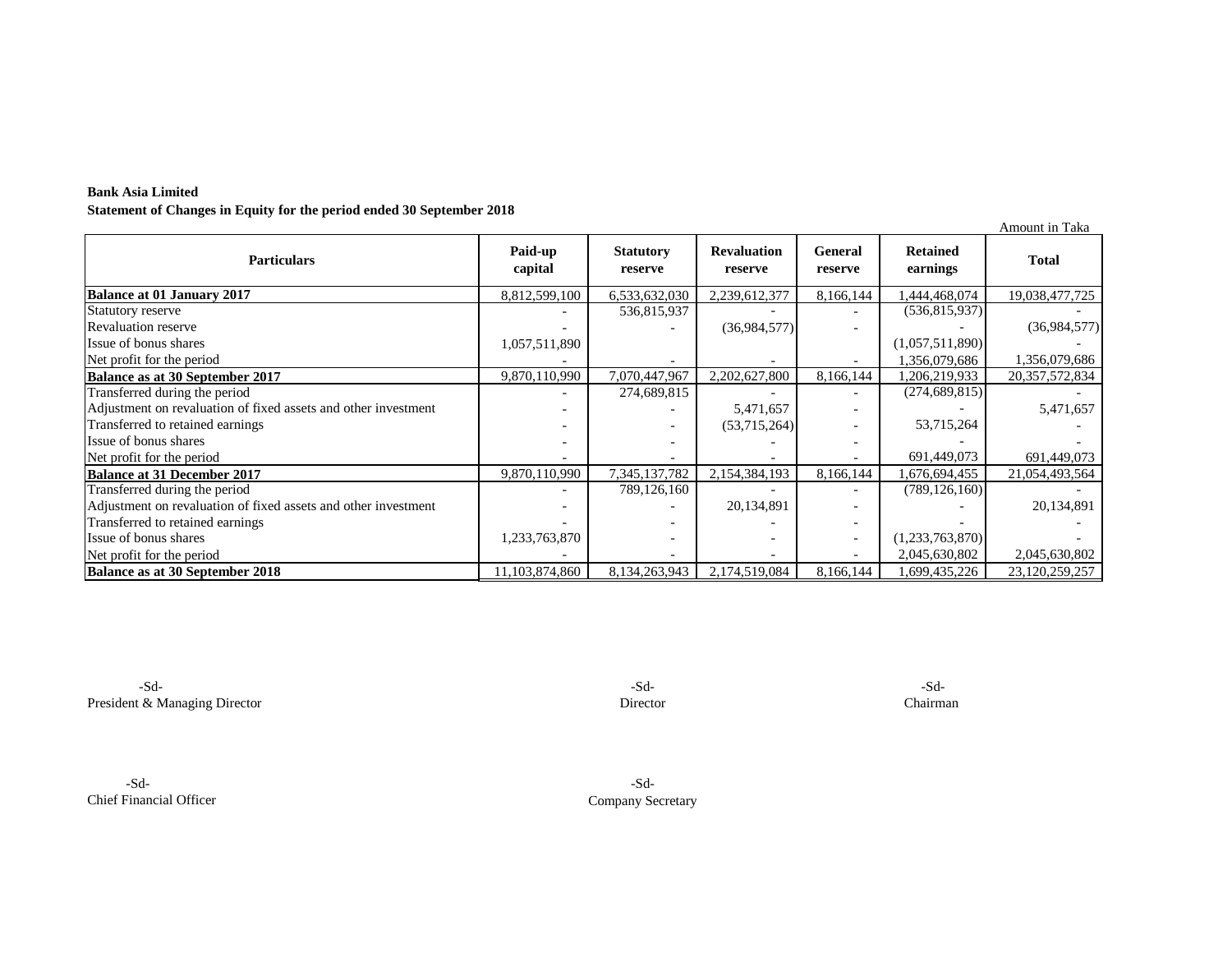# **Bank Asia Limited Selected explanatory notes to the financial statements for the period ended September 30, 2018**

#### 1.0 Basis for Preparation of Financial Statements

Accounting policies in this Financial Statements are same as that applied in its last Annual Financial Statements of December 31, 2017. Consolidated financial Statements include position of Bank Asia Limited, Bank Asia Securities Limited, BA Exchange Company (UK) Limited and BA Express USA Inc.

Provision for income tax has been shown @ 37.50 % as prescribed in Finance Act, 2018 of the accounting profit made by the Bank after considering some of the taxable add backs of income and expenditures including provision for loans.

Cash Flow Statement

Cash Flow Statement is prepared in accordance with Bangladesh Accounting Standard (BAS) 7 'Cash Flow Statement' and under the guideline of Bangladesh Bank BRPD Circular no. 14 dated 25 June 2003. The Statement shows the components of changes in cash and cash equivalents during the period.

#### 2.0 Significant Notes

| 2.1 | <b>Composition of Shareholders' Equity</b>             | Solo           | <b>Consolidated</b> |
|-----|--------------------------------------------------------|----------------|---------------------|
|     | Paid-up capital (1,110,387,486 nos. Share Tk. 10 each) | 11,103,874,860 | 11,103,874,860      |
|     | Statutory reserve                                      | 8,134,263,942  | 8,134,263,942       |
|     | <b>Revaluation reserve</b>                             | 2,174,519,084  | 2,174,519,084       |
|     | General reserve                                        | 8,166,144      | 8,166,144           |
|     | Retained earnings                                      | 1,699,435,226  | 1,547,552,165       |
|     | Foreign currency translation reserve                   |                | 2,067,700           |
|     | Non-controlling interest                               |                | 11,762              |
|     |                                                        | 23,120,259,257 | 22,970,455,658      |
| 2.2 | Net Assets Value per Share (NAV)                       |                |                     |
|     | Total shareholders' equity                             | 23,120,259,257 | 22,970,455,658      |
|     | Number of ordinary shares outstanding                  | 1,110,387,486  | 1,110,387,486       |
|     | Net Assets Value per Share (NAV)                       | 20.82          | 20.69               |
| 2.3 | Earnings per share (EPS)                               |                |                     |
|     | Net profit after tax (Numerator)                       | 2,045,630,802  | 2,014,926,585       |
|     | Number of ordinary shares outstanding                  | 1,110,387,486  | 1,110,387,486       |
|     | Earnings per share (EPS)                               | 1.84           | 1.81                |

Earnings per share has been calculated in accordance with BAS 33: "Earnings Per Share (EPS)". Earnings per share for previous period has been restated since the bonus issue is an issue without consideration of cash. It is treated as if it has occurred prior to the beginning of 2018, the earliest period reported. Actual EPS for Sep 2017 was Taka 1.37 (Solo) and Taka 1.44 (Consolidated)

2.4 Net Operating Cash Flows per Share (NOCFPS) Net cash flows from operating activities 5,471,521,257 5,245,469,255 Number of ordinary shares outstanding 1,110,387,486 1,110,387,486 Net Operating Cash Flows per Share (NOCFPS) 4.93 4.72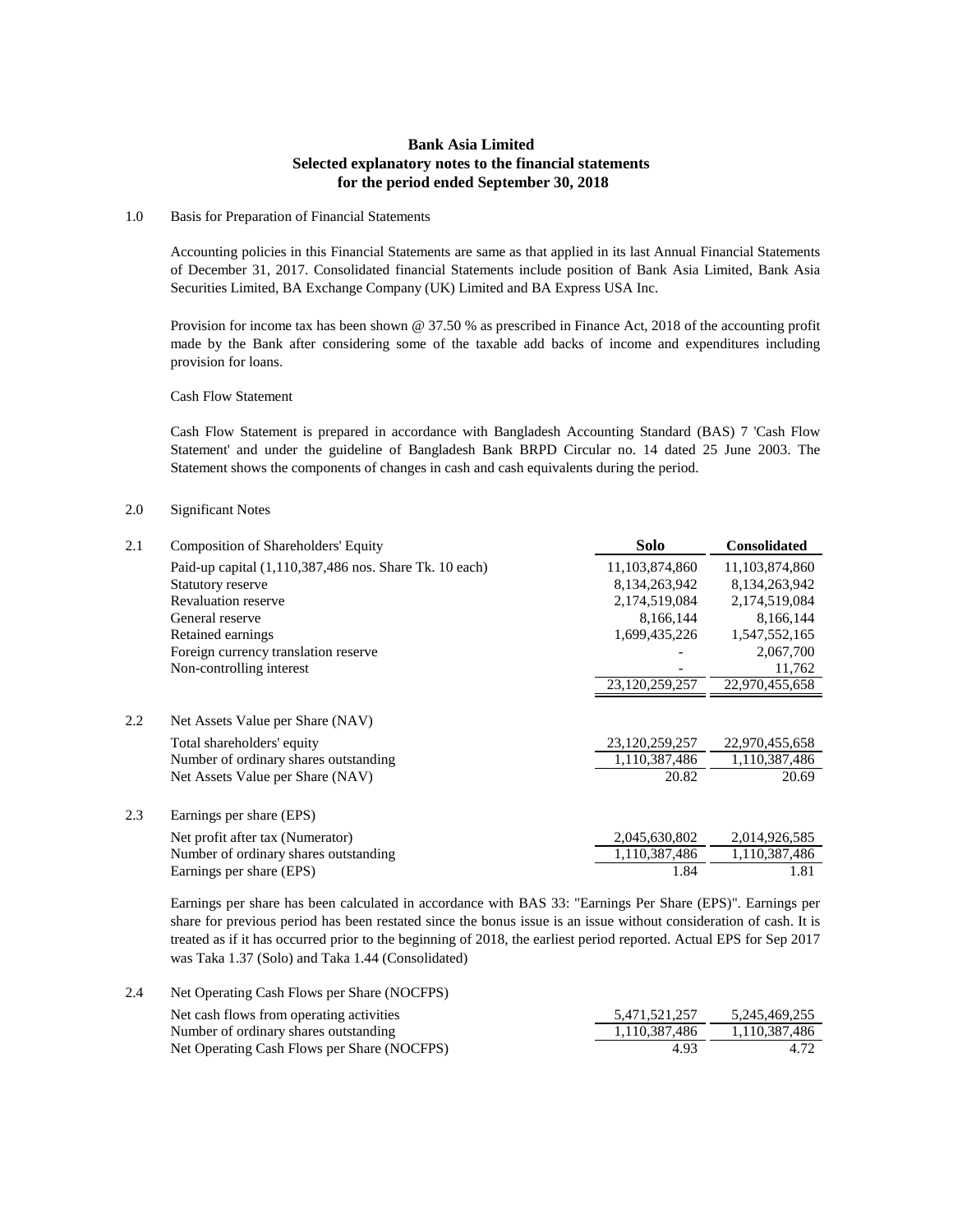# **Bank Asia Limited Selected explanatory notes to the financial statements for the period ended September 30, 2018**

#### 2.5 Credit Ratings of the bank

As per BRPD Circular no. 06 dated 5 July 2006, the bank has done its credit rating by Credit Rating Agency of Bangladesh (CRAB) based on the financial statements as at and for the year ended December 31, 2017. The following ratings have been awarded:

|                          |                | Ratings   |                   |         |
|--------------------------|----------------|-----------|-------------------|---------|
| Periods                  | Date of Rating | Long Term | <b>Short Term</b> | Outlook |
| January to December 2017 | June 27,2018   | AA2       | $ST-2$            | Stable  |
| January to December 2016 | June 21, 2017  | AA2       | $ST-2$            | Stable  |

#### 3.0 General:

a) Figures appearing in these financial statements have been rounded off to the nearest Taka.

b) Figures of previous period have been rearranged wherever necessary to conform to current period's presentation.

3.1 Bonus Share of Tk. 1,233.76 million for the year ended December 31, 2017 was approved in the 19th AGM held on May 14, 2018 and added with total Capital.

For Bank Asia Limited

-Sd- -Sd- -Sd-President & Managing Director Director Chairman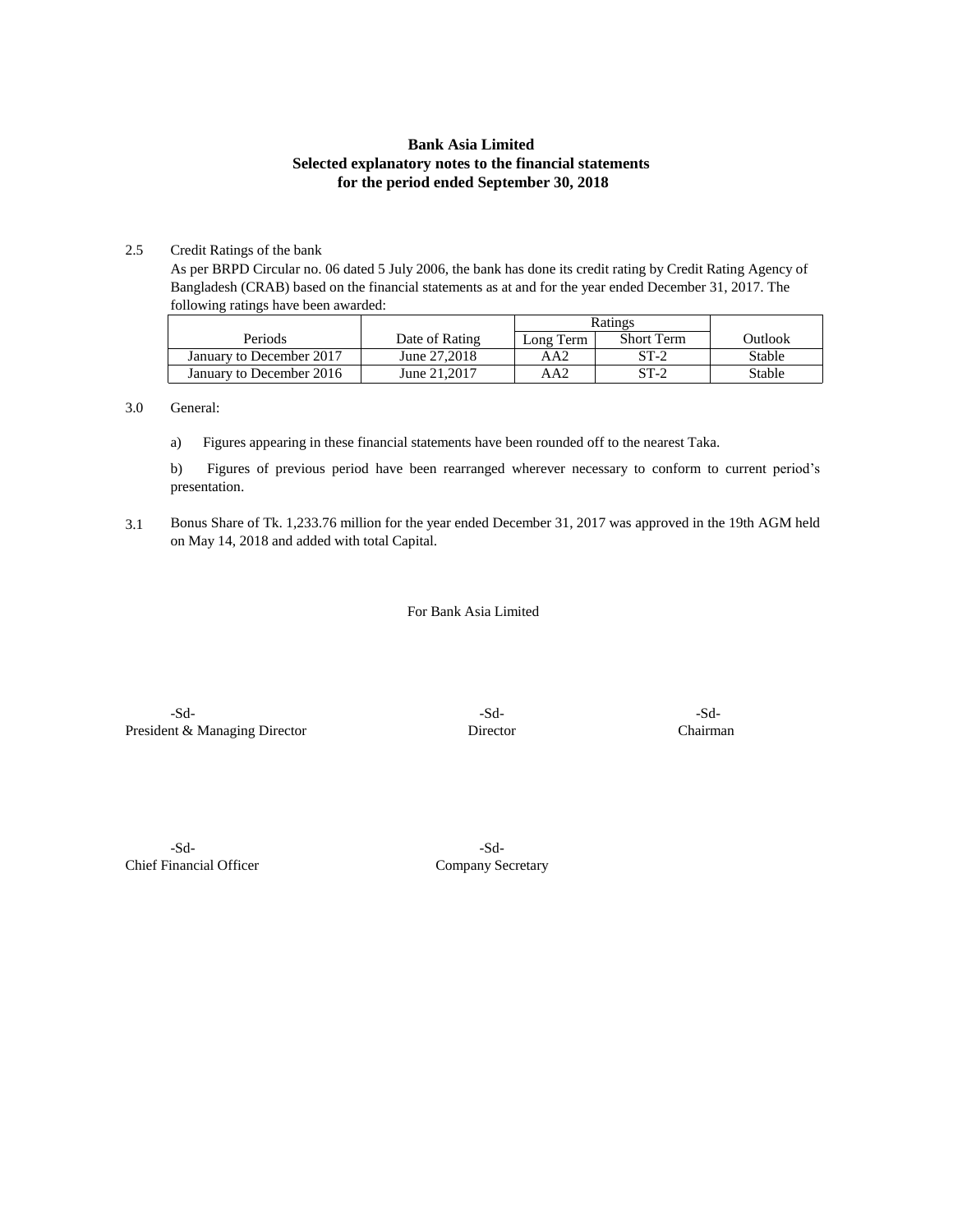|        | as to imancial statements for the period ended so sep                                       | Amount in Taka              |                             |
|--------|---------------------------------------------------------------------------------------------|-----------------------------|-----------------------------|
|        |                                                                                             | At                          | At                          |
| 4      | Cash                                                                                        | 30 Sep 2018                 | 31 Dec 2017                 |
|        |                                                                                             |                             |                             |
| 4.1    | In hand                                                                                     |                             |                             |
|        | <b>Conventional and Islamic banking</b>                                                     |                             |                             |
|        | Local currency (including foreign currencies)                                               | 2,727,537,880               | 1,975,567,432               |
|        | Foreign currencies                                                                          | 29,378,519<br>2,756,916,399 | 16,477,295<br>1,992,044,727 |
|        | Off-shore banking unit                                                                      |                             |                             |
|        |                                                                                             | 2,756,916,399               | 1,992,044,727               |
| 4.1(a) | <b>Consolidated cash in hand</b>                                                            |                             |                             |
|        | <b>Bank Asia Limited</b>                                                                    | 2,756,916,399               | 1,992,044,727               |
|        | <b>Bank Asia Securities Limited</b>                                                         | 555                         | 5,742                       |
|        | BA Exchange Company (UK) Limited<br>BA Express USA, Inc                                     | 3,952,506<br>146,962        | 2,727,856<br>200,258        |
|        |                                                                                             | 2,761,016,422               | 1,994,978,583               |
| 4.2    | <b>Balance with Bangladesh Bank and its agent bank (including foreign currencies)</b>       |                             |                             |
|        | <b>Conventional and Islamic banking</b>                                                     |                             |                             |
|        | Balance with Bangladesh Bank                                                                |                             |                             |
|        | Local currency (statutory deposit)                                                          | 12,897,010,247              | 15,229,481,310              |
|        | Foreign currencies                                                                          | 413,119,989                 | 109,241,186                 |
|        |                                                                                             | 13,310,130,236              | 15,338,722,496              |
|        | Balance with agent bank (Sonali Bank Limited)<br>Local currency                             | 398,544,579                 | 599,507,694                 |
|        | Foreign currencies                                                                          |                             |                             |
|        |                                                                                             | 398,544,579                 | 599,507,694                 |
|        |                                                                                             | 13,708,674,815              | 15,938,230,190              |
|        | Off-shore banking unit                                                                      | 13,708,674,815              | 15,938,230,190              |
| 4.2(a) | Consolidated Balance with Bangladesh Bank and its agent bank (including foreign currencies) |                             |                             |
|        | <b>Bank Asia Limited</b>                                                                    | 13,708,674,815              | 15,938,230,190              |
|        | <b>Bank Asia Securities Limited</b>                                                         |                             |                             |
|        | BA Exchange Company (UK) Limited                                                            |                             |                             |
|        | BA Express USA, Inc.                                                                        |                             |                             |
|        |                                                                                             | 13,708,674,815              | 15,938,230,190              |
| 5      | Balance with other banks and financial institutions                                         |                             |                             |
|        | In Bangladesh                                                                               |                             |                             |
|        | Conventional and Islamic banking (Note 5.1)                                                 | 28,531,677,826              | 28,766,652,560              |
|        | Off-shore banking unit                                                                      |                             |                             |
|        | <b>Outside Bangladesh</b>                                                                   | 28,531,677,826              | 28,766,652,560              |
|        | Conventional and Islamic banking (Note 5.2)                                                 | 786,621,751                 | 802,548,570                 |
|        | Off-shore banking unit                                                                      | 525, 275, 578               | 33,810,259                  |
|        |                                                                                             | 1,311,897,329               | 836,358,829                 |
|        |                                                                                             | 29,843,575,155              | 29,603,011,389              |
| 5.1    | <b>Conventional and Islamic banking - In Bangladesh</b>                                     |                             |                             |
|        | <b>Current accounts</b><br><b>AB Bank Limited</b>                                           | 41,480                      | 41,480                      |
|        | Agrani Bank Limited                                                                         | 6,271                       | 6,847                       |
|        | National Bank Limited                                                                       | 827,800                     | 816,024                     |
|        | Sonali Bank Limited                                                                         | 167,284,829                 | 182,126,501                 |
|        | Rupali Bank Limited                                                                         | 16,788,253                  |                             |
|        | Janata Bank Limited<br><b>Standard Chartered Bank</b>                                       | 14,336,700<br>7,681,064     | 1,943,441                   |
|        | Jamuna Bank Limited                                                                         | 888                         | 1,463                       |
|        | <b>Trust Bank Limited</b>                                                                   | 27,702,816                  | (6,148,777)                 |
|        |                                                                                             | 234,670,101                 | 178,786,979                 |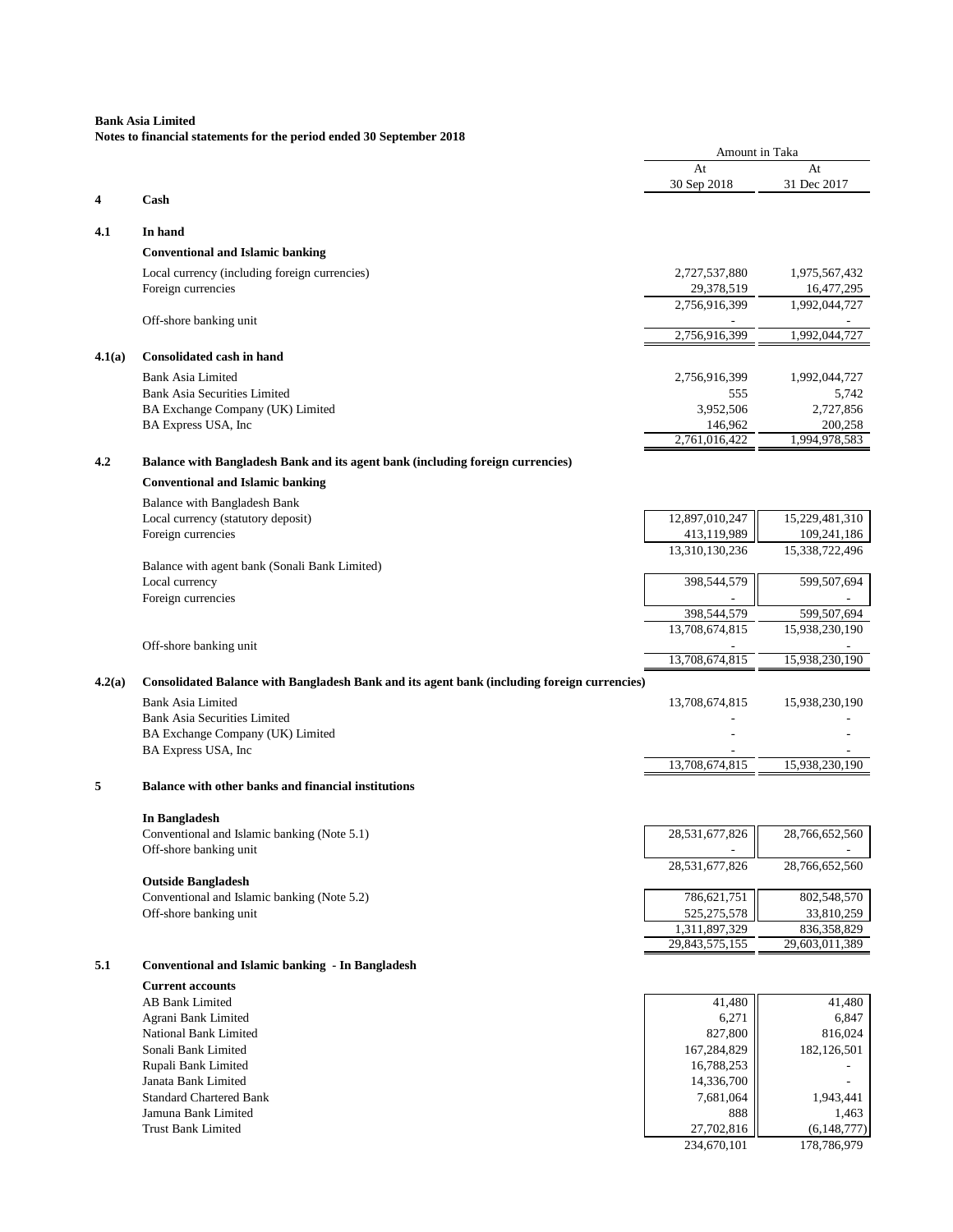| as to mightigh statements for the period ended so bep          | Amount in Taka               |                              |
|----------------------------------------------------------------|------------------------------|------------------------------|
|                                                                | At                           | At                           |
|                                                                | 30 Sep 2018                  | 31 Dec 2017                  |
| Short-notice deposit accounts                                  |                              |                              |
| <b>BRAC Bank Limited</b>                                       | 1,087,689                    | 1,087,689                    |
| <b>AB Bank Limited</b>                                         | 545,194                      | 532,105                      |
| Islami Bank Bangladesh Limited                                 | 176,286                      | 173,529                      |
| <b>Bank Alfalah Limited</b>                                    | 2,010,057                    | 1,993,416                    |
| Uttara Bank Limited                                            | 63,499<br>3,882,725          | 128,842<br>3,915,581         |
| <b>Fixed deposit accounts/ MTDR</b>                            |                              |                              |
| Islamic Finance and Investment Limited                         | 200,000,000                  |                              |
| Hajj Finance Company Limited                                   | 150,000,000                  |                              |
| Premier Bank Limited                                           | 500,000,000                  |                              |
|                                                                | 850,000,000                  |                              |
| <b>Placements</b>                                              | 1,088,552,826                | 182,702,560                  |
| With Banking companies                                         | 23,393,125,000               | 26,583,950,000               |
| With Non-banking financial institutions                        | 4,050,000,000                | 2,000,000,000                |
|                                                                | 27,443,125,000               | 28,583,950,000               |
|                                                                | 28,531,677,826               | 28,766,652,560               |
| Details of Placement with Banking companies                    |                              |                              |
| In Local Currency:                                             |                              |                              |
| <b>IFIC Bank Limited</b>                                       | 2,000,000,000                | 5,100,000,000                |
| One Bank Limited                                               |                              | 4,000,000,000                |
| Social Islami Bank Limited                                     | 1,500,000,000                | 4,000,000,000                |
| AB Bank Limited                                                |                              | 2,500,000,000                |
| Jamuna Bank Limited                                            | 2,500,000,000                | 2,000,000,000                |
| <b>Standard Bank Limited</b>                                   | 2,500,000,000                | 2,000,000,000                |
| Shahjalal Bank Limited                                         |                              | 1,750,000,000                |
| Bank Asia Islamic Window<br>National Bank Limited              |                              | 1,400,000,000                |
| Midland Bank Limited                                           | 2,500,000,000                | 1,000,000,000                |
| Modhumoti Bank Limited                                         |                              | 500,000,000<br>300,000,000   |
| NRB Bank Limited                                               | 400,000,000                  | 250,000,000                  |
| Meghna Bank Limited                                            | 500,000,000                  |                              |
| National Credit and Commerce Bank Limited                      | 1,500,000,000                |                              |
| Mercantile Bank Limited                                        | 1,000,000,000                |                              |
| <b>EXIM Bank Limited</b>                                       | 2,000,000,000                |                              |
|                                                                | 16,400,000,000               | 24,800,000,000               |
| Less: Inter-company transactions with Bank Asia Islamic Window |                              | (1,400,000,000)              |
|                                                                | 16,400,000,000               | 23,400,000,000               |
| In Foreign Currency:<br>Mutual Trust Bank Limited              |                              | 1,116,450,000                |
| Eastern Bank Limited                                           | 1,675,000,000                |                              |
| Islami Bank Bangladesh Limited                                 | 5,025,000,000                |                              |
| Modhumoti Bank Limited                                         | 293,125,000                  | 827,000,000                  |
| Mercantile Bank Limited                                        |                              | 827,000,000                  |
| Commercial Bank of Ceylon                                      |                              | 413,500,000                  |
|                                                                | 6,993,125,000                | 3,183,950,000                |
|                                                                |                              |                              |
|                                                                | 23,393,125,000               | 26,583,950,000               |
| Details of Placement with Non-banking financial institutions   |                              |                              |
| Delta Brac Housing                                             | 800,000,000                  | 600,000,000                  |
| National House Finance and Investment Limited                  |                              | 200,000,000                  |
| <b>IPDC</b> Finance Limited                                    | 500,000,000                  | 500,000,000                  |
| <b>United Leasing Company</b>                                  | 500,000,000                  | 200,000,000                  |
| <b>Investment Corporation of Bangladesh</b>                    | 2,000,000,000<br>250,000,000 |                              |
| <b>Union Capital Limited</b>                                   | 4,050,000,000                | 500,000,000<br>2,000,000,000 |
|                                                                |                              |                              |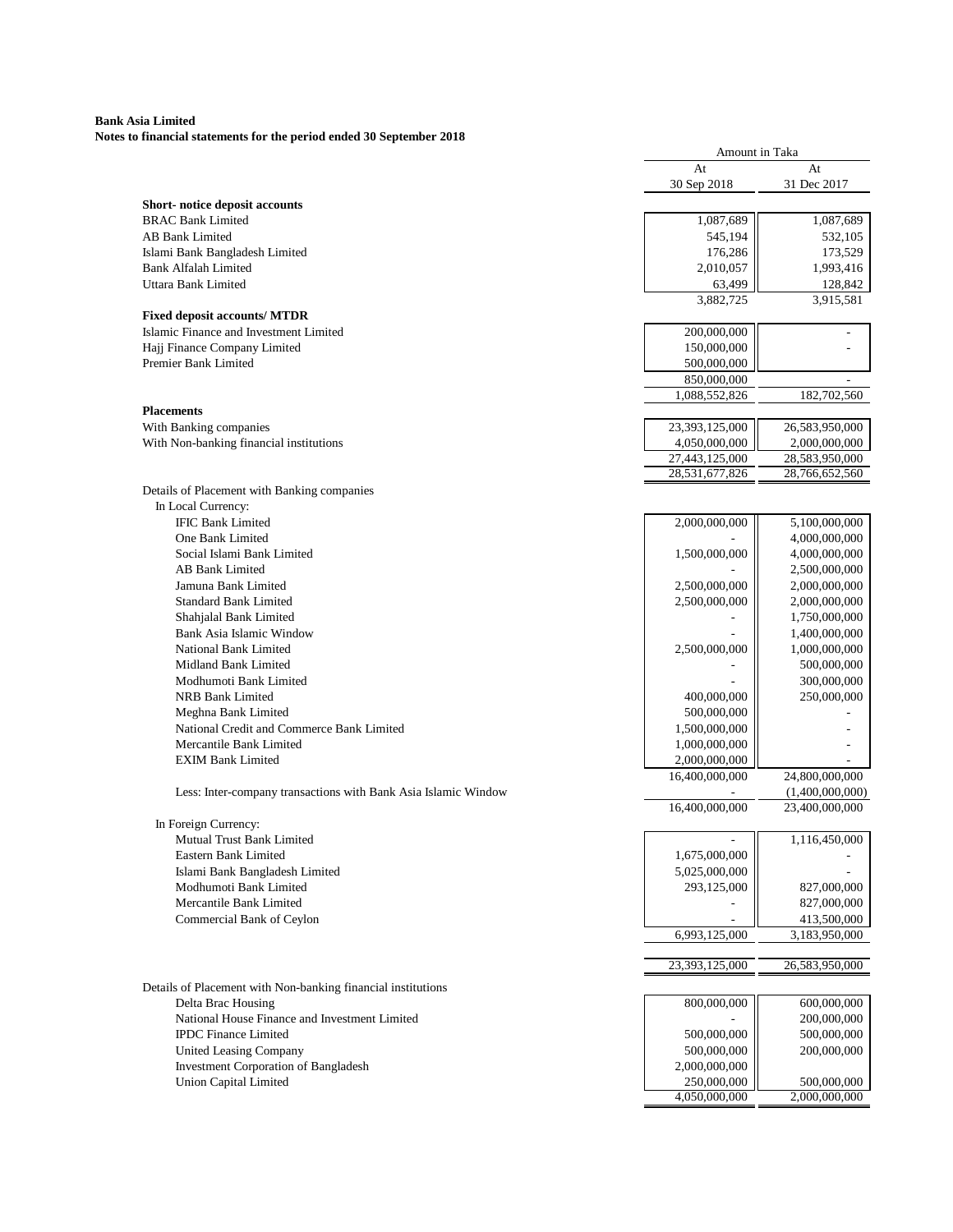**Notes to financial statements for the period ended 30 September 2018**

|      |                                                                         | At                       | At                     |
|------|-------------------------------------------------------------------------|--------------------------|------------------------|
|      |                                                                         | 30 Sep 2018              | 31 Dec 2017            |
| 5.2  | <b>Conventional and Islamic banking -Outside Bangladesh</b>             |                          |                        |
|      | <b>Current accounts</b>                                                 |                          |                        |
|      | <b>Interest bearing:</b>                                                |                          |                        |
|      | Citibank N.A., London (EURO)                                            | 16,322,087               | 24,434,287             |
|      | Citibank N.A., London (GBP)                                             | 4,894,148                | 9,046,861              |
|      | Citibank NA, New York (USD)                                             |                          | 244,077,093            |
|      | Habib American Bank, New York                                           |                          | 150,820,201            |
|      | Mashreqbank psc, New York (USD)                                         | 168,611,632              | 18,315,806             |
|      | Standard Chartered Bank, Mumbai                                         |                          | 4,131,323              |
|      | Standard Chartered Bank, New York                                       | 80,337,883               | 56,220,625             |
|      |                                                                         | 270.165.750              | 507,046,196            |
|      | Non-interest bearing:                                                   |                          |                        |
|      | AB Bank Limited, Mumbai                                                 | 278,315                  | 38,621,372             |
|      | Al Rajhi Bank K.S.A                                                     | 127,982                  | 17,982                 |
|      | Bhutan National Bank Limited, Thimphu                                   | 49,133,653               | 2,392,802              |
|      | Commerzbank AG, Frankfurt (EURO)                                        | 390,325,192              | 132,965,792            |
|      | Commerzbank AG, Frankfurt (USD)                                         | 347,237                  | 943,737                |
|      | Habib Metropolitan Bank Limited, Karachi                                |                          | 9,754,377              |
|      | <b>ICICI Bank Limited, Kowloon</b>                                      | 3,266,999                | 362,987                |
|      | <b>ICICI Bank Limited, Mumbai</b>                                       |                          | 1,023,138              |
|      | JP Morgan Chase Bank N.A New York, U.S.A                                | 31,899,749               | 13,714,038             |
|      | Mashreqbank psc, Mumbai (EURO)                                          | 792,584                  | 790,571                |
|      | Mashreqbank psc, Dubai                                                  | 155,845                  |                        |
|      | Muslim Commercial Bank Limited, Colombo                                 |                          | 1,629,075              |
|      | Bank of Sydney                                                          | 3,970,087                | 784,152                |
|      | Nepal Bangladesh Bank Limited, Kathmandu                                | 19,158,524               | 13,763,471             |
|      | Saudi Hollandi K.S.A                                                    | 13,090,027               | 5,427,400              |
|      | UBAF, Tokyo                                                             |                          | 18,235,632             |
|      | Unicredit Bank AG, Munich (EURO)/Hypovereins Bank, Munich (EURO)        | 306,271                  | 672,514                |
|      | Wells Fargo Bank NA, New York, (USD)                                    |                          | 53,519,499             |
|      | Wells Fargo Bank NA, London, (Euro)                                     | 1,920,632                | 64,571                 |
|      | Zurcher Kantonal Bank, Switzerland                                      | 1,682,904<br>516,456,001 | 819,264<br>295,502,374 |
|      |                                                                         | 786,621,751              | 802,548,570            |
|      | Placement with Off-shore Banking Unit                                   | 1,675,000,000            | 504,470,000            |
|      | Less: Inter-company transactions                                        | (1,675,000,000)          | (504, 470, 000)        |
|      |                                                                         | 786,621,751              | 802.548.570            |
|      |                                                                         |                          |                        |
| 5(a) | <b>Consolidated Balance with other banks and financial institutions</b> |                          |                        |
|      | In Bangladesh                                                           |                          |                        |
|      | <b>Bank Asia Limited</b>                                                | 28,531,677,826           | 28,766,652,560         |
|      | <b>Bank Asia Securities Limited</b>                                     | 184,299,463              | 336,215,384            |
|      | BA Exchange Company (UK) Limited                                        |                          |                        |
|      | BA Express USA, Inc                                                     |                          |                        |
|      |                                                                         | 28,715,977,289           | 29, 102, 867, 944      |
|      | Less: Inter-company transactions                                        | 10,970,105               | 15,047,104             |
|      |                                                                         | 28,705,007,184           | 29,087,820,840         |
|      | <b>Outside Bangladesh</b>                                               |                          |                        |
|      | <b>Bank Asia Limited</b>                                                | 1,311,897,329            | 836, 358, 829          |
|      | <b>Bank Asia Securities Limited</b>                                     |                          |                        |
|      | BA Exchange Company (UK) Limited                                        | 12,619,341               | 54,274,321             |
|      | BA Express USA, Inc                                                     | 53,208,492               | 99,426,462             |
|      |                                                                         | 1,377,725,162            | 990,059,612            |
|      |                                                                         | 30,082,732,346           | 30,077,880,452         |
| 6    | Money at call and on short notice                                       |                          |                        |
|      |                                                                         |                          |                        |
|      | <b>Call money</b>                                                       |                          |                        |

With Banking companies (Note 6.1) - - With Non-banking financial institutions (Note 6.2) - -

- - - - - - - - - - - - - - - - - - -

Amount in Taka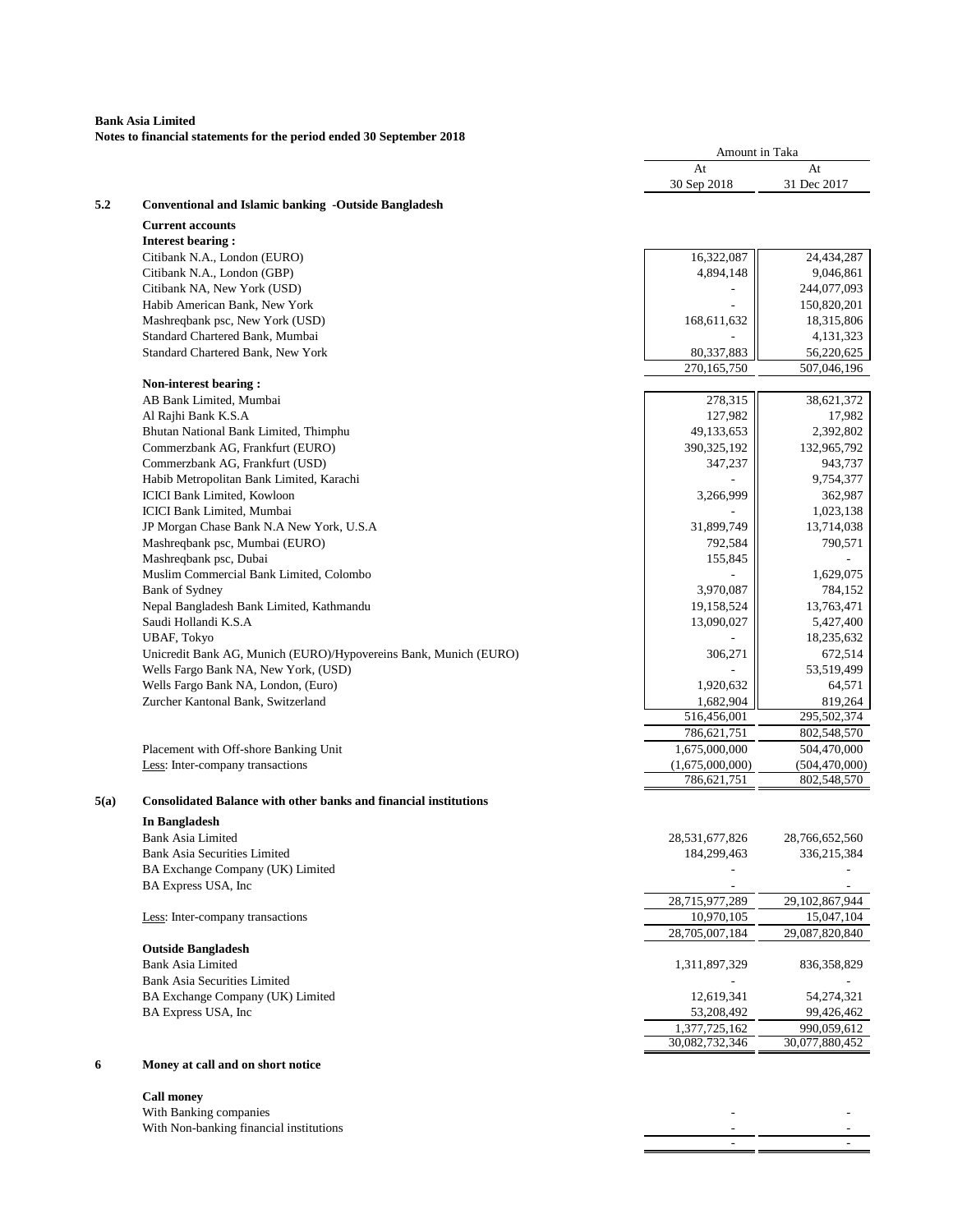|         |                                                                | Amount in Taka                  |                                 |
|---------|----------------------------------------------------------------|---------------------------------|---------------------------------|
|         |                                                                | At<br>30 Sep 2018               | At<br>31 Dec 2017               |
| 6(a)    | <b>Consolidated Money at call and on short notice</b>          |                                 |                                 |
|         | <b>Bank Asia Limited</b>                                       |                                 |                                 |
|         | <b>Bank Asia Securities Limited</b>                            |                                 |                                 |
|         | BA Exchange Company (UK) Limited                               |                                 |                                 |
|         | BA Express USA, Inc                                            |                                 |                                 |
|         |                                                                | $\overline{\phantom{a}}$        |                                 |
| 7       | <b>Investments</b>                                             |                                 |                                 |
|         |                                                                |                                 |                                 |
|         | Government (Note 7.1)<br>Others (Note 7.2)                     | 30,179,507,413<br>2,970,318,182 | 24,431,255,000<br>3,114,563,419 |
|         |                                                                | 33,149,825,595                  | 27,545,818,419                  |
|         |                                                                |                                 |                                 |
| 7.1     | Government                                                     |                                 |                                 |
|         | Conventional and Islamic banking (Note 7.1.1)                  | 30,179,507,413                  | 24,431,255,000                  |
|         | Off-shore banking unit                                         |                                 |                                 |
|         |                                                                | 30,179,507,413                  | 24,431,255,000                  |
| 7.1.1   | <b>Conventional and Islamic banking</b>                        |                                 |                                 |
|         | Treasury bills (Note 7.1.1.1)                                  | 6,398,791,011                   | 6,200,555,735                   |
|         | Treasury bonds (Note 7.1.1.2)                                  | 23,779,096,702                  | 16,729,386,230                  |
|         | Bangladesh Bank bills (Note 7.1.1.3)                           |                                 | 1,499,632,935                   |
|         | Prize bonds                                                    | 1,619,700                       | 1,680,100                       |
|         |                                                                | 30,179,507,413                  | 24,431,255,000                  |
| 7.1.1.1 | <b>Treasury bills</b>                                          |                                 |                                 |
|         | 91 days treasury bills                                         |                                 | 1,987,575,306                   |
|         | 182 days treasury bills                                        | 3,968,803,804                   | 4,212,980,429                   |
|         | 364 days treasury bills                                        | 2,429,987,207                   |                                 |
|         |                                                                | 6,398,791,011                   | 6,200,555,735                   |
| 7.1.1.2 | <b>Treasury bonds</b>                                          |                                 |                                 |
|         | Bangladesh Bank Islamic bond                                   | 623,700,000                     |                                 |
|         | 2 years Bangladesh Government treasury bonds                   | 10,383,969,382                  | 550,500,000<br>1,991,138,902    |
|         | 5 years Bangladesh Government treasury bonds                   | 695,608,637                     | 1,879,928,645                   |
|         | 10 years Bangladesh Government treasury bonds                  | 6,214,776,045                   | 6,446,776,045                   |
|         | 15 years Bangladesh Government treasury bonds                  | 5,618,296,400                   | 5,618,296,400                   |
|         | 20 years Bangladesh Government treasury bonds                  | 242,746,238                     | 242,746,238                     |
|         |                                                                | 23,779,096,702                  | 16,729,386,230                  |
| 7.1.1.3 | <b>Bangladesh Bank bills</b>                                   |                                 |                                 |
|         | 07 days Bangladesh Bank bills                                  |                                 | 1,499,632,935                   |
|         | 14 days Bangladesh Bank bills                                  |                                 |                                 |
|         | 30 days Bangladesh Bank bills                                  | $\overline{\phantom{a}}$        |                                 |
|         |                                                                |                                 | 1.499.632.935                   |
| 7.2     | <b>Others</b>                                                  |                                 |                                 |
|         | Conventional and Islamic banking (Note 7.2.1)                  | 2,970,586,263                   | 3,114,563,419                   |
|         | Off-shore banking unit                                         | 323,005,031                     | 514,046,529                     |
|         | Less: Adjustment with OBU                                      | (323, 273, 112)                 | (514,046,529)                   |
|         |                                                                | 2,970,318,182                   | 3,114,563,419                   |
| 7.2.1   | <b>Conventional and Islamic banking</b>                        |                                 |                                 |
|         | <b>Ordinary shares</b> (Details are shown in Annexure-B)<br>a) |                                 |                                 |
|         | Quoted shares                                                  | 478,653,578                     | 478,653,578                     |
|         | Unquoted share                                                 | 97,304,766                      | 93,839,455                      |

|             | .           |
|-------------|-------------|
| 97,304,766  | 93,839,455  |
| 575,958,344 | 572,493,033 |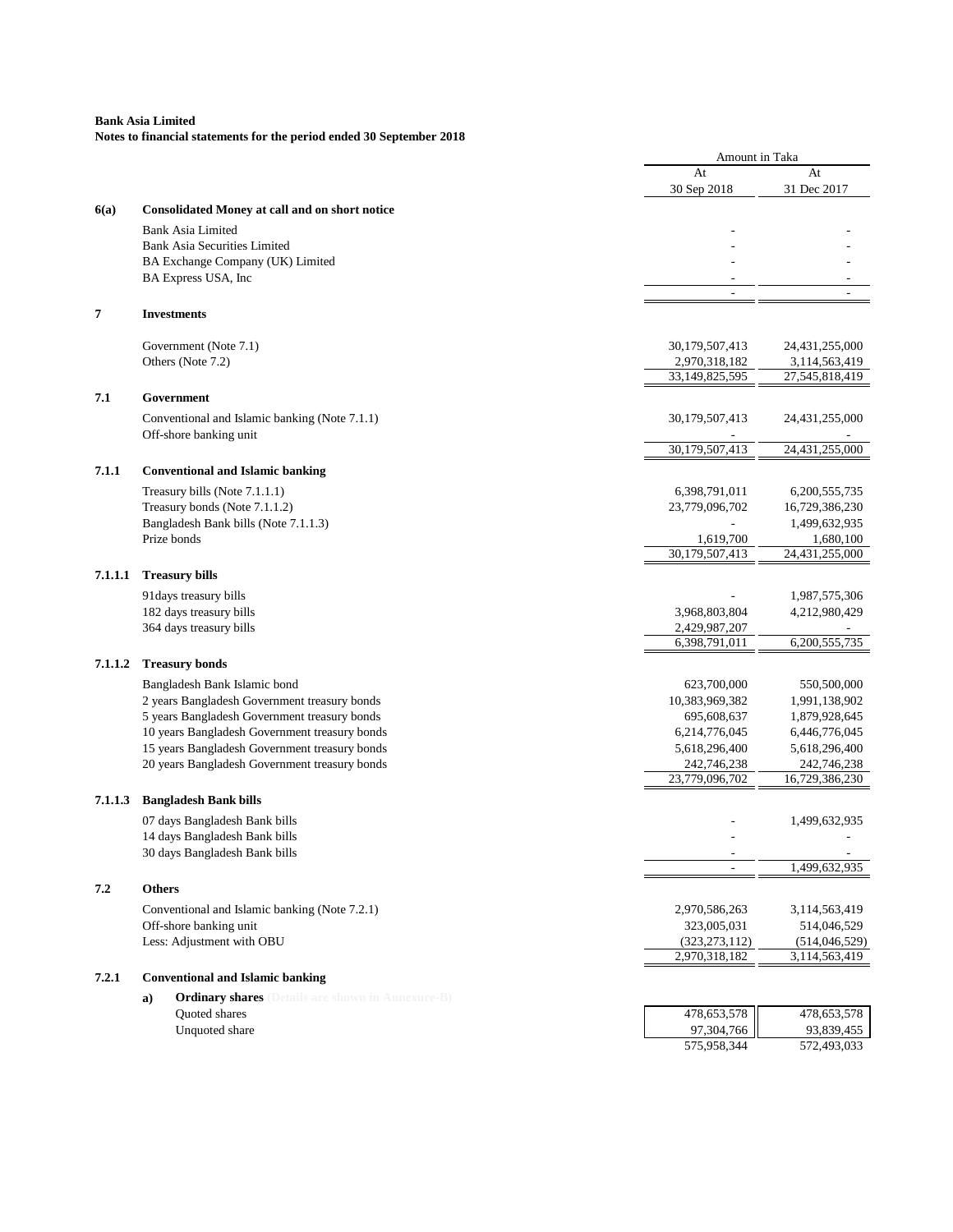#### **Bank Asia Limited Notes to financial statements for the period ended 30 September 2018**

|      |               |                                                                 | At              | At                      |
|------|---------------|-----------------------------------------------------------------|-----------------|-------------------------|
|      |               |                                                                 | 30 Sep 2018     | 31 Dec 2017             |
|      | b)            | <b>Mutual Fund</b> (Details are shown in Annexure-B)            |                 |                         |
|      |               | 1st Janata Bank Mutual fund                                     | 50,000,000      | 50,000,000              |
|      |               | <b>EBL NRB Ist Mutual Fund</b>                                  | 149,665,000     | 149,665,000             |
|      |               | 1st Bangladesh Fixed Income Fund                                | 250,000,000     | 250,000,000             |
|      |               | <b>MBL 1st Mutual Fund</b>                                      | 50,000,000      | 50,000,000              |
|      |               | <b>EXIM Bank 1st Mutual Fund</b>                                | 242,235,820     | 242,235,820             |
|      |               | UFS-Bank Asia Unit Fund                                         | 100,000,000     | 100,000,000             |
|      |               |                                                                 | 841,900,820     | 841,900,820             |
|      | c)            | <b>Debentures</b>                                               |                 |                         |
|      |               | <b>Beximco Denims Limited</b>                                   | 9,537,605       | 9,537,605               |
|      |               | <b>Beximco Textiles Limited</b>                                 | 6,445,370       | 6,445,370<br>15,982,975 |
|      | d)            | <b>Bonds</b> (Details are shown in Annexure-B)                  | 15,982,975      |                         |
|      |               | MTB Second subordinated bond                                    | 400,000,000     | 400,000,000             |
|      |               | <b>UCB</b> Second subordinated bond                             | 240,000,000     | 300,000,000             |
|      |               | BSRM Steels Limited zero coupon bond                            | 90,744,124      | 116,186,591             |
|      |               | Premier Bank Non-convert subordinated bond                      | 500,000,000     | 500,000,000             |
|      |               | <b>BSRML Coupon bond</b>                                        | 22,000,000      | 44,000,000              |
|      |               | 7 Year Preference Share Of Summit BPL                           | 64,000,000      | 64,000,000              |
|      |               | SIBL subordinated Mudaraba bond                                 | 120,000,000     | 160,000,000             |
|      |               | SIBL 2nd Mudaraba Subordinated Bond                             | 100,000,000     | 100,000,000             |
|      |               |                                                                 | 1,536,744,124   | 1,684,186,591           |
|      |               |                                                                 | 2,970,586,263   | 3,114,563,419           |
| 7.3  |               | <b>Investments classified as per Bangladesh Bank circular</b>   |                 |                         |
|      |               | Held for trading (HFT)                                          | 6,398,791,011   | 4,937,574,983           |
|      |               | Held to maturity (HTM)                                          | 23,155,396,702  | 18,941,499,917          |
|      |               | Other securities                                                | 3,595,637,882   | 3,666,743,519           |
|      |               |                                                                 | 33,149,825,595  | 27,545,818,419          |
| 7(a) |               | <b>Consolidated Investments</b>                                 |                 |                         |
|      |               |                                                                 |                 |                         |
|      |               | Government                                                      |                 |                         |
|      |               | <b>Bank Asia Limited</b><br><b>Bank Asia Securities Limited</b> | 30,179,507,413  | 24,431,255,000          |
|      |               | BA Exchange Company (UK) Limited                                |                 |                         |
|      |               | BA Express USA, Inc                                             |                 |                         |
|      |               |                                                                 | 30,179,507,413  | 24,431,255,000          |
|      | <b>Others</b> |                                                                 |                 |                         |
|      |               | Bank Asia Limited                                               | 2,970,318,182   | 3,114,563,419           |
|      |               | <b>Bank Asia Securities Limited</b>                             | 602,722,334     | 599,531,872             |
|      |               | BA Exchange Company (UK) Limited                                |                 |                         |
|      |               | BA Express USA, Inc                                             |                 |                         |
|      |               |                                                                 | 3,573,040,516   | 3,714,095,291           |
|      |               |                                                                 | 33,752,547,929  | 28,145,350,291          |
| 8    |               | Loans and advances/investments                                  |                 |                         |
|      |               |                                                                 |                 |                         |
|      |               | Loans, cash credits, overdrafts, etc/investments (Note 8.1)     | 184,370,599,913 | 181,498,036,483         |
|      |               | Bills purchased and discounted (Note 8.2)                       | 20,862,092,643  | 16,006,102,273          |
|      |               |                                                                 | 205,232,692,556 | 197,504,138,756         |
| 8.1  |               | Loans, cash credits, overdrafts, etc/investments                |                 |                         |
|      |               | <b>Conventional and Islamic banking</b>                         |                 |                         |
|      |               | <b>Inside Bangladesh</b>                                        |                 |                         |
|      |               | Agricultural loan                                               | 2,743,538,532   | 4,007,207,580           |
|      |               | Cash credit/Bai Murabaha (Muajjal)                              | 4,731,013,537   | 4,490,806,466           |
|      |               | Credit card                                                     | 1,993,414,820   | 1,600,308,711           |
|      |               | Credit for poverty alleviation scheme-micro credit              | 7,821,971       | 7,750,298               |
|      |               | Consumer credit scheme                                          | 10,617,290,678  | 9,425,511,886           |
|      |               | Demand loan                                                     | 31,881,352,246  | 29,894,803,188          |
|      |               | Export Development Fund (EDF)                                   | 11,415,526,301  | 12,836,199,262          |

Amount in Taka

House building loans 1,072,529,546 1,040,148,791 | 1,072,529,546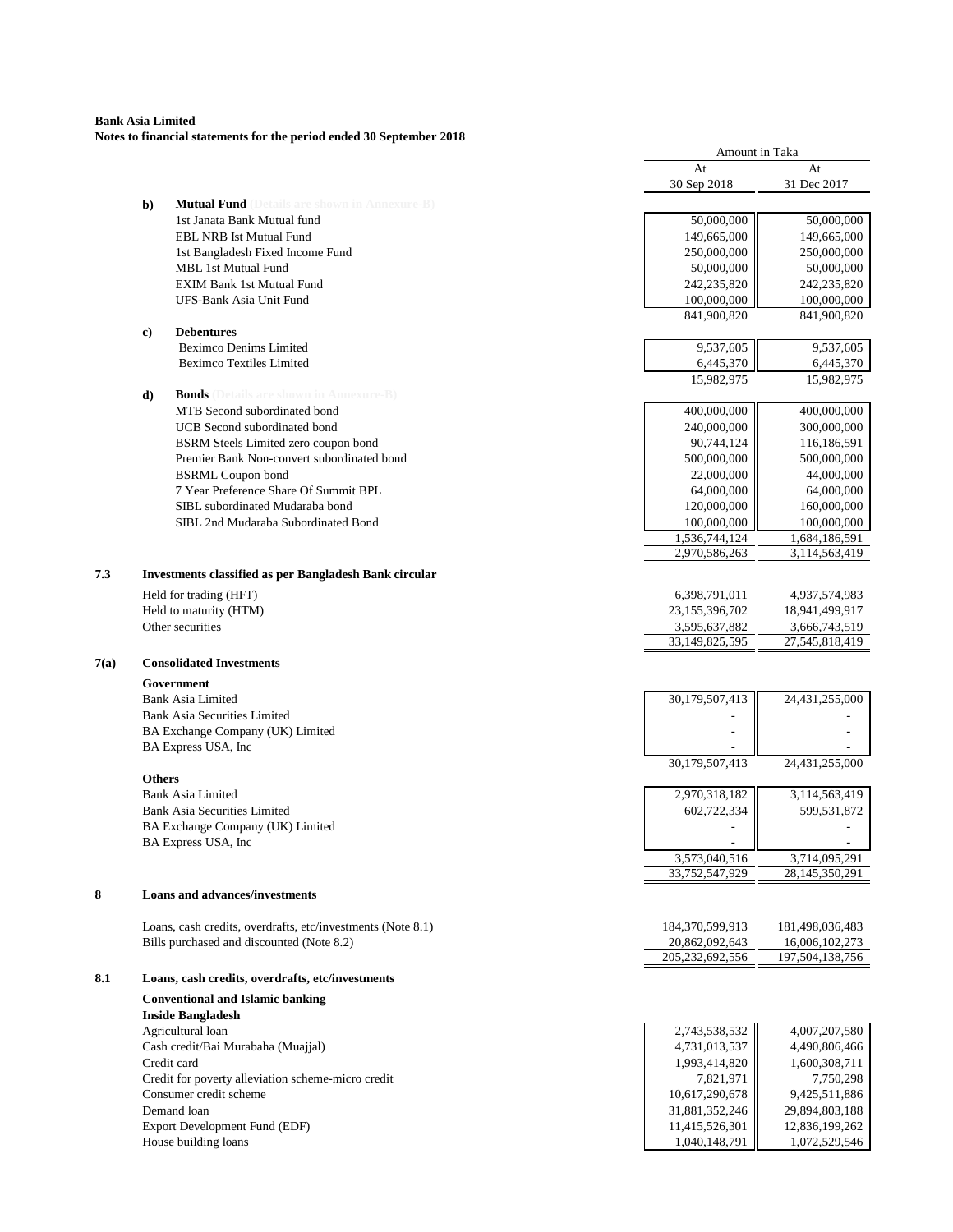|      | гонз ю пішніця запешення гог ти регіон списа зо эср                                       | Amount in Taka                      |                                  |
|------|-------------------------------------------------------------------------------------------|-------------------------------------|----------------------------------|
|      |                                                                                           | At<br>30 Sep 2018                   | At<br>31 Dec 2017                |
|      |                                                                                           |                                     |                                  |
|      | Loans (General)/ Musharaka                                                                | 7,894,523,314                       | 9,216,112,626                    |
|      | Loan against trust receipts/ Bai Murabaha post import<br>Overdrafts/ Quard against scheme | 13,247,099,269<br>33, 312, 724, 380 | 12,565,006,707<br>33,457,754,908 |
|      | Packing credit                                                                            | 578,743,472                         | 609,569,459                      |
|      | Payment against documents                                                                 | 142,548,997                         | 767, 633, 243                    |
|      | <b>Staff Loan</b>                                                                         | 1,332,214,445                       | 1,323,514,517                    |
|      | Small and medium enterprise (SME)                                                         | 5,102,263,535                       | 4,945,185,320                    |
|      | Transport loan                                                                            | 1,793,811,849                       | 1,746,519,994                    |
|      | Term loan- industrial/Hire purchase under Shirkatul Melk                                  | 19,133,136,663                      | 15,997,171,467                   |
|      | Term loan- others                                                                         | 34,162,935,203                      | 35,026,223,256                   |
|      |                                                                                           | 181,130,108,003                     | 178,989,808,434                  |
|      | <b>Outside Bangladesh</b>                                                                 |                                     |                                  |
|      |                                                                                           | 181,130,108,003                     | 178,989,808,434                  |
|      | Off-shore banking unit                                                                    | 3,240,491,910                       | 2,508,228,049                    |
|      |                                                                                           | 184,370,599,913                     | 181,498,036,483                  |
| 8.2  | <b>Bills purchased and discounted</b>                                                     |                                     |                                  |
|      | Conventional and Islamic banking                                                          | 2,891,979,093                       | 3,358,989,074                    |
|      | Off-shore banking unit                                                                    | 17,970,113,550                      | 12,647,113,199                   |
|      |                                                                                           | 20,862,092,643                      | 16,006,102,273                   |
| 8.3  | <b>Bills purchased and discounted</b>                                                     |                                     |                                  |
|      | Payable in Bangladesh                                                                     | 19,776,114,346                      | 14,033,700,796                   |
|      | Payable outside Bangladesh                                                                | 1,085,978,297                       | 1,972,401,477                    |
|      |                                                                                           | 20,862,092,643                      | 16,006,102,273                   |
| 8(a) | <b>Consolidated Loans and advances/investments</b>                                        |                                     |                                  |
|      | Loans, cash credits, overdrafts, etc/investments                                          |                                     |                                  |
|      | <b>Bank Asia Limited</b>                                                                  | 184,370,599,913                     | 181,498,036,483                  |
|      | <b>Bank Asia Securities Limited</b>                                                       | 5,029,207,323                       | 5,074,106,215                    |
|      | BA Exchange Company (UK) Limited                                                          |                                     |                                  |
|      | BA Express USA, Inc                                                                       |                                     |                                  |
|      |                                                                                           | 189, 399, 807, 236                  | 186,572,142,698                  |
|      | Less: Inter-company transactions                                                          | 2,180,758,349                       | 2,249,821,140                    |
|      |                                                                                           | 187,219,048,887                     | 184, 322, 321, 558               |
|      | <b>Bills purchased and discounted</b>                                                     |                                     |                                  |
|      | <b>Bank Asia Limited</b>                                                                  | 20,862,092,643                      | 16,006,102,273                   |
|      | <b>Bank Asia Securities Limited</b>                                                       |                                     |                                  |
|      | BA Exchange Company (UK) Limited                                                          |                                     |                                  |
|      | BA Express USA, Inc                                                                       | 20,862,092,643                      | 16,006,102,273                   |
|      |                                                                                           | 208,081,141,530                     | 200,328,423,831                  |
| 9    | Fixed assets including premises, furniture and fixtures                                   |                                     |                                  |
|      |                                                                                           |                                     |                                  |
|      | Conventional and Islamic banking (Note 9.1)                                               | 5,427,388,089                       | 5,329,740,498                    |
|      | Off-shore banking unit                                                                    |                                     |                                  |
|      |                                                                                           | 5,427,388,089                       | 5,329,740,498                    |
| 9(a) | Consolidated Fixed assets including premises, furniture and fixtures                      |                                     |                                  |
|      | Bank Asia Limited                                                                         | 5,427,388,089                       | 5,329,740,498                    |
|      | <b>Bank Asia Securities Limited</b>                                                       | 8,224,623                           | 4,025,035                        |
|      | BA Exchange Company (UK) Limited                                                          | 3,391,699                           | 4,496,726                        |
|      | BA Express USA, Inc                                                                       | 3,967,550                           | 5,968,648                        |
|      |                                                                                           | 5,442,971,961                       | 5,344,230,907                    |
| 10   | Other assets                                                                              |                                     |                                  |
|      | Conventional and Islamic banking (Note 10.1)                                              | 11,038,366,356                      | 11,042,584,828                   |
|      | Off-shore banking unit                                                                    | 33,325,915                          | 41,073,945                       |
|      |                                                                                           | 11,071,692,271                      | 11,083,658,773                   |
|      |                                                                                           |                                     |                                  |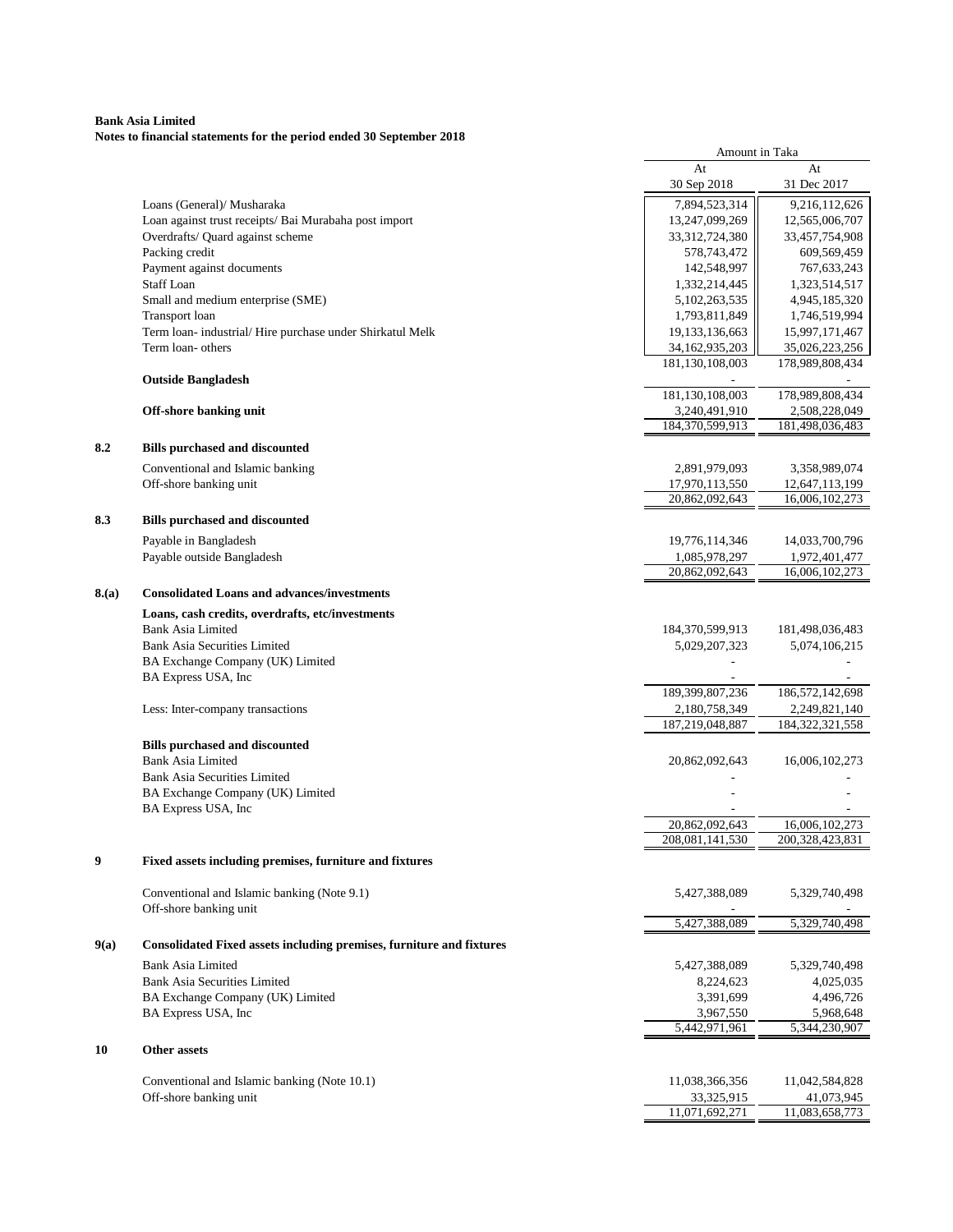#### **Bank Asia Limited Notes to financial statements for the period ended 30 September 2018**

| At<br>30 Sep 2018<br>10.1<br><b>Conventional and Islamic banking</b>                 | At<br>31 Dec 2017<br>1,999,990,000 |
|--------------------------------------------------------------------------------------|------------------------------------|
|                                                                                      |                                    |
|                                                                                      |                                    |
|                                                                                      |                                    |
| Income generating other assets                                                       |                                    |
| 1,999,990,000<br>Investment in Bank Asia Securities Ltd - incorporated in Bangladesh |                                    |
| Investment in BA Exchange Company (UK) Limited - incorporated in UK<br>32,856,000    | 33,168,000                         |
| Investment in BA Express USA Inc - incorporated in USA<br>80,400,000                 | 79,392,000                         |
| 2,113,246,000                                                                        | 2,112,550,000                      |
| Non-income generating other assets                                                   |                                    |
| 853, 843, 759<br>Income receivable (Note 10.2)                                       | 775,868,203                        |
| Stock of stamps<br>7,965,632                                                         | 6,856,038                          |
| Stationery, printing materials, etc.<br>44,587,703                                   | 41,945,600                         |
| Prepaid expenses<br>57,483,320                                                       | 25,011,208                         |
| Deposits and advance rent<br>347,467,770                                             | 332,424,273                        |
| Due from Capital Market Division of the Bank<br>99,248                               |                                    |
| Advances, prepayments and others (Note 10.3)<br>321,400,926                          | 260, 421, 177                      |
| <b>Advance income tax</b> (Note 10.4)<br>6,453,921,043                               | 6,781,572,306                      |
| 403,375,715<br>Receivable against government                                         | 213,945,758                        |
| 110,853,020<br>Sundry debtors                                                        | 51,288,052                         |
| <b>Branch adjustment account</b> (Note 10.5)                                         | 123, 377, 471                      |
| 60,476,003<br>Adjustment account debit                                               |                                    |
| Protested bills<br>67,042,265                                                        | 65,242,265                         |
| Receivable from BA Exchange Company (UK) Limited<br>56,565,954                       | 73,960,113                         |
| Receivable from BA Express USA Inc<br>136,613,648                                    | 165, 167, 024                      |
| Excise duty recoverable<br>3,424,350                                                 | 12,955,340                         |
| 8,925,120,356                                                                        | 8,930,034,828                      |
| 11,038,366,356                                                                       | 11,042,584,828                     |

#### **10.2 Income receivable**

Income receivable consists of interest accrued on investment and other income.

# **10.3 Advances, prepayments and others**

Advances, prepayments and others account consists of advance amount paid for purchasing of fixed assets, advance payment of rent for new

# **10(a) Consolidated Other assets**

|        | Bank Asia Limited                                              | 11,071,692,271  | 11,083,658,773  |
|--------|----------------------------------------------------------------|-----------------|-----------------|
|        | <b>Bank Asia Securities Limited</b>                            | 372,496,171     | 286,992,354     |
|        | BA Exchange Company (UK) Limited                               | 2,093,113       | 5,749,700       |
|        | BA Express USA, Inc.                                           | 68,455,276      | 91,434,840      |
|        |                                                                | 11,514,736,831  | 11,467,835,667  |
|        | Less: Inter-companies transactions                             |                 |                 |
|        | Investment in Bank Asia Securities Limited                     | 1,999,990,000   | 1,999,990,000   |
|        | Investment in BA Exchange Company (UK) Limited                 | 31,848,930      | 32,820,000      |
|        | Investment in BA Express USA, Inc.                             | 79,248,000      | 78,720,000      |
|        | Receivable from BASL                                           | 99,248          |                 |
|        | Receivable from BA Exchange Company (UK) Limited               | 56,565,954      | 73,960,113      |
|        | Receivable from BA Exchange USA, Inc.                          | 136,613,648     | 165, 167, 024   |
|        |                                                                | 9,210,371,051   | 9,117,178,530   |
| 11     | Borrowings from other banks, financial institutions and agents |                 |                 |
|        | Conventional and Islamic banking (Note 11.1)                   | 15,243,459,673  | 15,349,703,961  |
|        | Off-shore banking unit (Note 11.2)                             | 21,455,616,180  | 15,423,078,092  |
|        | Less: Adjustment with Head Office                              | (1,675,000,000) | (504, 470, 000) |
|        |                                                                | 35,024,075,853  | 30,268,312,053  |
| 11.1   | <b>Conventional and Islamic banking</b>                        |                 |                 |
|        | In Bangladesh (Note $11.1.1$ )                                 | 15,243,459,673  | 15,349,703,961  |
|        | <b>Outside Bangladesh</b>                                      |                 |                 |
|        |                                                                | 15,243,459,673  | 15,349,703,961  |
| 11.1.1 | In Bangladesh                                                  |                 |                 |
|        | Secured:                                                       |                 |                 |
|        |                                                                |                 |                 |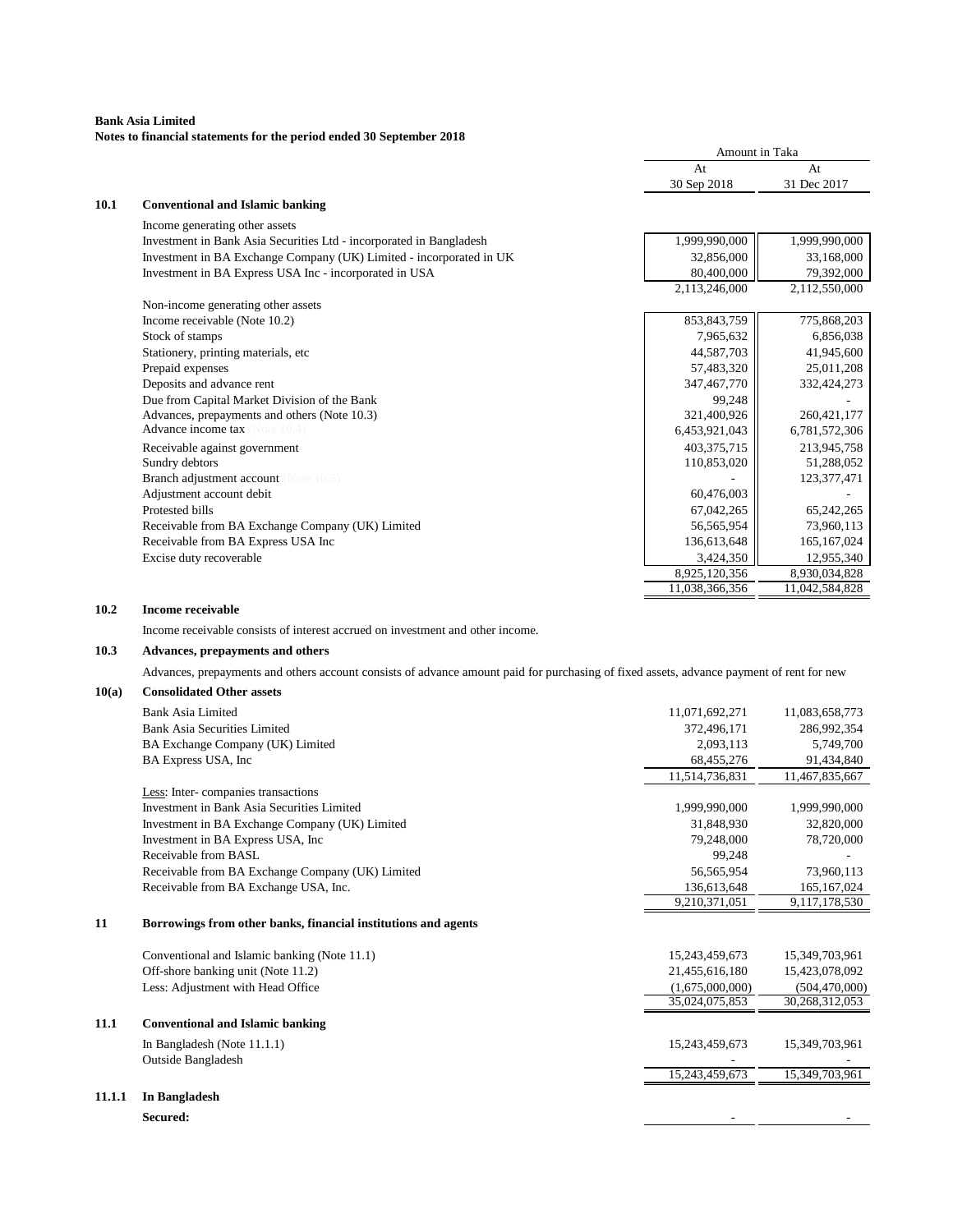|       |                                                                             | Amount in Taka  |                                 |
|-------|-----------------------------------------------------------------------------|-----------------|---------------------------------|
|       |                                                                             | At              | At                              |
|       |                                                                             | 30 Sep 2018     | 31 Dec 2017                     |
|       | Un secured:                                                                 |                 |                                 |
|       | Money at call and on short notice<br>Sonali Bank                            |                 | 1,500,000,000                   |
|       | Janata Bank                                                                 |                 | 1,000,000,000                   |
|       | The Trust Bank Limited                                                      | 910,000,000     |                                 |
|       | Dutch Bangla Bank Limited                                                   | 850,000,000     |                                 |
|       | State Bank of India                                                         | 310,000,000     |                                 |
|       | <b>Standard Chartered Bank</b>                                              | 190,000,000     |                                 |
|       | Bank Al-Falah Limited                                                       | 330,000,000     |                                 |
|       | Prime Bank Limited                                                          | 700,000,000     |                                 |
|       | Commercial Bank of Ceylon                                                   | 350,000,000     |                                 |
|       |                                                                             | 3,640,000,000   | 2,500,000,000                   |
|       | <b>Borrowings</b>                                                           |                 |                                 |
|       | Bangladesh Bank refinance                                                   | 37, 194, 298    | 81,913,942                      |
|       | Borrowing from BB under LTFF scheme                                         | 594,684,062     |                                 |
|       | <b>SME Foundation Pre Finance</b>                                           | 69,215,000      | 74,630,000                      |
|       | Borrowing A/C (AGRI Taka 10)                                                | 37, 347, 774    | 28,272,774                      |
|       | <b>Bio-Gas Plant refinance</b>                                              | 733,332         | 733,332                         |
|       | Borrowing- Green finance refinance                                          | 100,000,000     | 140,000,000                     |
|       | Export development fund                                                     | 10,764,285,207  | 12,524,153,913                  |
|       | Onshore export discount fund                                                | 323, 273, 112   | 514,046,529                     |
|       |                                                                             | 11,926,732,785  | 13,363,750,490                  |
|       | Less: Inter borrowings between OBU and Conventional Banking                 | (323, 273, 112) | (514, 046, 529)                 |
|       |                                                                             | 15,243,459,673  | 15,349,703,961                  |
| 11.2  | Borrowing at Off-shore banking unit                                         |                 |                                 |
|       | Secured :                                                                   |                 |                                 |
|       |                                                                             |                 |                                 |
|       | Un secured:                                                                 |                 |                                 |
|       | <b>Conventional Banking</b>                                                 | 1,651,000,000   | 604,208,628                     |
|       | <b>International Finance Corporation</b>                                    | 3,302,000,000   | 3,280,000,000                   |
|       | Borrowing - ECA                                                             | 432,945,895     | 455,359,062                     |
|       | Standard Chartered Bank, Singapore                                          | 4,194,994,944   | 2,665,000,000                   |
|       | First Gulf Bank                                                             | 2,476,500,000   | 820,000,000                     |
|       | National Bank of Ras Al Khaimah                                             | 2,146,300,000   | 1,533,400,000                   |
|       | Emirates Islami Bank                                                        | 1,388,130,257   |                                 |
|       | United Bank Limited, UAE                                                    | 990,600,000     | 1,451,400,000                   |
|       | Caixa Bank, Barcelona                                                       | 1,379,761,338   |                                 |
|       | Bank Of Tokyo-Mitsubishi                                                    | 825,500,000     | 1,640,000,000                   |
|       | <b>Bank Muscat SAOG</b>                                                     | 371,475,000     | 574,000,000                     |
|       | HDFC, Gift City, Mumbai                                                     |                 | 410,000,000                     |
|       | <b>Emirates NBD Bank PJSC</b><br>Noor Islami Bank, Dubai, UAE               | 825,500,000     | 246,000,000                     |
|       | Abu Dhabi Commercial bank                                                   | 619,125,000     |                                 |
|       | ID-Valvitalia Spa                                                           | 104,706,246     |                                 |
|       | <b>KBC Bank</b> , Brussels                                                  |                 | 103,710,402                     |
|       | Habib AG Zurich                                                             | 334,327,500     |                                 |
|       | ICICI Bank Limited, Hong Kong                                               |                 | 820,000,000                     |
|       | Nepal Bangladesh Bank Limited                                               | 412,750,000     | 410,000,000                     |
|       | Commercial Bank of Ceylon                                                   |                 | 410,000,000                     |
|       |                                                                             | 21,455,616,180  | 15,013,078,092                  |
| 11(a) | Consolidated Borrowings from other banks, financial institutions and agents |                 |                                 |
|       |                                                                             |                 |                                 |
|       | <b>Bank Asia Limited</b>                                                    | 35,024,075,853  | 30,268,312,053                  |
|       | Bank Asia Securities Limited                                                | 2,253,799,441   | 2,447,067,334                   |
|       | BA Exchange Company (UK) Limited                                            |                 |                                 |
|       | BA Express USA, Inc                                                         | 37,277,875,294  |                                 |
|       | Less: Inter-company transactions                                            | 2,180,758,349   | 32,715,379,387                  |
|       |                                                                             | 35,097,116,945  | 2,249,821,140<br>30,465,558,247 |
|       |                                                                             |                 |                                 |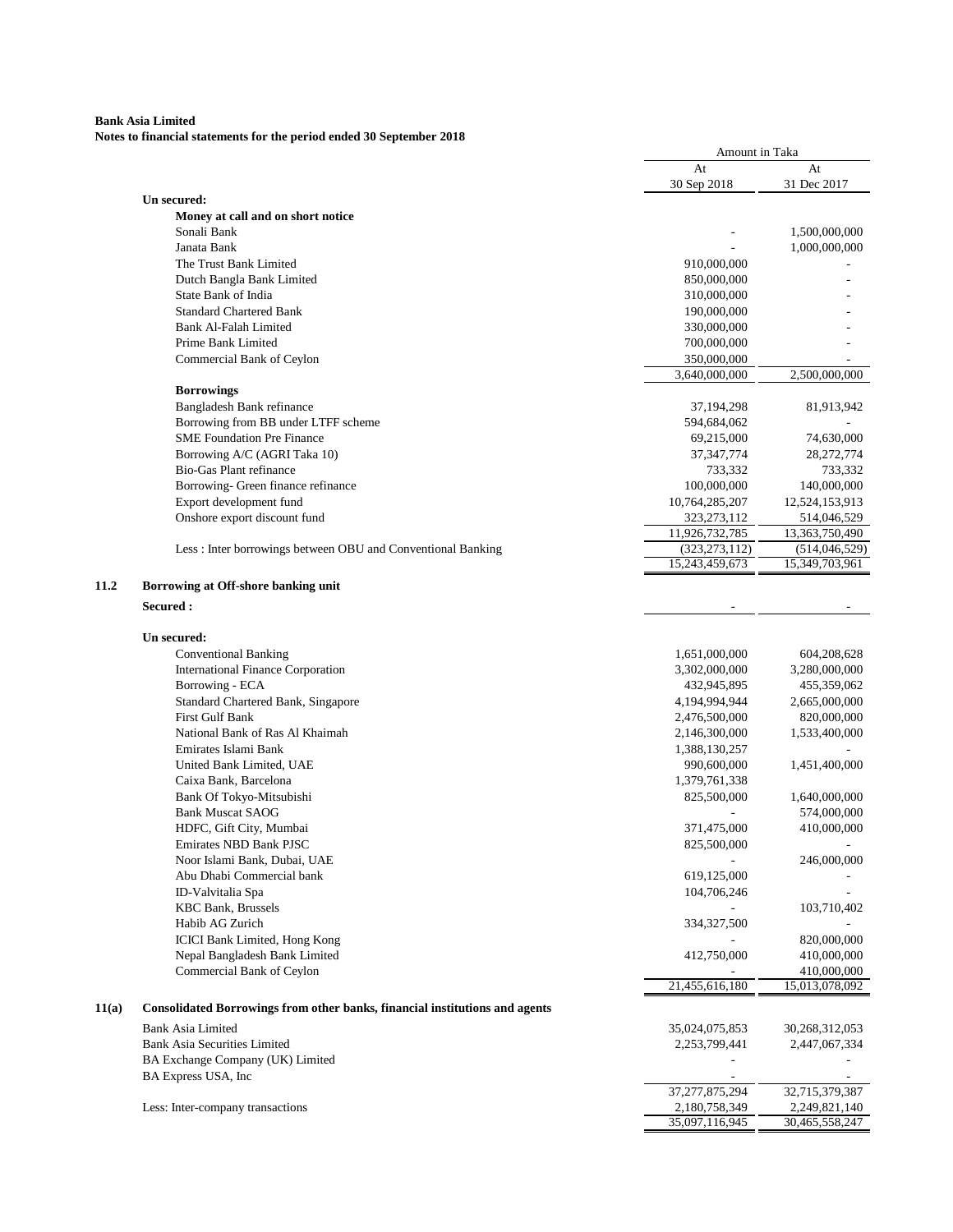|        | roles to miancial statements for the period ended so sep                  | Amount in Taka                 |                                |
|--------|---------------------------------------------------------------------------|--------------------------------|--------------------------------|
|        |                                                                           | At<br>30 Sep 2018              | At<br>31 Dec 2017              |
| 11(aa) | <b>Subordinated Non-Convertible bonds</b>                                 |                                |                                |
|        | <b>Subordinated Non-Convertible Zero Coupon bond</b>                      |                                |                                |
|        | A.K Khan & Company Limited                                                |                                | 38,578,342                     |
|        | AB Bank 1st Mutual Fund                                                   |                                | 5,859,904                      |
|        | <b>EBL First Mutual Fund</b>                                              |                                | 1,541,827                      |
|        | <b>EBL NRB Mutual Fund</b>                                                |                                | 3,074,048                      |
|        | <b>EXIM Bank 1st Mutual Fund</b>                                          |                                | 6,172,112                      |
|        | First Bangladesh Fixed Income Fund                                        |                                | 32,397,584                     |
|        | <b>IFIC Bank 1st Mutual Fund</b>                                          |                                | 1,537,024                      |
|        | Industrial and Infrastructure Development Finance Company Limited (IIDFC) |                                | 1,891,020                      |
|        | Popular Life 1st Mutual Fund                                              |                                | 1,537,024<br>92,588,885        |
|        | <b>Subordinated Non-Convertible floating rate bond</b>                    |                                |                                |
|        | Agrani Bank Limited                                                       | 160,000,000                    | 200,000,000                    |
|        | <b>BRAC Bank Limited</b>                                                  | 80,000,000                     | 100,000,000                    |
|        | Janata Bank Limited                                                       | 200,000,000                    | 250,000,000                    |
|        | Mercantile Bank Limited                                                   | 400,000,000                    | 500,000,000                    |
|        | One Bank Limited                                                          | 480,000,000                    | 600,000,000                    |
|        | Pubali Bank Limited                                                       | 200,000,000                    | 250,000,000                    |
|        | Rupali Bank Limited                                                       | 480,000,000                    | 600,000,000                    |
|        | Sonali Bank Limited                                                       | 400,000,000                    | 500,000,000                    |
|        | <b>Subordinated Non-Convertible floating rate bond</b>                    | 2,400,000,000                  | 3,000,000,000                  |
|        | Agrani Bank Limited                                                       | 250,000,000                    | 250,000,000                    |
|        | Dhaka Bank Limited                                                        | 750,000,000                    | 750,000,000                    |
|        | Janata Bank Limited                                                       | 250,000,000                    | 250,000,000                    |
|        | National Life Insurance Co                                                | 500,000,000                    | 500,000,000                    |
|        | Pubali Bank Limited                                                       | 1,000,000,000                  | 1,000,000,000                  |
|        | Sabinco                                                                   | 150,000,000                    | 150,000,000                    |
|        | Sadharan Bima Corporation                                                 | 100,000,000                    | 100,000,000                    |
|        | Sonali Bank Limited                                                       | 1,000,000,000                  | 1,000,000,000                  |
|        | Southeast Bank Limited                                                    | 500,000,000                    | 500,000,000                    |
|        | Uttara Bank Limited                                                       | 500,000,000                    | 500,000,000                    |
|        |                                                                           | 5,000,000,000<br>7,400,000,000 | 5,000,000,000<br>8,092,588,885 |
| 12     | Deposits and other accounts                                               |                                |                                |
|        | Conventional and Islamic banking (Note 12.1)                              | 209, 961, 216, 885             | 206, 721, 241, 149             |
|        | Off-shore banking unit                                                    | 433,278,362                    | 320,230,232                    |
|        |                                                                           | 210,394,495,247                | 207,041,471,381                |
|        | Deposits and other accounts                                               |                                |                                |
|        | Current/Al-wadeeah current accounts and other accounts                    |                                |                                |
|        | Deposits from banks                                                       |                                |                                |
|        | Deposits from customers<br>Off-shore banking unit                         | 43,359,490,165<br>410,457,592  | 41,701,521,101<br>298,108,075  |
|        |                                                                           | 43,769,947,757                 | 41,999,629,176                 |
|        | <b>Bills</b> payable                                                      |                                |                                |
|        | Deposits from banks                                                       |                                |                                |
|        | Deposits from customers                                                   | 3,178,238,875                  | 3,968,967,652                  |
|        | Savings bank/Mudaraba savings bank deposits                               | 3,178,238,875                  | 3,968,967,652                  |
|        | Deposits from banks                                                       |                                |                                |
|        | Deposits from customers                                                   | 38,485,338,791                 | 34,496,938,426                 |
|        |                                                                           | 38,485,338,791                 | 34,496,938,426                 |
|        | Fixed deposits/Mudaraba fixed deposits                                    |                                |                                |
|        | Deposits from banks                                                       | 8,872,637                      | 1,803,098,995                  |
|        | Deposits from customers                                                   | 124,929,276,417                | 124,750,714,975                |
|        | Off-shore banking unit                                                    | 22,820,770                     | 22, 122, 157                   |
|        |                                                                           | 124,960,969,824                | 126,575,936,127                |
|        |                                                                           | 210,394,495,247                | 207,041,471,381                |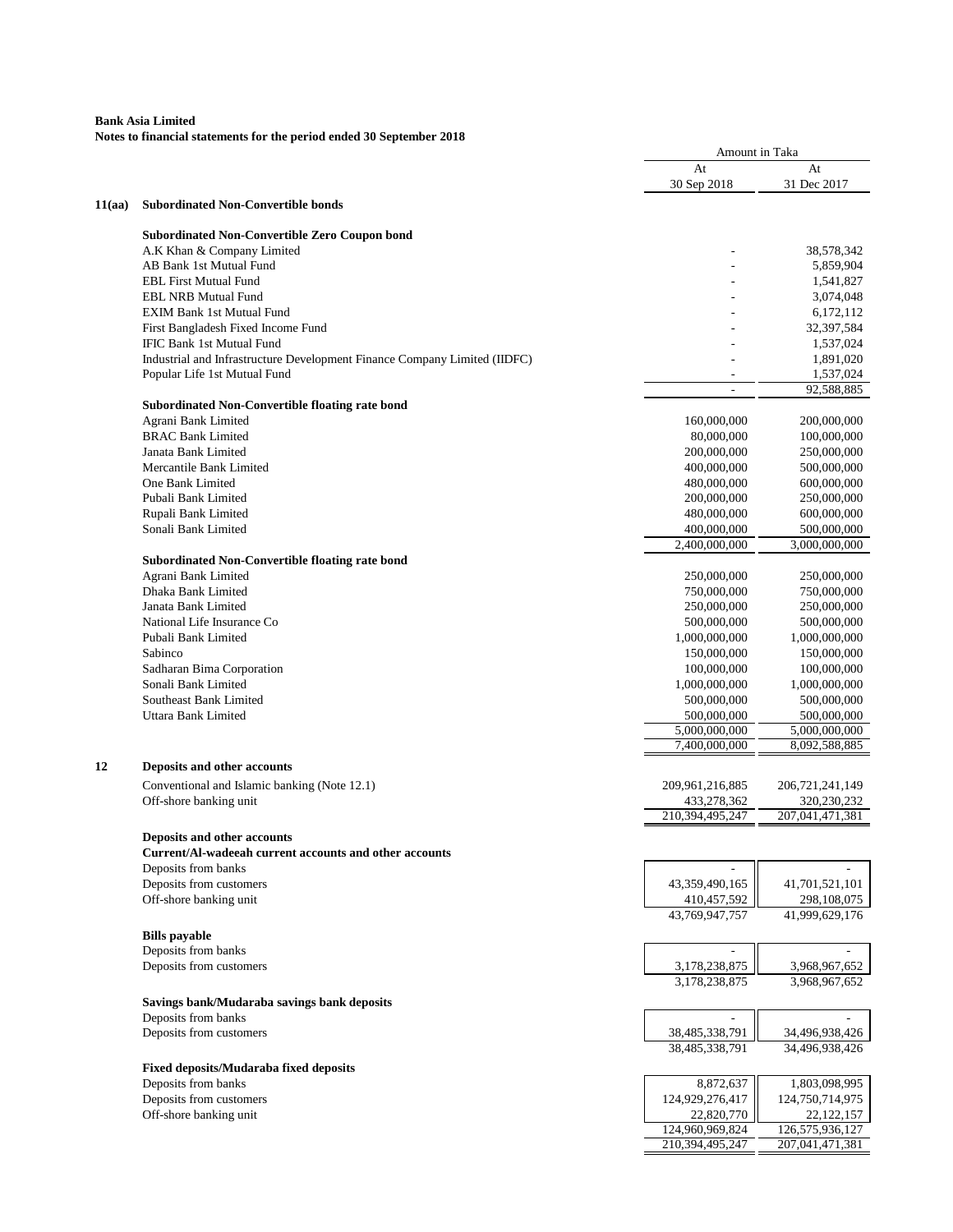|                     |              |                                                                       | Amount in Taka                   |                                   |
|---------------------|--------------|-----------------------------------------------------------------------|----------------------------------|-----------------------------------|
|                     |              |                                                                       | At                               | At                                |
|                     |              |                                                                       | 30 Sep 2018                      | 31 Dec 2017                       |
| 12.1                |              | <b>Conventional and Islamic banking</b>                               |                                  |                                   |
|                     |              | Deposits from banks (Note 12.1.1)                                     | 8,872,637                        | 1,803,098,995                     |
|                     |              | Deposits from customers (Note 12.1.2)                                 | 209,952,344,248                  | 204,918,142,154                   |
|                     |              |                                                                       | 209,961,216,885                  | 206,721,241,149                   |
| 12.1.1              |              | <b>Deposits from banks</b>                                            |                                  |                                   |
|                     |              | <b>Fixed deposit/SND</b>                                              |                                  |                                   |
|                     |              | <b>AB Bank Limited</b>                                                | 40,027                           | 39,982                            |
|                     |              | <b>EXIM Bank Limited</b>                                              | 7,709,207                        | 1,947,918                         |
|                     |              | Social Islami Bank Limited                                            | 560.633                          | 554,491                           |
|                     |              | <b>Trust Bank Limited</b>                                             | 562,770                          | 556,604                           |
|                     |              | Agrani Bank Limited                                                   |                                  | 1,800,000,000                     |
|                     |              | <b>Bank Asia Limited</b>                                              |                                  | 1,400,000,000                     |
|                     |              |                                                                       | 8,872,637                        | 3,203,098,995                     |
|                     |              | Less: Inter-company transactions with Bank Asia Islamic Window        | 8,872,637                        | (1,400,000,000)<br>1,803,098,995  |
|                     |              |                                                                       |                                  |                                   |
| 12.1.2              |              | <b>Deposits from customers</b>                                        |                                  |                                   |
|                     |              | Current/Al-wadeeah current accounts and other accounts (Note 12.1.2a) | 43,359,490,165                   | 41,701,521,101                    |
|                     |              | Bills payable (Note 12.1.2b)                                          | 3,178,238,875                    | 3,968,967,652                     |
|                     |              | Savings bank/Mudaraba savings deposits                                | 38,485,338,791                   | 34,496,938,426                    |
|                     |              | Fixed deposits/Mudaraba fixed deposits (Note 12.1.2c)                 | 124,929,276,417                  | 124,750,714,975                   |
|                     |              |                                                                       | 209,952,344,248                  | 204,918,142,154                   |
| 12.1.2a             |              | Current/Al-wadeeah current accounts and other accounts                |                                  |                                   |
|                     |              | Current/Al-wadeeah current accounts                                   | 14,261,856,724                   | 14,883,359,452                    |
|                     |              | Other demand deposit - Local currency                                 | 22,759,564,603                   | 19,606,123,861                    |
|                     |              | Other demand deposit - Foreign currencies                             | 5,039,224,569                    | 5,742,409,920                     |
|                     |              | Foreign currency deposits                                             | 1,298,844,269                    | 1,469,627,868                     |
|                     |              | Export retention quota                                                | 43,359,490,165                   | 41,701,521,101                    |
|                     |              |                                                                       |                                  |                                   |
| 12.1.2 <sub>b</sub> |              | <b>Bills</b> payable                                                  |                                  |                                   |
|                     |              | Bills payable - local currency                                        | 3,165,665,512                    | 3,961,854,176                     |
|                     |              | Bills payable - foreign currencies                                    | 12,573,363                       | 7,113,476                         |
|                     |              | Demand draft                                                          |                                  |                                   |
|                     |              |                                                                       | 3,178,238,875                    | 3,968,967,652                     |
|                     |              | 12.1.2c Fixed deposits/Mudaraba fixed deposits                        |                                  |                                   |
|                     |              | Fixed deposits/Mudaraba fixed deposits                                | 73,524,314,373                   | 66,948,110,139                    |
|                     |              | Special notice deposit                                                | 18,149,924,153                   | 24,118,638,106                    |
|                     |              | Foreign currency deposits (interest bearing)                          | 3,318,943                        | 3,284,209                         |
|                     |              | Deposit under schemes                                                 | 33,251,718,948                   | 33,680,682,521                    |
|                     |              |                                                                       | 124,929,276,417                  | 124,750,714,975                   |
| 12.2                |              | Payable on demand and time deposits                                   |                                  |                                   |
|                     | a)           | <b>Demand deposits</b>                                                |                                  |                                   |
|                     |              | Current/Al-wadeeah current accounts and other accounts                | 14,672,314,316                   | 15, 181, 467, 527                 |
|                     |              | Savings bank/Mudaraba savings deposits                                | 3,463,680,491                    | 3,104,724,458                     |
|                     |              | Foreign currency deposits (non interest bearing)                      | 6,338,068,838                    | 7,212,037,788                     |
|                     |              | Sundry deposits                                                       | 22,759,564,603                   | 19,606,123,861                    |
|                     |              | Bills payable                                                         | 3,178,238,875                    | 3,968,967,652                     |
|                     |              |                                                                       | 50,411,867,123                   | 49,073,321,286                    |
|                     | $\mathbf{b}$ | <b>Time deposits</b>                                                  |                                  |                                   |
|                     |              | Savings bank/Mudaraba savings deposits                                | 35,021,658,300                   | 31,392,213,968                    |
|                     |              | Fixed deposits/Mudaraba fixed deposits                                | 73,556,007,780                   | 68,773,331,291                    |
|                     |              | Foreign currency deposits (interest bearing)                          | 3,318,943                        | 3,284,209                         |
|                     |              | Special notice deposit<br>Deposits under schemes                      | 18,149,924,153<br>33,251,718,948 | 24,118,638,106                    |
|                     |              |                                                                       | 159,982,628,124                  | 33,680,682,521<br>157,968,150,095 |
|                     |              |                                                                       | 210,394,495,247                  | 207,041,471,381                   |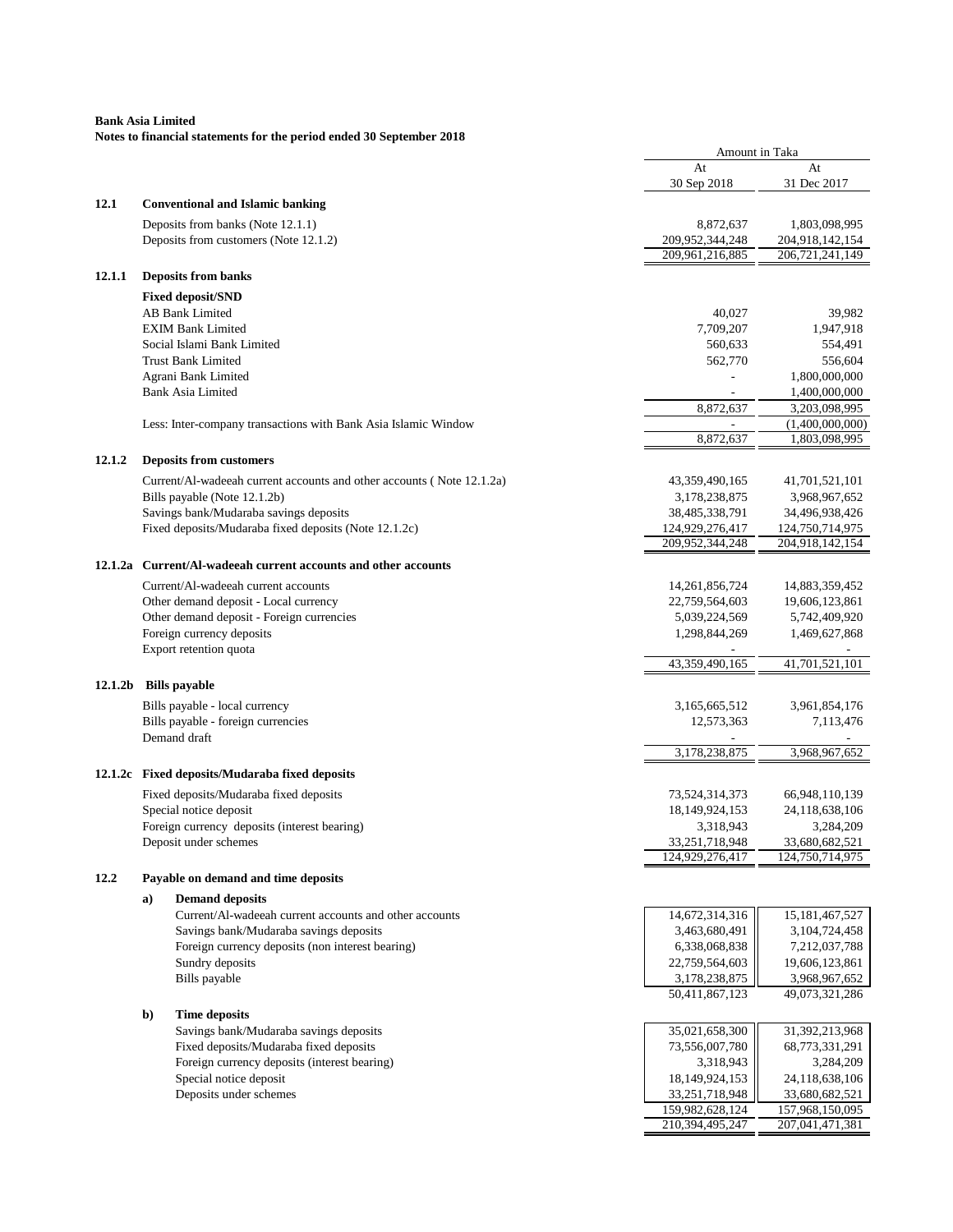| At<br>At<br>30 Sep 2018<br>31 Dec 2017<br><b>Consolidated Deposits and other accounts</b><br>12(a)<br>Current/Al-wadeeah current accounts and other accounts<br><b>Bank Asia Limited</b><br>43,769,947,757<br>41,999,629,176<br><b>Bank Asia Securities Limited</b><br>201,134,890<br>257,521,410<br>BA Exchange Company (UK) Limited<br>BA Express USA, Inc<br>43,971,082,647<br>42,257,150,586<br>10,970,105<br>Less: Inter-company transactions<br>15,047,104<br>43,960,112,542<br>42,242,103,482<br><b>Bills</b> payable<br><b>Bank Asia Limited</b><br>3,178,238,875<br>3,968,967,652<br><b>Bank Asia Securities Limited</b><br>BA Exchange Company (UK) Limited<br>BA Express USA, Inc<br>3,178,238,875<br>3,968,967,652<br>Savings bank/Mudaraba savings bank deposits<br><b>Bank Asia Limited</b><br>38,485,338,791<br>34,496,938,426<br><b>Bank Asia Securities Limited</b><br>BA Exchange Company (UK) Limited<br>BA Express USA, Inc<br>38,485,338,791<br>34,496,938,426<br><b>Fixed deposits/Mudaraba fixed deposits</b><br>Bank Asia Limited<br>124,960,969,824<br>126,575,936,127<br><b>Bank Asia Securities Limited</b><br>BA Exchange Company (UK) Limited<br>BA Express USA, Inc<br>124,960,969,824<br>126,575,936,127<br>210,584,660,032<br>207, 283, 945, 687<br><b>Other liabilities</b><br>13<br>Conventional and Islamic banking (Note 13.1)<br>25,250,237,219<br>22,538,907,248<br>Off-shore banking unit<br>1,697,304<br>869,621<br>25,251,934,523<br>22,539,776,869<br>13.1<br><b>Conventional and Islamic banking</b><br>Provision for loans and advances/investments<br>9,209,670,677<br>7,841,186,140<br>Provision on off-balance sheet exposures<br>1,120,883,571<br>1,330,999,470<br>Interest suspense account<br>1,860,979,322<br>1,709,429,069<br>Provision for income tax including deferred tax (Note 38.2)<br>9,775,469,378<br>9,277,475,391<br>Provision for performance and festival bonus<br>237,649,609<br>208,169,848<br>Master card and Visa card payables<br>18,573,660<br>5,116,895<br>Expenditures and other payables<br>148,309,687<br>101,027,063<br>Provision for nostro accounts<br>91,222,354<br>96,745,219<br>Other payable<br>Provision for profit equalisation<br>20,745,605<br>28,758,686<br>Provision for diminution in value of shares<br>253,383,553<br>253,383,553<br>Payable to Government<br>566,007,621<br>314,657,621<br>Provision for others<br>134,718,755<br>134,718,755<br>Rebate payable on good borrowers<br>67,700,000<br>67,700,000<br>Unearned income<br>650,090,274<br>526,475,982<br>Clearing adjustment account<br>138,529,476<br>276,673,069<br>Interest payable on subordinated non-covertable zero coupon bond<br>260,374,046<br>Branch adjustment account credit balance<br>220, 169, 539<br><b>Fraction Bonus Share</b><br>2,768,571<br>ATM/POS settlement account<br>91,959,784<br>91,065,981<br>Nostro account credit balance<br>656,356,243<br>25,250,237,219<br>22,538,907,248 |  | Amount in Taka |  |
|------------------------------------------------------------------------------------------------------------------------------------------------------------------------------------------------------------------------------------------------------------------------------------------------------------------------------------------------------------------------------------------------------------------------------------------------------------------------------------------------------------------------------------------------------------------------------------------------------------------------------------------------------------------------------------------------------------------------------------------------------------------------------------------------------------------------------------------------------------------------------------------------------------------------------------------------------------------------------------------------------------------------------------------------------------------------------------------------------------------------------------------------------------------------------------------------------------------------------------------------------------------------------------------------------------------------------------------------------------------------------------------------------------------------------------------------------------------------------------------------------------------------------------------------------------------------------------------------------------------------------------------------------------------------------------------------------------------------------------------------------------------------------------------------------------------------------------------------------------------------------------------------------------------------------------------------------------------------------------------------------------------------------------------------------------------------------------------------------------------------------------------------------------------------------------------------------------------------------------------------------------------------------------------------------------------------------------------------------------------------------------------------------------------------------------------------------------------------------------------------------------------------------------------------------------------------------------------------------------------------------------------------------------------------------------------------------------------------------------------------------------------------------------------------------------------------------------------------------------------------------------------------------------------------------------------------------------------|--|----------------|--|
|                                                                                                                                                                                                                                                                                                                                                                                                                                                                                                                                                                                                                                                                                                                                                                                                                                                                                                                                                                                                                                                                                                                                                                                                                                                                                                                                                                                                                                                                                                                                                                                                                                                                                                                                                                                                                                                                                                                                                                                                                                                                                                                                                                                                                                                                                                                                                                                                                                                                                                                                                                                                                                                                                                                                                                                                                                                                                                                                                                  |  |                |  |
|                                                                                                                                                                                                                                                                                                                                                                                                                                                                                                                                                                                                                                                                                                                                                                                                                                                                                                                                                                                                                                                                                                                                                                                                                                                                                                                                                                                                                                                                                                                                                                                                                                                                                                                                                                                                                                                                                                                                                                                                                                                                                                                                                                                                                                                                                                                                                                                                                                                                                                                                                                                                                                                                                                                                                                                                                                                                                                                                                                  |  |                |  |
|                                                                                                                                                                                                                                                                                                                                                                                                                                                                                                                                                                                                                                                                                                                                                                                                                                                                                                                                                                                                                                                                                                                                                                                                                                                                                                                                                                                                                                                                                                                                                                                                                                                                                                                                                                                                                                                                                                                                                                                                                                                                                                                                                                                                                                                                                                                                                                                                                                                                                                                                                                                                                                                                                                                                                                                                                                                                                                                                                                  |  |                |  |
|                                                                                                                                                                                                                                                                                                                                                                                                                                                                                                                                                                                                                                                                                                                                                                                                                                                                                                                                                                                                                                                                                                                                                                                                                                                                                                                                                                                                                                                                                                                                                                                                                                                                                                                                                                                                                                                                                                                                                                                                                                                                                                                                                                                                                                                                                                                                                                                                                                                                                                                                                                                                                                                                                                                                                                                                                                                                                                                                                                  |  |                |  |
|                                                                                                                                                                                                                                                                                                                                                                                                                                                                                                                                                                                                                                                                                                                                                                                                                                                                                                                                                                                                                                                                                                                                                                                                                                                                                                                                                                                                                                                                                                                                                                                                                                                                                                                                                                                                                                                                                                                                                                                                                                                                                                                                                                                                                                                                                                                                                                                                                                                                                                                                                                                                                                                                                                                                                                                                                                                                                                                                                                  |  |                |  |
|                                                                                                                                                                                                                                                                                                                                                                                                                                                                                                                                                                                                                                                                                                                                                                                                                                                                                                                                                                                                                                                                                                                                                                                                                                                                                                                                                                                                                                                                                                                                                                                                                                                                                                                                                                                                                                                                                                                                                                                                                                                                                                                                                                                                                                                                                                                                                                                                                                                                                                                                                                                                                                                                                                                                                                                                                                                                                                                                                                  |  |                |  |
|                                                                                                                                                                                                                                                                                                                                                                                                                                                                                                                                                                                                                                                                                                                                                                                                                                                                                                                                                                                                                                                                                                                                                                                                                                                                                                                                                                                                                                                                                                                                                                                                                                                                                                                                                                                                                                                                                                                                                                                                                                                                                                                                                                                                                                                                                                                                                                                                                                                                                                                                                                                                                                                                                                                                                                                                                                                                                                                                                                  |  |                |  |
|                                                                                                                                                                                                                                                                                                                                                                                                                                                                                                                                                                                                                                                                                                                                                                                                                                                                                                                                                                                                                                                                                                                                                                                                                                                                                                                                                                                                                                                                                                                                                                                                                                                                                                                                                                                                                                                                                                                                                                                                                                                                                                                                                                                                                                                                                                                                                                                                                                                                                                                                                                                                                                                                                                                                                                                                                                                                                                                                                                  |  |                |  |
|                                                                                                                                                                                                                                                                                                                                                                                                                                                                                                                                                                                                                                                                                                                                                                                                                                                                                                                                                                                                                                                                                                                                                                                                                                                                                                                                                                                                                                                                                                                                                                                                                                                                                                                                                                                                                                                                                                                                                                                                                                                                                                                                                                                                                                                                                                                                                                                                                                                                                                                                                                                                                                                                                                                                                                                                                                                                                                                                                                  |  |                |  |
|                                                                                                                                                                                                                                                                                                                                                                                                                                                                                                                                                                                                                                                                                                                                                                                                                                                                                                                                                                                                                                                                                                                                                                                                                                                                                                                                                                                                                                                                                                                                                                                                                                                                                                                                                                                                                                                                                                                                                                                                                                                                                                                                                                                                                                                                                                                                                                                                                                                                                                                                                                                                                                                                                                                                                                                                                                                                                                                                                                  |  |                |  |
|                                                                                                                                                                                                                                                                                                                                                                                                                                                                                                                                                                                                                                                                                                                                                                                                                                                                                                                                                                                                                                                                                                                                                                                                                                                                                                                                                                                                                                                                                                                                                                                                                                                                                                                                                                                                                                                                                                                                                                                                                                                                                                                                                                                                                                                                                                                                                                                                                                                                                                                                                                                                                                                                                                                                                                                                                                                                                                                                                                  |  |                |  |
|                                                                                                                                                                                                                                                                                                                                                                                                                                                                                                                                                                                                                                                                                                                                                                                                                                                                                                                                                                                                                                                                                                                                                                                                                                                                                                                                                                                                                                                                                                                                                                                                                                                                                                                                                                                                                                                                                                                                                                                                                                                                                                                                                                                                                                                                                                                                                                                                                                                                                                                                                                                                                                                                                                                                                                                                                                                                                                                                                                  |  |                |  |
|                                                                                                                                                                                                                                                                                                                                                                                                                                                                                                                                                                                                                                                                                                                                                                                                                                                                                                                                                                                                                                                                                                                                                                                                                                                                                                                                                                                                                                                                                                                                                                                                                                                                                                                                                                                                                                                                                                                                                                                                                                                                                                                                                                                                                                                                                                                                                                                                                                                                                                                                                                                                                                                                                                                                                                                                                                                                                                                                                                  |  |                |  |
|                                                                                                                                                                                                                                                                                                                                                                                                                                                                                                                                                                                                                                                                                                                                                                                                                                                                                                                                                                                                                                                                                                                                                                                                                                                                                                                                                                                                                                                                                                                                                                                                                                                                                                                                                                                                                                                                                                                                                                                                                                                                                                                                                                                                                                                                                                                                                                                                                                                                                                                                                                                                                                                                                                                                                                                                                                                                                                                                                                  |  |                |  |
|                                                                                                                                                                                                                                                                                                                                                                                                                                                                                                                                                                                                                                                                                                                                                                                                                                                                                                                                                                                                                                                                                                                                                                                                                                                                                                                                                                                                                                                                                                                                                                                                                                                                                                                                                                                                                                                                                                                                                                                                                                                                                                                                                                                                                                                                                                                                                                                                                                                                                                                                                                                                                                                                                                                                                                                                                                                                                                                                                                  |  |                |  |
|                                                                                                                                                                                                                                                                                                                                                                                                                                                                                                                                                                                                                                                                                                                                                                                                                                                                                                                                                                                                                                                                                                                                                                                                                                                                                                                                                                                                                                                                                                                                                                                                                                                                                                                                                                                                                                                                                                                                                                                                                                                                                                                                                                                                                                                                                                                                                                                                                                                                                                                                                                                                                                                                                                                                                                                                                                                                                                                                                                  |  |                |  |
|                                                                                                                                                                                                                                                                                                                                                                                                                                                                                                                                                                                                                                                                                                                                                                                                                                                                                                                                                                                                                                                                                                                                                                                                                                                                                                                                                                                                                                                                                                                                                                                                                                                                                                                                                                                                                                                                                                                                                                                                                                                                                                                                                                                                                                                                                                                                                                                                                                                                                                                                                                                                                                                                                                                                                                                                                                                                                                                                                                  |  |                |  |
|                                                                                                                                                                                                                                                                                                                                                                                                                                                                                                                                                                                                                                                                                                                                                                                                                                                                                                                                                                                                                                                                                                                                                                                                                                                                                                                                                                                                                                                                                                                                                                                                                                                                                                                                                                                                                                                                                                                                                                                                                                                                                                                                                                                                                                                                                                                                                                                                                                                                                                                                                                                                                                                                                                                                                                                                                                                                                                                                                                  |  |                |  |
|                                                                                                                                                                                                                                                                                                                                                                                                                                                                                                                                                                                                                                                                                                                                                                                                                                                                                                                                                                                                                                                                                                                                                                                                                                                                                                                                                                                                                                                                                                                                                                                                                                                                                                                                                                                                                                                                                                                                                                                                                                                                                                                                                                                                                                                                                                                                                                                                                                                                                                                                                                                                                                                                                                                                                                                                                                                                                                                                                                  |  |                |  |
|                                                                                                                                                                                                                                                                                                                                                                                                                                                                                                                                                                                                                                                                                                                                                                                                                                                                                                                                                                                                                                                                                                                                                                                                                                                                                                                                                                                                                                                                                                                                                                                                                                                                                                                                                                                                                                                                                                                                                                                                                                                                                                                                                                                                                                                                                                                                                                                                                                                                                                                                                                                                                                                                                                                                                                                                                                                                                                                                                                  |  |                |  |
|                                                                                                                                                                                                                                                                                                                                                                                                                                                                                                                                                                                                                                                                                                                                                                                                                                                                                                                                                                                                                                                                                                                                                                                                                                                                                                                                                                                                                                                                                                                                                                                                                                                                                                                                                                                                                                                                                                                                                                                                                                                                                                                                                                                                                                                                                                                                                                                                                                                                                                                                                                                                                                                                                                                                                                                                                                                                                                                                                                  |  |                |  |
|                                                                                                                                                                                                                                                                                                                                                                                                                                                                                                                                                                                                                                                                                                                                                                                                                                                                                                                                                                                                                                                                                                                                                                                                                                                                                                                                                                                                                                                                                                                                                                                                                                                                                                                                                                                                                                                                                                                                                                                                                                                                                                                                                                                                                                                                                                                                                                                                                                                                                                                                                                                                                                                                                                                                                                                                                                                                                                                                                                  |  |                |  |
|                                                                                                                                                                                                                                                                                                                                                                                                                                                                                                                                                                                                                                                                                                                                                                                                                                                                                                                                                                                                                                                                                                                                                                                                                                                                                                                                                                                                                                                                                                                                                                                                                                                                                                                                                                                                                                                                                                                                                                                                                                                                                                                                                                                                                                                                                                                                                                                                                                                                                                                                                                                                                                                                                                                                                                                                                                                                                                                                                                  |  |                |  |
|                                                                                                                                                                                                                                                                                                                                                                                                                                                                                                                                                                                                                                                                                                                                                                                                                                                                                                                                                                                                                                                                                                                                                                                                                                                                                                                                                                                                                                                                                                                                                                                                                                                                                                                                                                                                                                                                                                                                                                                                                                                                                                                                                                                                                                                                                                                                                                                                                                                                                                                                                                                                                                                                                                                                                                                                                                                                                                                                                                  |  |                |  |
|                                                                                                                                                                                                                                                                                                                                                                                                                                                                                                                                                                                                                                                                                                                                                                                                                                                                                                                                                                                                                                                                                                                                                                                                                                                                                                                                                                                                                                                                                                                                                                                                                                                                                                                                                                                                                                                                                                                                                                                                                                                                                                                                                                                                                                                                                                                                                                                                                                                                                                                                                                                                                                                                                                                                                                                                                                                                                                                                                                  |  |                |  |
|                                                                                                                                                                                                                                                                                                                                                                                                                                                                                                                                                                                                                                                                                                                                                                                                                                                                                                                                                                                                                                                                                                                                                                                                                                                                                                                                                                                                                                                                                                                                                                                                                                                                                                                                                                                                                                                                                                                                                                                                                                                                                                                                                                                                                                                                                                                                                                                                                                                                                                                                                                                                                                                                                                                                                                                                                                                                                                                                                                  |  |                |  |
|                                                                                                                                                                                                                                                                                                                                                                                                                                                                                                                                                                                                                                                                                                                                                                                                                                                                                                                                                                                                                                                                                                                                                                                                                                                                                                                                                                                                                                                                                                                                                                                                                                                                                                                                                                                                                                                                                                                                                                                                                                                                                                                                                                                                                                                                                                                                                                                                                                                                                                                                                                                                                                                                                                                                                                                                                                                                                                                                                                  |  |                |  |
|                                                                                                                                                                                                                                                                                                                                                                                                                                                                                                                                                                                                                                                                                                                                                                                                                                                                                                                                                                                                                                                                                                                                                                                                                                                                                                                                                                                                                                                                                                                                                                                                                                                                                                                                                                                                                                                                                                                                                                                                                                                                                                                                                                                                                                                                                                                                                                                                                                                                                                                                                                                                                                                                                                                                                                                                                                                                                                                                                                  |  |                |  |
|                                                                                                                                                                                                                                                                                                                                                                                                                                                                                                                                                                                                                                                                                                                                                                                                                                                                                                                                                                                                                                                                                                                                                                                                                                                                                                                                                                                                                                                                                                                                                                                                                                                                                                                                                                                                                                                                                                                                                                                                                                                                                                                                                                                                                                                                                                                                                                                                                                                                                                                                                                                                                                                                                                                                                                                                                                                                                                                                                                  |  |                |  |
|                                                                                                                                                                                                                                                                                                                                                                                                                                                                                                                                                                                                                                                                                                                                                                                                                                                                                                                                                                                                                                                                                                                                                                                                                                                                                                                                                                                                                                                                                                                                                                                                                                                                                                                                                                                                                                                                                                                                                                                                                                                                                                                                                                                                                                                                                                                                                                                                                                                                                                                                                                                                                                                                                                                                                                                                                                                                                                                                                                  |  |                |  |
|                                                                                                                                                                                                                                                                                                                                                                                                                                                                                                                                                                                                                                                                                                                                                                                                                                                                                                                                                                                                                                                                                                                                                                                                                                                                                                                                                                                                                                                                                                                                                                                                                                                                                                                                                                                                                                                                                                                                                                                                                                                                                                                                                                                                                                                                                                                                                                                                                                                                                                                                                                                                                                                                                                                                                                                                                                                                                                                                                                  |  |                |  |
|                                                                                                                                                                                                                                                                                                                                                                                                                                                                                                                                                                                                                                                                                                                                                                                                                                                                                                                                                                                                                                                                                                                                                                                                                                                                                                                                                                                                                                                                                                                                                                                                                                                                                                                                                                                                                                                                                                                                                                                                                                                                                                                                                                                                                                                                                                                                                                                                                                                                                                                                                                                                                                                                                                                                                                                                                                                                                                                                                                  |  |                |  |
|                                                                                                                                                                                                                                                                                                                                                                                                                                                                                                                                                                                                                                                                                                                                                                                                                                                                                                                                                                                                                                                                                                                                                                                                                                                                                                                                                                                                                                                                                                                                                                                                                                                                                                                                                                                                                                                                                                                                                                                                                                                                                                                                                                                                                                                                                                                                                                                                                                                                                                                                                                                                                                                                                                                                                                                                                                                                                                                                                                  |  |                |  |
|                                                                                                                                                                                                                                                                                                                                                                                                                                                                                                                                                                                                                                                                                                                                                                                                                                                                                                                                                                                                                                                                                                                                                                                                                                                                                                                                                                                                                                                                                                                                                                                                                                                                                                                                                                                                                                                                                                                                                                                                                                                                                                                                                                                                                                                                                                                                                                                                                                                                                                                                                                                                                                                                                                                                                                                                                                                                                                                                                                  |  |                |  |
|                                                                                                                                                                                                                                                                                                                                                                                                                                                                                                                                                                                                                                                                                                                                                                                                                                                                                                                                                                                                                                                                                                                                                                                                                                                                                                                                                                                                                                                                                                                                                                                                                                                                                                                                                                                                                                                                                                                                                                                                                                                                                                                                                                                                                                                                                                                                                                                                                                                                                                                                                                                                                                                                                                                                                                                                                                                                                                                                                                  |  |                |  |
|                                                                                                                                                                                                                                                                                                                                                                                                                                                                                                                                                                                                                                                                                                                                                                                                                                                                                                                                                                                                                                                                                                                                                                                                                                                                                                                                                                                                                                                                                                                                                                                                                                                                                                                                                                                                                                                                                                                                                                                                                                                                                                                                                                                                                                                                                                                                                                                                                                                                                                                                                                                                                                                                                                                                                                                                                                                                                                                                                                  |  |                |  |
|                                                                                                                                                                                                                                                                                                                                                                                                                                                                                                                                                                                                                                                                                                                                                                                                                                                                                                                                                                                                                                                                                                                                                                                                                                                                                                                                                                                                                                                                                                                                                                                                                                                                                                                                                                                                                                                                                                                                                                                                                                                                                                                                                                                                                                                                                                                                                                                                                                                                                                                                                                                                                                                                                                                                                                                                                                                                                                                                                                  |  |                |  |
|                                                                                                                                                                                                                                                                                                                                                                                                                                                                                                                                                                                                                                                                                                                                                                                                                                                                                                                                                                                                                                                                                                                                                                                                                                                                                                                                                                                                                                                                                                                                                                                                                                                                                                                                                                                                                                                                                                                                                                                                                                                                                                                                                                                                                                                                                                                                                                                                                                                                                                                                                                                                                                                                                                                                                                                                                                                                                                                                                                  |  |                |  |
|                                                                                                                                                                                                                                                                                                                                                                                                                                                                                                                                                                                                                                                                                                                                                                                                                                                                                                                                                                                                                                                                                                                                                                                                                                                                                                                                                                                                                                                                                                                                                                                                                                                                                                                                                                                                                                                                                                                                                                                                                                                                                                                                                                                                                                                                                                                                                                                                                                                                                                                                                                                                                                                                                                                                                                                                                                                                                                                                                                  |  |                |  |
|                                                                                                                                                                                                                                                                                                                                                                                                                                                                                                                                                                                                                                                                                                                                                                                                                                                                                                                                                                                                                                                                                                                                                                                                                                                                                                                                                                                                                                                                                                                                                                                                                                                                                                                                                                                                                                                                                                                                                                                                                                                                                                                                                                                                                                                                                                                                                                                                                                                                                                                                                                                                                                                                                                                                                                                                                                                                                                                                                                  |  |                |  |
|                                                                                                                                                                                                                                                                                                                                                                                                                                                                                                                                                                                                                                                                                                                                                                                                                                                                                                                                                                                                                                                                                                                                                                                                                                                                                                                                                                                                                                                                                                                                                                                                                                                                                                                                                                                                                                                                                                                                                                                                                                                                                                                                                                                                                                                                                                                                                                                                                                                                                                                                                                                                                                                                                                                                                                                                                                                                                                                                                                  |  |                |  |
|                                                                                                                                                                                                                                                                                                                                                                                                                                                                                                                                                                                                                                                                                                                                                                                                                                                                                                                                                                                                                                                                                                                                                                                                                                                                                                                                                                                                                                                                                                                                                                                                                                                                                                                                                                                                                                                                                                                                                                                                                                                                                                                                                                                                                                                                                                                                                                                                                                                                                                                                                                                                                                                                                                                                                                                                                                                                                                                                                                  |  |                |  |
|                                                                                                                                                                                                                                                                                                                                                                                                                                                                                                                                                                                                                                                                                                                                                                                                                                                                                                                                                                                                                                                                                                                                                                                                                                                                                                                                                                                                                                                                                                                                                                                                                                                                                                                                                                                                                                                                                                                                                                                                                                                                                                                                                                                                                                                                                                                                                                                                                                                                                                                                                                                                                                                                                                                                                                                                                                                                                                                                                                  |  |                |  |
|                                                                                                                                                                                                                                                                                                                                                                                                                                                                                                                                                                                                                                                                                                                                                                                                                                                                                                                                                                                                                                                                                                                                                                                                                                                                                                                                                                                                                                                                                                                                                                                                                                                                                                                                                                                                                                                                                                                                                                                                                                                                                                                                                                                                                                                                                                                                                                                                                                                                                                                                                                                                                                                                                                                                                                                                                                                                                                                                                                  |  |                |  |
|                                                                                                                                                                                                                                                                                                                                                                                                                                                                                                                                                                                                                                                                                                                                                                                                                                                                                                                                                                                                                                                                                                                                                                                                                                                                                                                                                                                                                                                                                                                                                                                                                                                                                                                                                                                                                                                                                                                                                                                                                                                                                                                                                                                                                                                                                                                                                                                                                                                                                                                                                                                                                                                                                                                                                                                                                                                                                                                                                                  |  |                |  |
|                                                                                                                                                                                                                                                                                                                                                                                                                                                                                                                                                                                                                                                                                                                                                                                                                                                                                                                                                                                                                                                                                                                                                                                                                                                                                                                                                                                                                                                                                                                                                                                                                                                                                                                                                                                                                                                                                                                                                                                                                                                                                                                                                                                                                                                                                                                                                                                                                                                                                                                                                                                                                                                                                                                                                                                                                                                                                                                                                                  |  |                |  |
|                                                                                                                                                                                                                                                                                                                                                                                                                                                                                                                                                                                                                                                                                                                                                                                                                                                                                                                                                                                                                                                                                                                                                                                                                                                                                                                                                                                                                                                                                                                                                                                                                                                                                                                                                                                                                                                                                                                                                                                                                                                                                                                                                                                                                                                                                                                                                                                                                                                                                                                                                                                                                                                                                                                                                                                                                                                                                                                                                                  |  |                |  |
|                                                                                                                                                                                                                                                                                                                                                                                                                                                                                                                                                                                                                                                                                                                                                                                                                                                                                                                                                                                                                                                                                                                                                                                                                                                                                                                                                                                                                                                                                                                                                                                                                                                                                                                                                                                                                                                                                                                                                                                                                                                                                                                                                                                                                                                                                                                                                                                                                                                                                                                                                                                                                                                                                                                                                                                                                                                                                                                                                                  |  |                |  |
|                                                                                                                                                                                                                                                                                                                                                                                                                                                                                                                                                                                                                                                                                                                                                                                                                                                                                                                                                                                                                                                                                                                                                                                                                                                                                                                                                                                                                                                                                                                                                                                                                                                                                                                                                                                                                                                                                                                                                                                                                                                                                                                                                                                                                                                                                                                                                                                                                                                                                                                                                                                                                                                                                                                                                                                                                                                                                                                                                                  |  |                |  |
|                                                                                                                                                                                                                                                                                                                                                                                                                                                                                                                                                                                                                                                                                                                                                                                                                                                                                                                                                                                                                                                                                                                                                                                                                                                                                                                                                                                                                                                                                                                                                                                                                                                                                                                                                                                                                                                                                                                                                                                                                                                                                                                                                                                                                                                                                                                                                                                                                                                                                                                                                                                                                                                                                                                                                                                                                                                                                                                                                                  |  |                |  |
|                                                                                                                                                                                                                                                                                                                                                                                                                                                                                                                                                                                                                                                                                                                                                                                                                                                                                                                                                                                                                                                                                                                                                                                                                                                                                                                                                                                                                                                                                                                                                                                                                                                                                                                                                                                                                                                                                                                                                                                                                                                                                                                                                                                                                                                                                                                                                                                                                                                                                                                                                                                                                                                                                                                                                                                                                                                                                                                                                                  |  |                |  |
|                                                                                                                                                                                                                                                                                                                                                                                                                                                                                                                                                                                                                                                                                                                                                                                                                                                                                                                                                                                                                                                                                                                                                                                                                                                                                                                                                                                                                                                                                                                                                                                                                                                                                                                                                                                                                                                                                                                                                                                                                                                                                                                                                                                                                                                                                                                                                                                                                                                                                                                                                                                                                                                                                                                                                                                                                                                                                                                                                                  |  |                |  |
|                                                                                                                                                                                                                                                                                                                                                                                                                                                                                                                                                                                                                                                                                                                                                                                                                                                                                                                                                                                                                                                                                                                                                                                                                                                                                                                                                                                                                                                                                                                                                                                                                                                                                                                                                                                                                                                                                                                                                                                                                                                                                                                                                                                                                                                                                                                                                                                                                                                                                                                                                                                                                                                                                                                                                                                                                                                                                                                                                                  |  |                |  |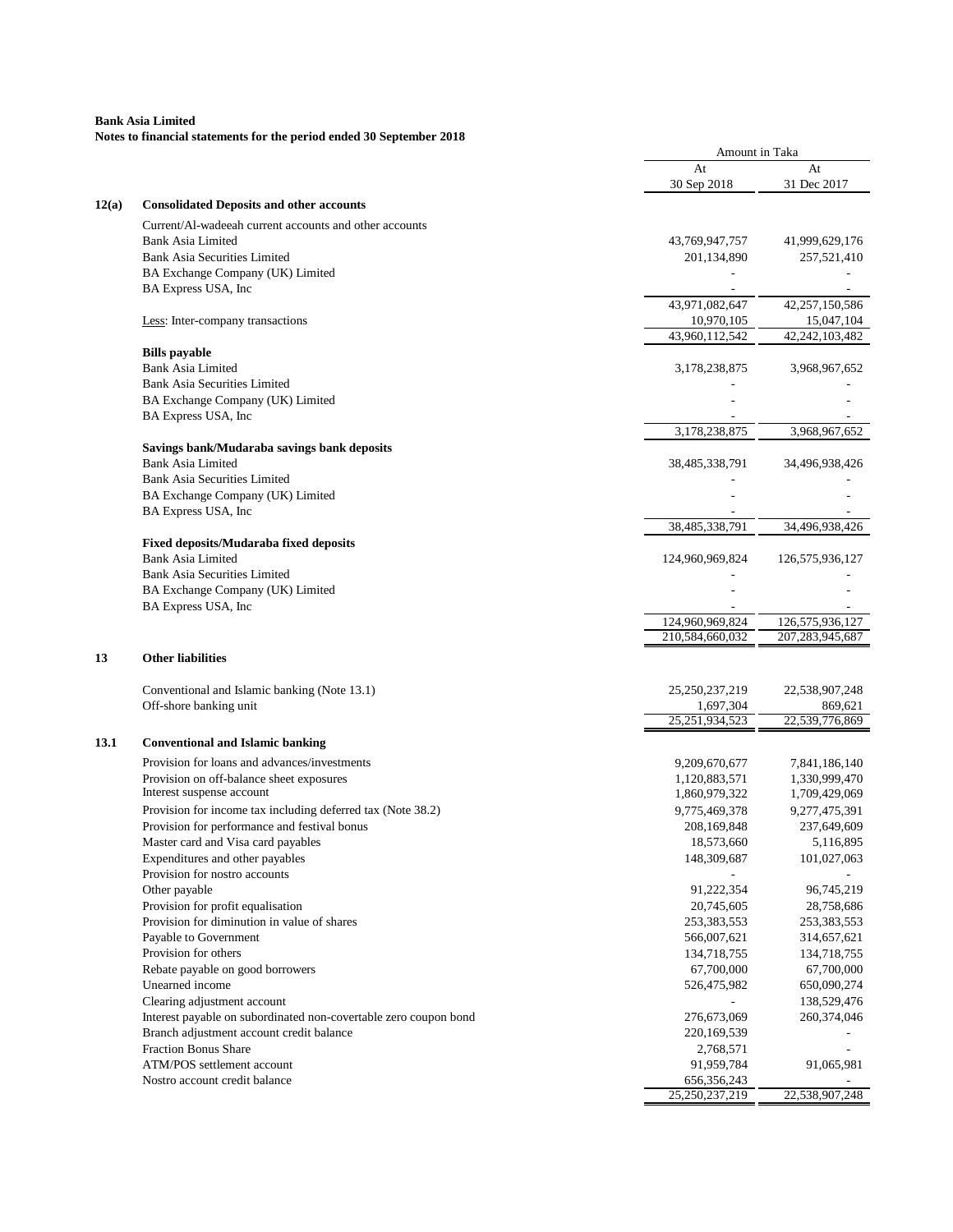# **Notes to financial statements for the period ended 30 September 2018**

| At<br>At<br>31 Dec 2017<br>30 Sep 2018<br><b>Consolidated Other liabilities</b><br>Bank Asia Limited<br>25, 251, 934, 524<br>22,539,776,869<br><b>Bank Asia Securities Limited</b><br>1,728,395,518<br>1,590,527,614<br>60,463,389<br>90,837,514<br>BA Exchange Company (UK) Limited<br>BA Express USA, Inc<br>139,708,839<br>188,485,773<br>Foreign currency effect for subsidiaries<br>27,180,502,269<br>24,409,627,770<br>Less: Inter-companies transactions<br>Receivable from BASL<br>99,248<br>Receivable from BA Exchange (UK) Limited<br>56,565,954<br>73,960,113<br>Receivable from BA Express USA, Inc.<br>136,613,648<br>165, 167, 024<br>26,987,223,419<br>24,170,500,633<br>Share capital<br><b>Authorized capital</b><br>15,000,000,000<br>15,000,000,000<br>1,500,000,000 ordinary shares of Taka 10 each<br>Issued, subscribed and fully paid up capital<br>56,372,480 ordinary shares of Taka 10 each issued for cash<br>563,724,800<br>563,724,800<br>364,010,770 (2010: 243,901,270) ordinary shares of Taka 10 each<br>issued as bonus shares<br>3,640,107,700<br>3,640,107,700<br>Right shares issued 25% for the year 2011<br>1,050,958,100<br>1,050,958,100<br>Issued as bonus shares 20% for the year 2011<br>1,050,958,120<br>1,050,958,120<br>Issued as bonus shares 10% for the year 2012<br>630,574,870<br>630,574,870<br>Issued as bonus shares 10% for the year 2013<br>693,632,350<br>693,632,350<br>Issued as bonus shares 10% for the year 2014<br>762,995,590<br>762,995,590<br>Issued as bonus shares 5% for the year 2015<br>419,647,570<br>419,647,570<br>Issued as bonus shares 12% for the year 2016<br>1,057,511,890<br>1,057,511,890<br>1,233,763,870<br>Issued as bonus shares 12.50% for the year 2017 |       | Amount in Taka |  |
|---------------------------------------------------------------------------------------------------------------------------------------------------------------------------------------------------------------------------------------------------------------------------------------------------------------------------------------------------------------------------------------------------------------------------------------------------------------------------------------------------------------------------------------------------------------------------------------------------------------------------------------------------------------------------------------------------------------------------------------------------------------------------------------------------------------------------------------------------------------------------------------------------------------------------------------------------------------------------------------------------------------------------------------------------------------------------------------------------------------------------------------------------------------------------------------------------------------------------------------------------------------------------------------------------------------------------------------------------------------------------------------------------------------------------------------------------------------------------------------------------------------------------------------------------------------------------------------------------------------------------------------------------------------------------------------------------------------------------------------------------|-------|----------------|--|
|                                                                                                                                                                                                                                                                                                                                                                                                                                                                                                                                                                                                                                                                                                                                                                                                                                                                                                                                                                                                                                                                                                                                                                                                                                                                                                                                                                                                                                                                                                                                                                                                                                                                                                                                                   |       |                |  |
|                                                                                                                                                                                                                                                                                                                                                                                                                                                                                                                                                                                                                                                                                                                                                                                                                                                                                                                                                                                                                                                                                                                                                                                                                                                                                                                                                                                                                                                                                                                                                                                                                                                                                                                                                   |       |                |  |
|                                                                                                                                                                                                                                                                                                                                                                                                                                                                                                                                                                                                                                                                                                                                                                                                                                                                                                                                                                                                                                                                                                                                                                                                                                                                                                                                                                                                                                                                                                                                                                                                                                                                                                                                                   | 13(a) |                |  |
|                                                                                                                                                                                                                                                                                                                                                                                                                                                                                                                                                                                                                                                                                                                                                                                                                                                                                                                                                                                                                                                                                                                                                                                                                                                                                                                                                                                                                                                                                                                                                                                                                                                                                                                                                   |       |                |  |
|                                                                                                                                                                                                                                                                                                                                                                                                                                                                                                                                                                                                                                                                                                                                                                                                                                                                                                                                                                                                                                                                                                                                                                                                                                                                                                                                                                                                                                                                                                                                                                                                                                                                                                                                                   |       |                |  |
|                                                                                                                                                                                                                                                                                                                                                                                                                                                                                                                                                                                                                                                                                                                                                                                                                                                                                                                                                                                                                                                                                                                                                                                                                                                                                                                                                                                                                                                                                                                                                                                                                                                                                                                                                   |       |                |  |
|                                                                                                                                                                                                                                                                                                                                                                                                                                                                                                                                                                                                                                                                                                                                                                                                                                                                                                                                                                                                                                                                                                                                                                                                                                                                                                                                                                                                                                                                                                                                                                                                                                                                                                                                                   |       |                |  |
|                                                                                                                                                                                                                                                                                                                                                                                                                                                                                                                                                                                                                                                                                                                                                                                                                                                                                                                                                                                                                                                                                                                                                                                                                                                                                                                                                                                                                                                                                                                                                                                                                                                                                                                                                   |       |                |  |
|                                                                                                                                                                                                                                                                                                                                                                                                                                                                                                                                                                                                                                                                                                                                                                                                                                                                                                                                                                                                                                                                                                                                                                                                                                                                                                                                                                                                                                                                                                                                                                                                                                                                                                                                                   |       |                |  |
|                                                                                                                                                                                                                                                                                                                                                                                                                                                                                                                                                                                                                                                                                                                                                                                                                                                                                                                                                                                                                                                                                                                                                                                                                                                                                                                                                                                                                                                                                                                                                                                                                                                                                                                                                   |       |                |  |
|                                                                                                                                                                                                                                                                                                                                                                                                                                                                                                                                                                                                                                                                                                                                                                                                                                                                                                                                                                                                                                                                                                                                                                                                                                                                                                                                                                                                                                                                                                                                                                                                                                                                                                                                                   |       |                |  |
|                                                                                                                                                                                                                                                                                                                                                                                                                                                                                                                                                                                                                                                                                                                                                                                                                                                                                                                                                                                                                                                                                                                                                                                                                                                                                                                                                                                                                                                                                                                                                                                                                                                                                                                                                   |       |                |  |
|                                                                                                                                                                                                                                                                                                                                                                                                                                                                                                                                                                                                                                                                                                                                                                                                                                                                                                                                                                                                                                                                                                                                                                                                                                                                                                                                                                                                                                                                                                                                                                                                                                                                                                                                                   |       |                |  |
|                                                                                                                                                                                                                                                                                                                                                                                                                                                                                                                                                                                                                                                                                                                                                                                                                                                                                                                                                                                                                                                                                                                                                                                                                                                                                                                                                                                                                                                                                                                                                                                                                                                                                                                                                   |       |                |  |
|                                                                                                                                                                                                                                                                                                                                                                                                                                                                                                                                                                                                                                                                                                                                                                                                                                                                                                                                                                                                                                                                                                                                                                                                                                                                                                                                                                                                                                                                                                                                                                                                                                                                                                                                                   | 14    |                |  |
|                                                                                                                                                                                                                                                                                                                                                                                                                                                                                                                                                                                                                                                                                                                                                                                                                                                                                                                                                                                                                                                                                                                                                                                                                                                                                                                                                                                                                                                                                                                                                                                                                                                                                                                                                   | 14.1  |                |  |
|                                                                                                                                                                                                                                                                                                                                                                                                                                                                                                                                                                                                                                                                                                                                                                                                                                                                                                                                                                                                                                                                                                                                                                                                                                                                                                                                                                                                                                                                                                                                                                                                                                                                                                                                                   |       |                |  |
|                                                                                                                                                                                                                                                                                                                                                                                                                                                                                                                                                                                                                                                                                                                                                                                                                                                                                                                                                                                                                                                                                                                                                                                                                                                                                                                                                                                                                                                                                                                                                                                                                                                                                                                                                   | 14.2  |                |  |
|                                                                                                                                                                                                                                                                                                                                                                                                                                                                                                                                                                                                                                                                                                                                                                                                                                                                                                                                                                                                                                                                                                                                                                                                                                                                                                                                                                                                                                                                                                                                                                                                                                                                                                                                                   |       |                |  |
|                                                                                                                                                                                                                                                                                                                                                                                                                                                                                                                                                                                                                                                                                                                                                                                                                                                                                                                                                                                                                                                                                                                                                                                                                                                                                                                                                                                                                                                                                                                                                                                                                                                                                                                                                   |       |                |  |
|                                                                                                                                                                                                                                                                                                                                                                                                                                                                                                                                                                                                                                                                                                                                                                                                                                                                                                                                                                                                                                                                                                                                                                                                                                                                                                                                                                                                                                                                                                                                                                                                                                                                                                                                                   |       |                |  |
|                                                                                                                                                                                                                                                                                                                                                                                                                                                                                                                                                                                                                                                                                                                                                                                                                                                                                                                                                                                                                                                                                                                                                                                                                                                                                                                                                                                                                                                                                                                                                                                                                                                                                                                                                   |       |                |  |
|                                                                                                                                                                                                                                                                                                                                                                                                                                                                                                                                                                                                                                                                                                                                                                                                                                                                                                                                                                                                                                                                                                                                                                                                                                                                                                                                                                                                                                                                                                                                                                                                                                                                                                                                                   |       |                |  |
|                                                                                                                                                                                                                                                                                                                                                                                                                                                                                                                                                                                                                                                                                                                                                                                                                                                                                                                                                                                                                                                                                                                                                                                                                                                                                                                                                                                                                                                                                                                                                                                                                                                                                                                                                   |       |                |  |
|                                                                                                                                                                                                                                                                                                                                                                                                                                                                                                                                                                                                                                                                                                                                                                                                                                                                                                                                                                                                                                                                                                                                                                                                                                                                                                                                                                                                                                                                                                                                                                                                                                                                                                                                                   |       |                |  |
|                                                                                                                                                                                                                                                                                                                                                                                                                                                                                                                                                                                                                                                                                                                                                                                                                                                                                                                                                                                                                                                                                                                                                                                                                                                                                                                                                                                                                                                                                                                                                                                                                                                                                                                                                   |       |                |  |
|                                                                                                                                                                                                                                                                                                                                                                                                                                                                                                                                                                                                                                                                                                                                                                                                                                                                                                                                                                                                                                                                                                                                                                                                                                                                                                                                                                                                                                                                                                                                                                                                                                                                                                                                                   |       |                |  |
|                                                                                                                                                                                                                                                                                                                                                                                                                                                                                                                                                                                                                                                                                                                                                                                                                                                                                                                                                                                                                                                                                                                                                                                                                                                                                                                                                                                                                                                                                                                                                                                                                                                                                                                                                   |       |                |  |
|                                                                                                                                                                                                                                                                                                                                                                                                                                                                                                                                                                                                                                                                                                                                                                                                                                                                                                                                                                                                                                                                                                                                                                                                                                                                                                                                                                                                                                                                                                                                                                                                                                                                                                                                                   |       |                |  |
| 9,870,110,990<br>11,103,874,860                                                                                                                                                                                                                                                                                                                                                                                                                                                                                                                                                                                                                                                                                                                                                                                                                                                                                                                                                                                                                                                                                                                                                                                                                                                                                                                                                                                                                                                                                                                                                                                                                                                                                                                   |       |                |  |

# **14.3 Initial public offer (IPO)**

Out of the total issued, subscribed and fully paid up capital of the Bank 2,000,000 ordinary shares of Taka 100 each amounting to Taka 200,000,000 was raised through public offering of shares in 2003.

#### **15 Statutory reserve**

|      | Balance as at 1 January                               | 7,345,137,782   | 6,533,632,030   |
|------|-------------------------------------------------------|-----------------|-----------------|
|      | Add: Addition during the year (20% of pre-tax profit) | 789,126,160     | 811, 505, 752   |
|      | Balance as at 31 December                             | 8,134,263,942   | 7,345,137,782   |
| 16   | <b>Revaluation reserve</b>                            |                 |                 |
|      | HTM securities (Note 16.1)                            | 6,890,876       | 8,880,978       |
|      | HFT securities (Note 16.2)                            | 22,124,993      |                 |
|      | Fixed Assets revaluation (Note 16.3)                  | 2,145,503,215   | 2,145,503,215   |
|      |                                                       | 2,174,519,084   | 2,154,384,193   |
| 16.1 | <b>Revaluation reserve on HTM securities</b>          |                 |                 |
|      | Balance at 1 January                                  | 8,880,978       | 3,742,574       |
|      | Gain from revaluation on investments                  |                 | 5,471,656       |
|      | Adjustment for sale/maturity of securities            | (1,990,102)     | (333, 252)      |
|      |                                                       | 6,890,876       | 8,880,978       |
| 16.2 | <b>Revaluation reserve on HFT securities</b>          |                 |                 |
|      | Balance at 1 January                                  |                 | 36,651,324      |
|      | Gain from revaluation on investments                  | 518,496,916     | 303,206,892     |
|      | Adjustment for sale/maturity of securities            | (496, 371, 923) | (339, 858, 216) |
|      |                                                       | 22,124,993      |                 |
| 16.3 | <b>Revaluation reserve on Fixed Assets</b>            |                 |                 |
|      | Balance at 1 January                                  | 2,145,503,215   | 2,199,218,479   |
|      | Depreciation charged during the year                  |                 | (53,715,264)    |
|      |                                                       | 2,145,503,215   | 2,145,503,215   |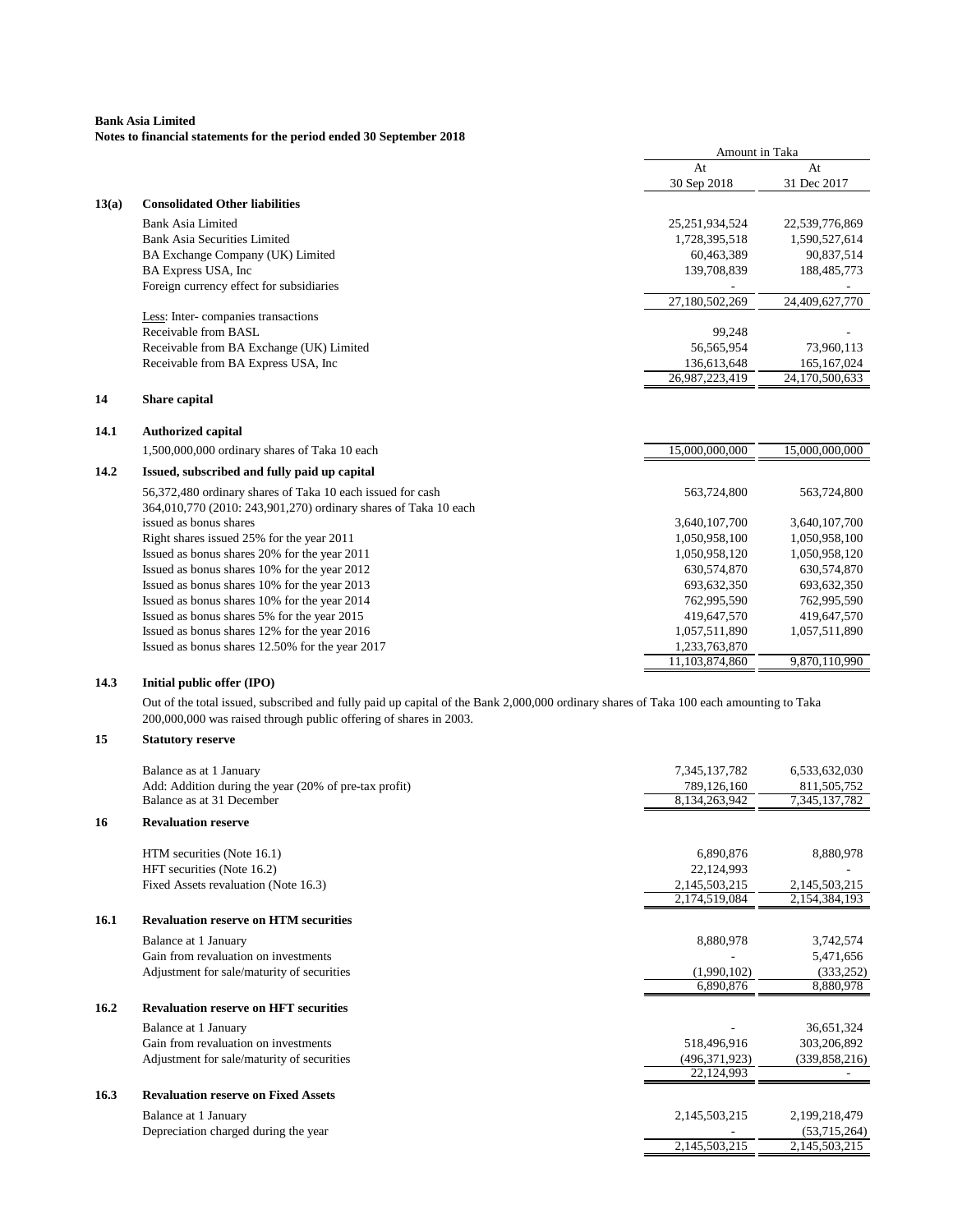| At<br>At<br>30 Sep 2018<br>31 Dec 2017<br><b>Consolidated Revaluation reserve</b><br>16(a)<br><b>Bank Asia Limited</b><br>2,069,156,009<br>2,174,519,084<br><b>Bank Asia Securities Limited</b><br>BA Exchange Company (UK) Limited<br>BA Express USA, Inc<br>2,174,519,084<br>2,069,156,009<br>17<br><b>Retained earnings</b><br>Balance at 1 January<br>1,676,694,455<br>1,444,468,074<br>Add: Post - tax profit fot the year<br>2,045,630,802<br>2,047,528,759<br>Revaluation reserve transferred to retained earnings<br>53,715,264<br>3,722,325,257<br>3,545,712,096<br>Less: Issue of bonus shares for the year 2016<br>1,057,511,890<br>Issue of bonus shares for the year 2017<br>1,233,763,870<br>Transfer to statutory reserve<br>789,126,160<br>811,505,752<br>2,022,890,030<br>1,869,017,642<br>1,699,435,226<br>1,676,694,455<br>17(a)<br><b>Consolidated Retained earnings</b><br>Balance at 1 January<br>1,554,316,722<br>1,267,955,303<br>Add: Foreign exchange revaluation reserve for opening retained earnings<br>1198926.319<br>(10, 425, 178)<br>Revaluation reserve transferred to retained earnings<br>53,715,264<br>Post- tax profit for the year<br>2,112,089,343<br>2,014,926,585<br>Less: Non controlling interest<br>39<br>368<br>3,570,442,195<br>3,423,334,364<br>1,057,511,890<br>Less: Issue of bonus shares for the year 2016<br>Issue of bonus shares for the year 2017<br>1,233,763,870<br>Transferred to statutory reserve<br>789,126,160<br>811,505,752<br>2,022,890,030<br>1,869,017,642<br>1,547,552,165<br>1,554,316,722<br>17(b)<br><b>Non-controlling (Minority) interest</b><br><b>Bank Asia Securities Limited</b><br>11,723<br>11,762<br>BA Exchange Company (UK) Limited<br>BA Express USA, Inc<br>11,762<br>11,723<br><b>Contingent liabilities</b><br>18<br>Conventional and Islamic banking<br>136,380,380,051<br>136,099,588,616<br>Off-shore banking unit<br>28,049,275<br>56,855,460<br>136,408,429,326<br>136, 156, 444, 076<br>Acceptances and endorsements (Note 18.1)<br>46,195,331,264<br>42,723,786,883<br>Conventional and Islamic banking<br>10,498,296<br>31,293,906<br>Off-shore banking unit<br>46,205,829,560<br>42,755,080,789<br>Letters of guarantee<br>Conventional and Islamic banking (Note 18.2)<br>41,026,861,374<br>40,724,304,753<br>Off-shore banking unit<br>41,026,861,374<br>40,724,304,753<br>Irrevocable letters of credit<br>33,906,291,021<br>37,871,899,346<br>Conventional and Islamic banking (Note 18.3)<br>Off-shore banking unit<br>17,325,594<br>19,337,568<br>33,923,616,615<br>37,891,236,914<br><b>Bills</b> for collection<br>15,251,896,392<br>14,462,463,349<br>Conventional and Islamic banking (Note 18.4)<br>225,385<br>Off-shore banking unit<br>6,223,986<br>15,252,121,777<br>14,468,687,335<br>Other commitments<br>317,134,285<br>Conventional and Islamic banking (Note 18.5)<br>Off-shore banking unit<br>317, 134, 285<br>136, 156, 444, 076<br>136,408,429,326 |  | Amount in Taka |  |
|---------------------------------------------------------------------------------------------------------------------------------------------------------------------------------------------------------------------------------------------------------------------------------------------------------------------------------------------------------------------------------------------------------------------------------------------------------------------------------------------------------------------------------------------------------------------------------------------------------------------------------------------------------------------------------------------------------------------------------------------------------------------------------------------------------------------------------------------------------------------------------------------------------------------------------------------------------------------------------------------------------------------------------------------------------------------------------------------------------------------------------------------------------------------------------------------------------------------------------------------------------------------------------------------------------------------------------------------------------------------------------------------------------------------------------------------------------------------------------------------------------------------------------------------------------------------------------------------------------------------------------------------------------------------------------------------------------------------------------------------------------------------------------------------------------------------------------------------------------------------------------------------------------------------------------------------------------------------------------------------------------------------------------------------------------------------------------------------------------------------------------------------------------------------------------------------------------------------------------------------------------------------------------------------------------------------------------------------------------------------------------------------------------------------------------------------------------------------------------------------------------------------------------------------------------------------------------------------------------------------------------------------------------------------------------------------------------------------------------------------------------------------------------------------------------------------------------------------------------------------------------------------------------------------------------------------------------------------------|--|----------------|--|
|                                                                                                                                                                                                                                                                                                                                                                                                                                                                                                                                                                                                                                                                                                                                                                                                                                                                                                                                                                                                                                                                                                                                                                                                                                                                                                                                                                                                                                                                                                                                                                                                                                                                                                                                                                                                                                                                                                                                                                                                                                                                                                                                                                                                                                                                                                                                                                                                                                                                                                                                                                                                                                                                                                                                                                                                                                                                                                                                                                           |  |                |  |
|                                                                                                                                                                                                                                                                                                                                                                                                                                                                                                                                                                                                                                                                                                                                                                                                                                                                                                                                                                                                                                                                                                                                                                                                                                                                                                                                                                                                                                                                                                                                                                                                                                                                                                                                                                                                                                                                                                                                                                                                                                                                                                                                                                                                                                                                                                                                                                                                                                                                                                                                                                                                                                                                                                                                                                                                                                                                                                                                                                           |  |                |  |
|                                                                                                                                                                                                                                                                                                                                                                                                                                                                                                                                                                                                                                                                                                                                                                                                                                                                                                                                                                                                                                                                                                                                                                                                                                                                                                                                                                                                                                                                                                                                                                                                                                                                                                                                                                                                                                                                                                                                                                                                                                                                                                                                                                                                                                                                                                                                                                                                                                                                                                                                                                                                                                                                                                                                                                                                                                                                                                                                                                           |  |                |  |
|                                                                                                                                                                                                                                                                                                                                                                                                                                                                                                                                                                                                                                                                                                                                                                                                                                                                                                                                                                                                                                                                                                                                                                                                                                                                                                                                                                                                                                                                                                                                                                                                                                                                                                                                                                                                                                                                                                                                                                                                                                                                                                                                                                                                                                                                                                                                                                                                                                                                                                                                                                                                                                                                                                                                                                                                                                                                                                                                                                           |  |                |  |
|                                                                                                                                                                                                                                                                                                                                                                                                                                                                                                                                                                                                                                                                                                                                                                                                                                                                                                                                                                                                                                                                                                                                                                                                                                                                                                                                                                                                                                                                                                                                                                                                                                                                                                                                                                                                                                                                                                                                                                                                                                                                                                                                                                                                                                                                                                                                                                                                                                                                                                                                                                                                                                                                                                                                                                                                                                                                                                                                                                           |  |                |  |
|                                                                                                                                                                                                                                                                                                                                                                                                                                                                                                                                                                                                                                                                                                                                                                                                                                                                                                                                                                                                                                                                                                                                                                                                                                                                                                                                                                                                                                                                                                                                                                                                                                                                                                                                                                                                                                                                                                                                                                                                                                                                                                                                                                                                                                                                                                                                                                                                                                                                                                                                                                                                                                                                                                                                                                                                                                                                                                                                                                           |  |                |  |
|                                                                                                                                                                                                                                                                                                                                                                                                                                                                                                                                                                                                                                                                                                                                                                                                                                                                                                                                                                                                                                                                                                                                                                                                                                                                                                                                                                                                                                                                                                                                                                                                                                                                                                                                                                                                                                                                                                                                                                                                                                                                                                                                                                                                                                                                                                                                                                                                                                                                                                                                                                                                                                                                                                                                                                                                                                                                                                                                                                           |  |                |  |
|                                                                                                                                                                                                                                                                                                                                                                                                                                                                                                                                                                                                                                                                                                                                                                                                                                                                                                                                                                                                                                                                                                                                                                                                                                                                                                                                                                                                                                                                                                                                                                                                                                                                                                                                                                                                                                                                                                                                                                                                                                                                                                                                                                                                                                                                                                                                                                                                                                                                                                                                                                                                                                                                                                                                                                                                                                                                                                                                                                           |  |                |  |
|                                                                                                                                                                                                                                                                                                                                                                                                                                                                                                                                                                                                                                                                                                                                                                                                                                                                                                                                                                                                                                                                                                                                                                                                                                                                                                                                                                                                                                                                                                                                                                                                                                                                                                                                                                                                                                                                                                                                                                                                                                                                                                                                                                                                                                                                                                                                                                                                                                                                                                                                                                                                                                                                                                                                                                                                                                                                                                                                                                           |  |                |  |
|                                                                                                                                                                                                                                                                                                                                                                                                                                                                                                                                                                                                                                                                                                                                                                                                                                                                                                                                                                                                                                                                                                                                                                                                                                                                                                                                                                                                                                                                                                                                                                                                                                                                                                                                                                                                                                                                                                                                                                                                                                                                                                                                                                                                                                                                                                                                                                                                                                                                                                                                                                                                                                                                                                                                                                                                                                                                                                                                                                           |  |                |  |
|                                                                                                                                                                                                                                                                                                                                                                                                                                                                                                                                                                                                                                                                                                                                                                                                                                                                                                                                                                                                                                                                                                                                                                                                                                                                                                                                                                                                                                                                                                                                                                                                                                                                                                                                                                                                                                                                                                                                                                                                                                                                                                                                                                                                                                                                                                                                                                                                                                                                                                                                                                                                                                                                                                                                                                                                                                                                                                                                                                           |  |                |  |
|                                                                                                                                                                                                                                                                                                                                                                                                                                                                                                                                                                                                                                                                                                                                                                                                                                                                                                                                                                                                                                                                                                                                                                                                                                                                                                                                                                                                                                                                                                                                                                                                                                                                                                                                                                                                                                                                                                                                                                                                                                                                                                                                                                                                                                                                                                                                                                                                                                                                                                                                                                                                                                                                                                                                                                                                                                                                                                                                                                           |  |                |  |
|                                                                                                                                                                                                                                                                                                                                                                                                                                                                                                                                                                                                                                                                                                                                                                                                                                                                                                                                                                                                                                                                                                                                                                                                                                                                                                                                                                                                                                                                                                                                                                                                                                                                                                                                                                                                                                                                                                                                                                                                                                                                                                                                                                                                                                                                                                                                                                                                                                                                                                                                                                                                                                                                                                                                                                                                                                                                                                                                                                           |  |                |  |
|                                                                                                                                                                                                                                                                                                                                                                                                                                                                                                                                                                                                                                                                                                                                                                                                                                                                                                                                                                                                                                                                                                                                                                                                                                                                                                                                                                                                                                                                                                                                                                                                                                                                                                                                                                                                                                                                                                                                                                                                                                                                                                                                                                                                                                                                                                                                                                                                                                                                                                                                                                                                                                                                                                                                                                                                                                                                                                                                                                           |  |                |  |
|                                                                                                                                                                                                                                                                                                                                                                                                                                                                                                                                                                                                                                                                                                                                                                                                                                                                                                                                                                                                                                                                                                                                                                                                                                                                                                                                                                                                                                                                                                                                                                                                                                                                                                                                                                                                                                                                                                                                                                                                                                                                                                                                                                                                                                                                                                                                                                                                                                                                                                                                                                                                                                                                                                                                                                                                                                                                                                                                                                           |  |                |  |
|                                                                                                                                                                                                                                                                                                                                                                                                                                                                                                                                                                                                                                                                                                                                                                                                                                                                                                                                                                                                                                                                                                                                                                                                                                                                                                                                                                                                                                                                                                                                                                                                                                                                                                                                                                                                                                                                                                                                                                                                                                                                                                                                                                                                                                                                                                                                                                                                                                                                                                                                                                                                                                                                                                                                                                                                                                                                                                                                                                           |  |                |  |
|                                                                                                                                                                                                                                                                                                                                                                                                                                                                                                                                                                                                                                                                                                                                                                                                                                                                                                                                                                                                                                                                                                                                                                                                                                                                                                                                                                                                                                                                                                                                                                                                                                                                                                                                                                                                                                                                                                                                                                                                                                                                                                                                                                                                                                                                                                                                                                                                                                                                                                                                                                                                                                                                                                                                                                                                                                                                                                                                                                           |  |                |  |
|                                                                                                                                                                                                                                                                                                                                                                                                                                                                                                                                                                                                                                                                                                                                                                                                                                                                                                                                                                                                                                                                                                                                                                                                                                                                                                                                                                                                                                                                                                                                                                                                                                                                                                                                                                                                                                                                                                                                                                                                                                                                                                                                                                                                                                                                                                                                                                                                                                                                                                                                                                                                                                                                                                                                                                                                                                                                                                                                                                           |  |                |  |
|                                                                                                                                                                                                                                                                                                                                                                                                                                                                                                                                                                                                                                                                                                                                                                                                                                                                                                                                                                                                                                                                                                                                                                                                                                                                                                                                                                                                                                                                                                                                                                                                                                                                                                                                                                                                                                                                                                                                                                                                                                                                                                                                                                                                                                                                                                                                                                                                                                                                                                                                                                                                                                                                                                                                                                                                                                                                                                                                                                           |  |                |  |
|                                                                                                                                                                                                                                                                                                                                                                                                                                                                                                                                                                                                                                                                                                                                                                                                                                                                                                                                                                                                                                                                                                                                                                                                                                                                                                                                                                                                                                                                                                                                                                                                                                                                                                                                                                                                                                                                                                                                                                                                                                                                                                                                                                                                                                                                                                                                                                                                                                                                                                                                                                                                                                                                                                                                                                                                                                                                                                                                                                           |  |                |  |
|                                                                                                                                                                                                                                                                                                                                                                                                                                                                                                                                                                                                                                                                                                                                                                                                                                                                                                                                                                                                                                                                                                                                                                                                                                                                                                                                                                                                                                                                                                                                                                                                                                                                                                                                                                                                                                                                                                                                                                                                                                                                                                                                                                                                                                                                                                                                                                                                                                                                                                                                                                                                                                                                                                                                                                                                                                                                                                                                                                           |  |                |  |
|                                                                                                                                                                                                                                                                                                                                                                                                                                                                                                                                                                                                                                                                                                                                                                                                                                                                                                                                                                                                                                                                                                                                                                                                                                                                                                                                                                                                                                                                                                                                                                                                                                                                                                                                                                                                                                                                                                                                                                                                                                                                                                                                                                                                                                                                                                                                                                                                                                                                                                                                                                                                                                                                                                                                                                                                                                                                                                                                                                           |  |                |  |
|                                                                                                                                                                                                                                                                                                                                                                                                                                                                                                                                                                                                                                                                                                                                                                                                                                                                                                                                                                                                                                                                                                                                                                                                                                                                                                                                                                                                                                                                                                                                                                                                                                                                                                                                                                                                                                                                                                                                                                                                                                                                                                                                                                                                                                                                                                                                                                                                                                                                                                                                                                                                                                                                                                                                                                                                                                                                                                                                                                           |  |                |  |
|                                                                                                                                                                                                                                                                                                                                                                                                                                                                                                                                                                                                                                                                                                                                                                                                                                                                                                                                                                                                                                                                                                                                                                                                                                                                                                                                                                                                                                                                                                                                                                                                                                                                                                                                                                                                                                                                                                                                                                                                                                                                                                                                                                                                                                                                                                                                                                                                                                                                                                                                                                                                                                                                                                                                                                                                                                                                                                                                                                           |  |                |  |
|                                                                                                                                                                                                                                                                                                                                                                                                                                                                                                                                                                                                                                                                                                                                                                                                                                                                                                                                                                                                                                                                                                                                                                                                                                                                                                                                                                                                                                                                                                                                                                                                                                                                                                                                                                                                                                                                                                                                                                                                                                                                                                                                                                                                                                                                                                                                                                                                                                                                                                                                                                                                                                                                                                                                                                                                                                                                                                                                                                           |  |                |  |
|                                                                                                                                                                                                                                                                                                                                                                                                                                                                                                                                                                                                                                                                                                                                                                                                                                                                                                                                                                                                                                                                                                                                                                                                                                                                                                                                                                                                                                                                                                                                                                                                                                                                                                                                                                                                                                                                                                                                                                                                                                                                                                                                                                                                                                                                                                                                                                                                                                                                                                                                                                                                                                                                                                                                                                                                                                                                                                                                                                           |  |                |  |
|                                                                                                                                                                                                                                                                                                                                                                                                                                                                                                                                                                                                                                                                                                                                                                                                                                                                                                                                                                                                                                                                                                                                                                                                                                                                                                                                                                                                                                                                                                                                                                                                                                                                                                                                                                                                                                                                                                                                                                                                                                                                                                                                                                                                                                                                                                                                                                                                                                                                                                                                                                                                                                                                                                                                                                                                                                                                                                                                                                           |  |                |  |
|                                                                                                                                                                                                                                                                                                                                                                                                                                                                                                                                                                                                                                                                                                                                                                                                                                                                                                                                                                                                                                                                                                                                                                                                                                                                                                                                                                                                                                                                                                                                                                                                                                                                                                                                                                                                                                                                                                                                                                                                                                                                                                                                                                                                                                                                                                                                                                                                                                                                                                                                                                                                                                                                                                                                                                                                                                                                                                                                                                           |  |                |  |
|                                                                                                                                                                                                                                                                                                                                                                                                                                                                                                                                                                                                                                                                                                                                                                                                                                                                                                                                                                                                                                                                                                                                                                                                                                                                                                                                                                                                                                                                                                                                                                                                                                                                                                                                                                                                                                                                                                                                                                                                                                                                                                                                                                                                                                                                                                                                                                                                                                                                                                                                                                                                                                                                                                                                                                                                                                                                                                                                                                           |  |                |  |
|                                                                                                                                                                                                                                                                                                                                                                                                                                                                                                                                                                                                                                                                                                                                                                                                                                                                                                                                                                                                                                                                                                                                                                                                                                                                                                                                                                                                                                                                                                                                                                                                                                                                                                                                                                                                                                                                                                                                                                                                                                                                                                                                                                                                                                                                                                                                                                                                                                                                                                                                                                                                                                                                                                                                                                                                                                                                                                                                                                           |  |                |  |
|                                                                                                                                                                                                                                                                                                                                                                                                                                                                                                                                                                                                                                                                                                                                                                                                                                                                                                                                                                                                                                                                                                                                                                                                                                                                                                                                                                                                                                                                                                                                                                                                                                                                                                                                                                                                                                                                                                                                                                                                                                                                                                                                                                                                                                                                                                                                                                                                                                                                                                                                                                                                                                                                                                                                                                                                                                                                                                                                                                           |  |                |  |
|                                                                                                                                                                                                                                                                                                                                                                                                                                                                                                                                                                                                                                                                                                                                                                                                                                                                                                                                                                                                                                                                                                                                                                                                                                                                                                                                                                                                                                                                                                                                                                                                                                                                                                                                                                                                                                                                                                                                                                                                                                                                                                                                                                                                                                                                                                                                                                                                                                                                                                                                                                                                                                                                                                                                                                                                                                                                                                                                                                           |  |                |  |
|                                                                                                                                                                                                                                                                                                                                                                                                                                                                                                                                                                                                                                                                                                                                                                                                                                                                                                                                                                                                                                                                                                                                                                                                                                                                                                                                                                                                                                                                                                                                                                                                                                                                                                                                                                                                                                                                                                                                                                                                                                                                                                                                                                                                                                                                                                                                                                                                                                                                                                                                                                                                                                                                                                                                                                                                                                                                                                                                                                           |  |                |  |
|                                                                                                                                                                                                                                                                                                                                                                                                                                                                                                                                                                                                                                                                                                                                                                                                                                                                                                                                                                                                                                                                                                                                                                                                                                                                                                                                                                                                                                                                                                                                                                                                                                                                                                                                                                                                                                                                                                                                                                                                                                                                                                                                                                                                                                                                                                                                                                                                                                                                                                                                                                                                                                                                                                                                                                                                                                                                                                                                                                           |  |                |  |
|                                                                                                                                                                                                                                                                                                                                                                                                                                                                                                                                                                                                                                                                                                                                                                                                                                                                                                                                                                                                                                                                                                                                                                                                                                                                                                                                                                                                                                                                                                                                                                                                                                                                                                                                                                                                                                                                                                                                                                                                                                                                                                                                                                                                                                                                                                                                                                                                                                                                                                                                                                                                                                                                                                                                                                                                                                                                                                                                                                           |  |                |  |
|                                                                                                                                                                                                                                                                                                                                                                                                                                                                                                                                                                                                                                                                                                                                                                                                                                                                                                                                                                                                                                                                                                                                                                                                                                                                                                                                                                                                                                                                                                                                                                                                                                                                                                                                                                                                                                                                                                                                                                                                                                                                                                                                                                                                                                                                                                                                                                                                                                                                                                                                                                                                                                                                                                                                                                                                                                                                                                                                                                           |  |                |  |
|                                                                                                                                                                                                                                                                                                                                                                                                                                                                                                                                                                                                                                                                                                                                                                                                                                                                                                                                                                                                                                                                                                                                                                                                                                                                                                                                                                                                                                                                                                                                                                                                                                                                                                                                                                                                                                                                                                                                                                                                                                                                                                                                                                                                                                                                                                                                                                                                                                                                                                                                                                                                                                                                                                                                                                                                                                                                                                                                                                           |  |                |  |
|                                                                                                                                                                                                                                                                                                                                                                                                                                                                                                                                                                                                                                                                                                                                                                                                                                                                                                                                                                                                                                                                                                                                                                                                                                                                                                                                                                                                                                                                                                                                                                                                                                                                                                                                                                                                                                                                                                                                                                                                                                                                                                                                                                                                                                                                                                                                                                                                                                                                                                                                                                                                                                                                                                                                                                                                                                                                                                                                                                           |  |                |  |
|                                                                                                                                                                                                                                                                                                                                                                                                                                                                                                                                                                                                                                                                                                                                                                                                                                                                                                                                                                                                                                                                                                                                                                                                                                                                                                                                                                                                                                                                                                                                                                                                                                                                                                                                                                                                                                                                                                                                                                                                                                                                                                                                                                                                                                                                                                                                                                                                                                                                                                                                                                                                                                                                                                                                                                                                                                                                                                                                                                           |  |                |  |
|                                                                                                                                                                                                                                                                                                                                                                                                                                                                                                                                                                                                                                                                                                                                                                                                                                                                                                                                                                                                                                                                                                                                                                                                                                                                                                                                                                                                                                                                                                                                                                                                                                                                                                                                                                                                                                                                                                                                                                                                                                                                                                                                                                                                                                                                                                                                                                                                                                                                                                                                                                                                                                                                                                                                                                                                                                                                                                                                                                           |  |                |  |
|                                                                                                                                                                                                                                                                                                                                                                                                                                                                                                                                                                                                                                                                                                                                                                                                                                                                                                                                                                                                                                                                                                                                                                                                                                                                                                                                                                                                                                                                                                                                                                                                                                                                                                                                                                                                                                                                                                                                                                                                                                                                                                                                                                                                                                                                                                                                                                                                                                                                                                                                                                                                                                                                                                                                                                                                                                                                                                                                                                           |  |                |  |
|                                                                                                                                                                                                                                                                                                                                                                                                                                                                                                                                                                                                                                                                                                                                                                                                                                                                                                                                                                                                                                                                                                                                                                                                                                                                                                                                                                                                                                                                                                                                                                                                                                                                                                                                                                                                                                                                                                                                                                                                                                                                                                                                                                                                                                                                                                                                                                                                                                                                                                                                                                                                                                                                                                                                                                                                                                                                                                                                                                           |  |                |  |
|                                                                                                                                                                                                                                                                                                                                                                                                                                                                                                                                                                                                                                                                                                                                                                                                                                                                                                                                                                                                                                                                                                                                                                                                                                                                                                                                                                                                                                                                                                                                                                                                                                                                                                                                                                                                                                                                                                                                                                                                                                                                                                                                                                                                                                                                                                                                                                                                                                                                                                                                                                                                                                                                                                                                                                                                                                                                                                                                                                           |  |                |  |
|                                                                                                                                                                                                                                                                                                                                                                                                                                                                                                                                                                                                                                                                                                                                                                                                                                                                                                                                                                                                                                                                                                                                                                                                                                                                                                                                                                                                                                                                                                                                                                                                                                                                                                                                                                                                                                                                                                                                                                                                                                                                                                                                                                                                                                                                                                                                                                                                                                                                                                                                                                                                                                                                                                                                                                                                                                                                                                                                                                           |  |                |  |
|                                                                                                                                                                                                                                                                                                                                                                                                                                                                                                                                                                                                                                                                                                                                                                                                                                                                                                                                                                                                                                                                                                                                                                                                                                                                                                                                                                                                                                                                                                                                                                                                                                                                                                                                                                                                                                                                                                                                                                                                                                                                                                                                                                                                                                                                                                                                                                                                                                                                                                                                                                                                                                                                                                                                                                                                                                                                                                                                                                           |  |                |  |
|                                                                                                                                                                                                                                                                                                                                                                                                                                                                                                                                                                                                                                                                                                                                                                                                                                                                                                                                                                                                                                                                                                                                                                                                                                                                                                                                                                                                                                                                                                                                                                                                                                                                                                                                                                                                                                                                                                                                                                                                                                                                                                                                                                                                                                                                                                                                                                                                                                                                                                                                                                                                                                                                                                                                                                                                                                                                                                                                                                           |  |                |  |
|                                                                                                                                                                                                                                                                                                                                                                                                                                                                                                                                                                                                                                                                                                                                                                                                                                                                                                                                                                                                                                                                                                                                                                                                                                                                                                                                                                                                                                                                                                                                                                                                                                                                                                                                                                                                                                                                                                                                                                                                                                                                                                                                                                                                                                                                                                                                                                                                                                                                                                                                                                                                                                                                                                                                                                                                                                                                                                                                                                           |  |                |  |
|                                                                                                                                                                                                                                                                                                                                                                                                                                                                                                                                                                                                                                                                                                                                                                                                                                                                                                                                                                                                                                                                                                                                                                                                                                                                                                                                                                                                                                                                                                                                                                                                                                                                                                                                                                                                                                                                                                                                                                                                                                                                                                                                                                                                                                                                                                                                                                                                                                                                                                                                                                                                                                                                                                                                                                                                                                                                                                                                                                           |  |                |  |
|                                                                                                                                                                                                                                                                                                                                                                                                                                                                                                                                                                                                                                                                                                                                                                                                                                                                                                                                                                                                                                                                                                                                                                                                                                                                                                                                                                                                                                                                                                                                                                                                                                                                                                                                                                                                                                                                                                                                                                                                                                                                                                                                                                                                                                                                                                                                                                                                                                                                                                                                                                                                                                                                                                                                                                                                                                                                                                                                                                           |  |                |  |
|                                                                                                                                                                                                                                                                                                                                                                                                                                                                                                                                                                                                                                                                                                                                                                                                                                                                                                                                                                                                                                                                                                                                                                                                                                                                                                                                                                                                                                                                                                                                                                                                                                                                                                                                                                                                                                                                                                                                                                                                                                                                                                                                                                                                                                                                                                                                                                                                                                                                                                                                                                                                                                                                                                                                                                                                                                                                                                                                                                           |  |                |  |
|                                                                                                                                                                                                                                                                                                                                                                                                                                                                                                                                                                                                                                                                                                                                                                                                                                                                                                                                                                                                                                                                                                                                                                                                                                                                                                                                                                                                                                                                                                                                                                                                                                                                                                                                                                                                                                                                                                                                                                                                                                                                                                                                                                                                                                                                                                                                                                                                                                                                                                                                                                                                                                                                                                                                                                                                                                                                                                                                                                           |  |                |  |
|                                                                                                                                                                                                                                                                                                                                                                                                                                                                                                                                                                                                                                                                                                                                                                                                                                                                                                                                                                                                                                                                                                                                                                                                                                                                                                                                                                                                                                                                                                                                                                                                                                                                                                                                                                                                                                                                                                                                                                                                                                                                                                                                                                                                                                                                                                                                                                                                                                                                                                                                                                                                                                                                                                                                                                                                                                                                                                                                                                           |  |                |  |
|                                                                                                                                                                                                                                                                                                                                                                                                                                                                                                                                                                                                                                                                                                                                                                                                                                                                                                                                                                                                                                                                                                                                                                                                                                                                                                                                                                                                                                                                                                                                                                                                                                                                                                                                                                                                                                                                                                                                                                                                                                                                                                                                                                                                                                                                                                                                                                                                                                                                                                                                                                                                                                                                                                                                                                                                                                                                                                                                                                           |  |                |  |
|                                                                                                                                                                                                                                                                                                                                                                                                                                                                                                                                                                                                                                                                                                                                                                                                                                                                                                                                                                                                                                                                                                                                                                                                                                                                                                                                                                                                                                                                                                                                                                                                                                                                                                                                                                                                                                                                                                                                                                                                                                                                                                                                                                                                                                                                                                                                                                                                                                                                                                                                                                                                                                                                                                                                                                                                                                                                                                                                                                           |  |                |  |
|                                                                                                                                                                                                                                                                                                                                                                                                                                                                                                                                                                                                                                                                                                                                                                                                                                                                                                                                                                                                                                                                                                                                                                                                                                                                                                                                                                                                                                                                                                                                                                                                                                                                                                                                                                                                                                                                                                                                                                                                                                                                                                                                                                                                                                                                                                                                                                                                                                                                                                                                                                                                                                                                                                                                                                                                                                                                                                                                                                           |  |                |  |
|                                                                                                                                                                                                                                                                                                                                                                                                                                                                                                                                                                                                                                                                                                                                                                                                                                                                                                                                                                                                                                                                                                                                                                                                                                                                                                                                                                                                                                                                                                                                                                                                                                                                                                                                                                                                                                                                                                                                                                                                                                                                                                                                                                                                                                                                                                                                                                                                                                                                                                                                                                                                                                                                                                                                                                                                                                                                                                                                                                           |  |                |  |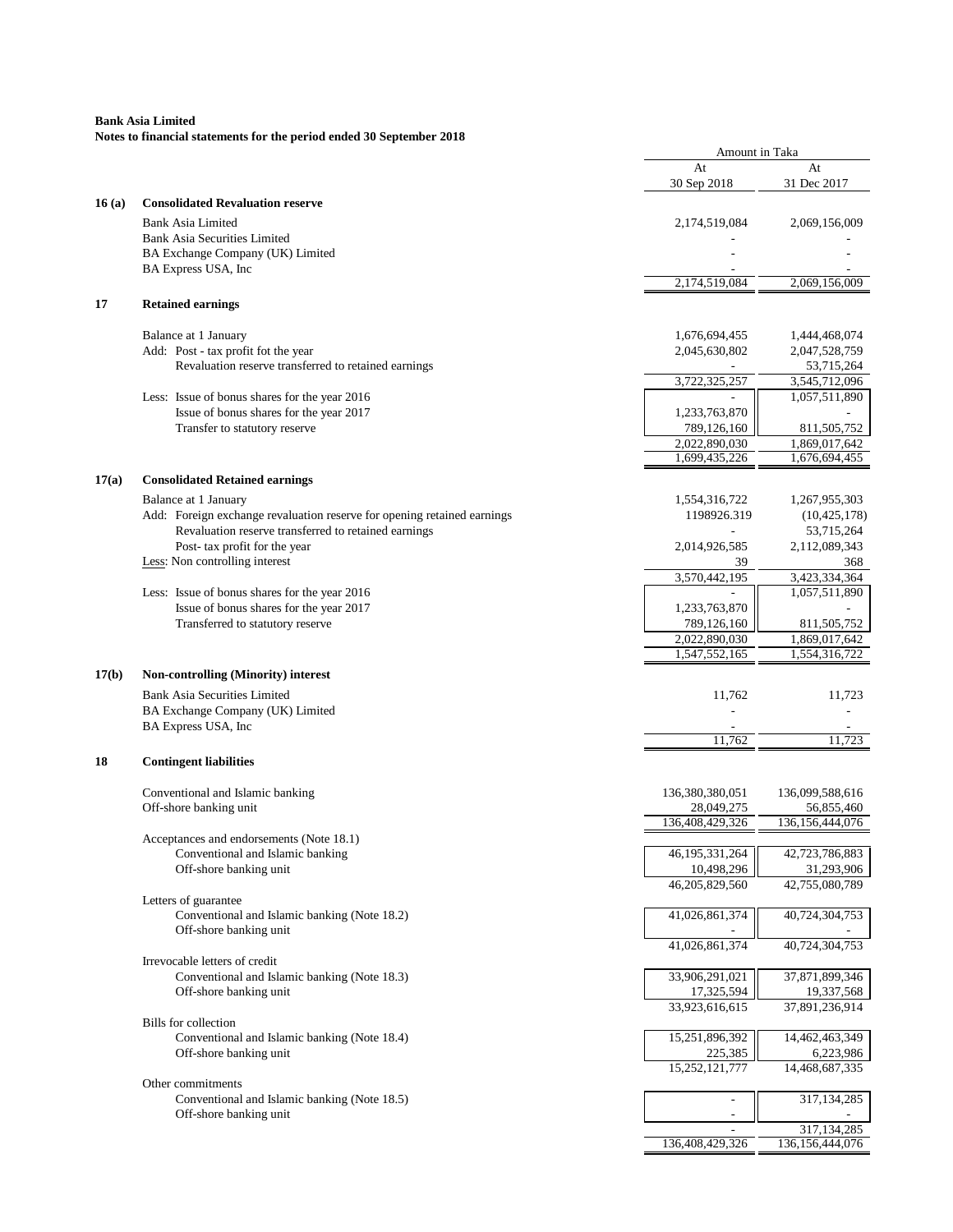**Notes to financial statements for the period ended 30 September 2018**

|      |                                                      | Amount in Taka |                |
|------|------------------------------------------------------|----------------|----------------|
|      |                                                      | At             | At             |
|      |                                                      | 30 Sep 2018    | 31 Dec 2017    |
| 18.1 | <b>Acceptances and endorsements</b>                  |                |                |
|      | Conventional and Islamic banking                     | 46,195,331,264 | 42,723,786,883 |
|      | Off-shore banking unit                               | 10,498,296     | 31,293,906     |
|      |                                                      | 46,205,829,560 | 42,755,080,789 |
| 18.2 | Letters of guarantee                                 |                |                |
|      | Letters of guarantee (Local)                         | 41,026,861,374 | 23,936,261,071 |
|      | Letters of guarantee (Foreign)                       |                | 16,788,043,682 |
|      |                                                      | 41,026,861,374 | 40,724,304,753 |
| 18.3 | <b>Irrevocable letters of credit</b>                 |                |                |
|      | Letters of credit Back to Back (Inland)              | 3,472,719,744  | 3,369,890,633  |
|      | Letters of credit (General)                          | 25,641,359,004 | 30,801,387,262 |
|      | Back to back $L/C$                                   | 4,792,212,273  | 3,700,621,451  |
|      |                                                      | 33,906,291,021 | 37,871,899,346 |
| 18.4 | <b>Bills for collection</b>                          |                |                |
|      | Local bills for collection                           | 8,108,035,228  | 8,467,036,961  |
|      | Foreign bills for collection                         | 7,143,861,164  | 5,995,426,388  |
|      |                                                      | 15,251,896,392 | 14,462,463,349 |
| 18.5 | <b>Other commitments</b>                             |                |                |
|      | Forward Assets Purchased and Forward Deposits Placed | 195,499,000    | 317, 134, 285  |
|      |                                                      |                |                |

#### **18.6 Workers' profit participation fund (WPPF)**

As per Bangladesh Labour Act 2006 and SRO no. 336/Law/2010, all companies falling within the scope of WPPF are required to provide 5% of its profit before charging such expense to their eligible employees within the stipulated time. Bank obtained opinion from its legal advisor regarding this issue which stated that the Bank is not required to make provision for WPPF as it is not within the scope of WPPF. As such the Bank did not make any provision during the year for WPPF.

#### **19 Income statement**

Income: Interest, discount and similar income (Note 19.1) 17,189,898,362 | 4,328,177,414 Dividend income (Note 22) 31,854,449 | 31,854,449 | 2,855,902 Fees, commission and brokerage (Note 19.2) 1,076,352,796 352,589,908 Gains/ less Losses arising from dealing securities Gains/ <u>less</u> Losses arising from investment securities and the securities of the securities of the securities of the securities of the securities of the securities of the securities of the securities of the securities of Gains/ less Losses arising from dealing in foreign currencies (Note 23.1)  $1,069,265,764$   $267,353,322$ Income from non-banking assets Other operating income (Note 24) 587,980,878 134,112,075 Profit/ less Losses on interest rate changes 19,955,352,249 5,102,790,079 Expenses: Interest paid/profit shared on deposits and borrowings, etc (Note 21) 9,616,766,035 9,616,766,035 2,582,162,385 Administrative expenses (Note 19.3) 2,830,241,119 | 795,055,977 Other expenses (Note 34) 316,889,552 316,889,552 Depreciation on banks assets (Note 33.1) 300,562,048 91,857,978 14,001,906,784 3,785,965,892<br>5,953,445,465 1,316,824,187 5,953,445,465 **19.1 Interest, discount and similar income** Interest income/profit on investments (Note 20) 15,440,032,951 3,637,502,046 Interest on treasury bills/reverse repo/bills 1,577,324,447 644,551,812 Interest income on corporate bonds 117,291,152 36,868,459 Interest on debentures and the state of the state of the state of the state of the state of the state of the state of the state of the state of the state of the state of the state of the state of the state of the state of Income from investment in shares, bonds etc  $\overline{a}$ Capital gain on Government securities and assets 55,249,812 9,255,097 17,189,898,362 4,328,177,414

Figures of previous year have been rearranged, wherever considered necessary, to conform the current year's presentation.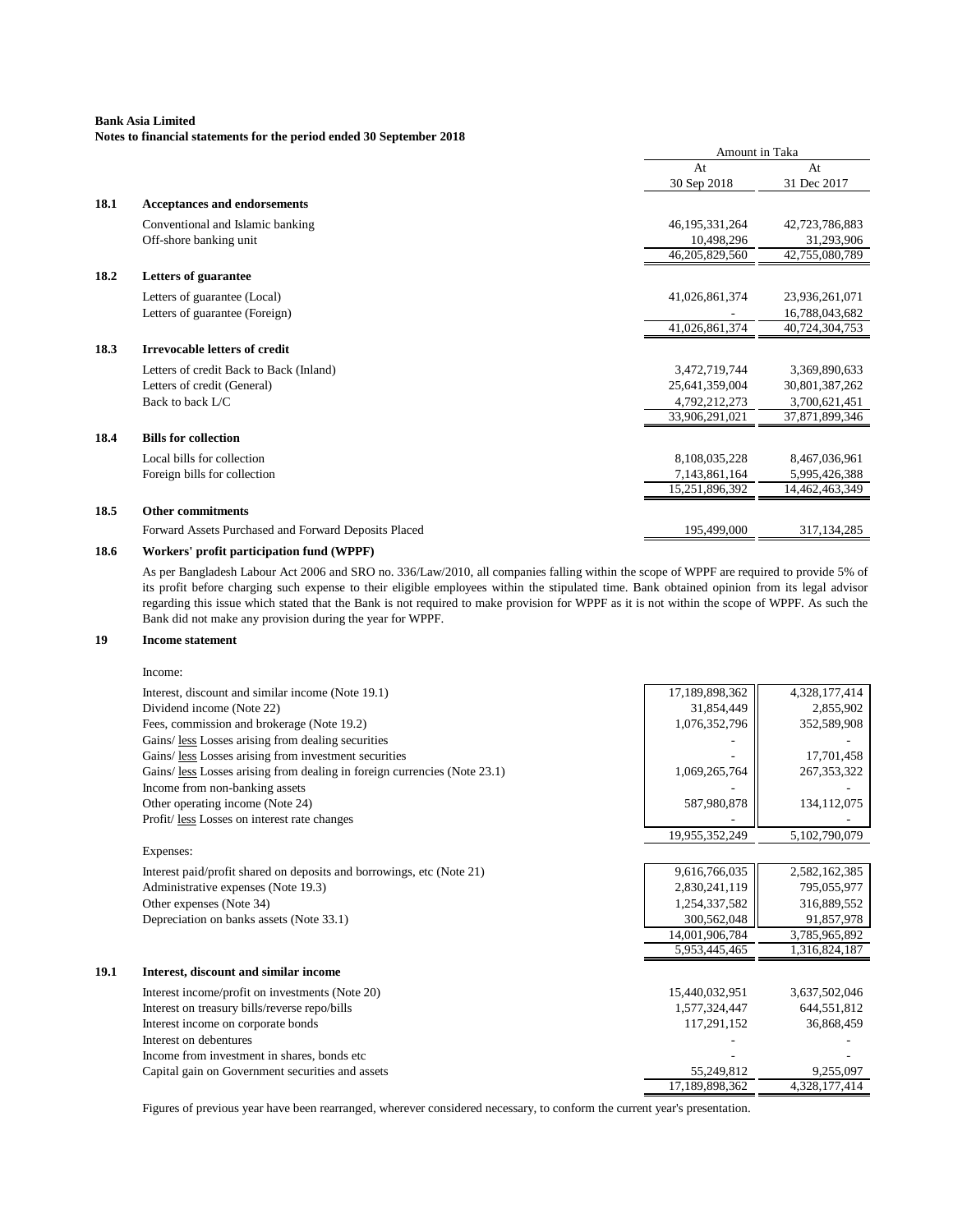|       |                                                                                            | Amount in Taka                 |                              |
|-------|--------------------------------------------------------------------------------------------|--------------------------------|------------------------------|
|       |                                                                                            | At                             | At                           |
|       |                                                                                            | 30 Sep 2018                    | 31 Dec 2017                  |
| 19.2  | Fees, commission and brokerage                                                             |                                |                              |
|       | Commission                                                                                 | 1,076,352,796                  | 352,589,908                  |
|       | <b>Brokerage</b>                                                                           |                                |                              |
|       |                                                                                            | 1,076,352,796                  | 352,589,908                  |
|       |                                                                                            |                                |                              |
| 19.3  | <b>Administrative expenses</b>                                                             |                                |                              |
|       | Salaries and allowances (Note 25)                                                          | 2,080,181,551                  | 586,015,729                  |
|       | Rent, taxes, insurance, electricity, etc (Note 26)                                         | 510,672,895                    | 145,356,316                  |
|       | Legal expenses (Note 27)                                                                   | 19,026,965                     | 4,329,285                    |
|       | Postage, stamp, telecommunication, etc (Note 28)                                           | 77,933,655                     | 19,082,729                   |
|       | Stationery, printing, advertisement, etc (Note 29)                                         | 77,046,052                     | 20,807,581                   |
|       | Managing Director's salary and fees (Note 30)                                              | 11,250,000                     | 2,550,000                    |
|       | Directors' fees (Note 31)<br>Auditors' fees (Note 32)                                      | 2,888,000                      | 920,000                      |
|       | Repair of Bank's assets (Note 33.1)                                                        | 853,000<br>50,389,001          | 4,600<br>15,989,737          |
|       |                                                                                            | 2,830,241,119                  | 795,055,977                  |
|       |                                                                                            |                                |                              |
| 20    | Interest income/profit on investments                                                      |                                |                              |
|       | Conventional and Islamic banking (Note 20.1)                                               | 14,730,169,400                 | 11,529,305,403               |
|       | Off-shore banking unit                                                                     | 768,060,876                    | 413,545,881                  |
|       |                                                                                            | 15,498,230,276                 | 11,942,851,284               |
|       | Less: inter transaction between OBU and Conventional banking                               | 58,197,325                     | 25,435,325                   |
|       |                                                                                            | 15,440,032,951                 | 11,917,415,959               |
|       |                                                                                            |                                |                              |
| 20.1  | <b>Conventional and Islamic banking</b>                                                    |                                |                              |
|       | Agricultural loan                                                                          | 223,064,902                    | 248,077,760                  |
|       | Cash credit/Bai Murabaha (Muajjal)                                                         | 339,564,122                    | 283,596,827                  |
|       | Credit card                                                                                | 234,408,212                    | 200,758,852                  |
|       | Credit for poverty alleviation scheme-micro credit                                         | 73,011                         | 160,889                      |
|       | Consumer credit scheme                                                                     | 837, 142, 837                  | 659,472,291                  |
|       | Demand loan                                                                                | 2,725,737,622                  | 1,820,653,147                |
|       | Export Development Fund (EDF)                                                              | 183,245,408                    | 153, 152, 805                |
|       | House building loan                                                                        | 96,234,194                     | 85,593,253                   |
|       | Loans (General)/Musharaka                                                                  | 625,515,250                    | 728,318,291                  |
|       | Loans against trust receipts/ Bai Murabaha post import<br>Overdrafts/ Quard against scheme | 1,047,116,044<br>2,777,703,260 | 842,439,368<br>1,992,980,796 |
|       | Packing credit                                                                             | 34,921,484                     | 26,744,384                   |
|       | Payment against documents                                                                  | 23,441,747                     | 23,088,997                   |
|       | Staff loan                                                                                 | 48,616,329                     | 46,376,905                   |
|       | Small and medium enterprise (SME)                                                          | 507,468,719                    | 414,238,575                  |
|       | Transport loan                                                                             | 143,251,769                    | 88,579,558                   |
|       | Term loan-industrial                                                                       | 1,395,994,028                  | 796,907,782                  |
|       | Term loan- others/ Hire purchase under Shirkatul Melk                                      | 1,833,978,595                  | 2,041,944,555                |
|       | Foreign bills purchased                                                                    | 8,937,339                      | 8,916,254                    |
|       | Local bills purchased                                                                      | 156,638,121                    | 90,993,386                   |
|       | Total interest/profit on loans and advances/investments                                    | 13,243,052,993                 | 10,552,994,675               |
|       | Interest/profit on balance with other banks and financial institutions                     | 1,477,535,456                  | 965,145,416                  |
|       | Interest/profit received from foreign banks                                                | 9,580,951                      | 11,165,312                   |
|       |                                                                                            | 14,730,169,400                 | 11,529,305,403               |
| 20(a) | <b>Consolidated Interest income/profit on investments</b>                                  |                                |                              |
|       | Bank Asia limited                                                                          | 15,440,032,951                 | 11,917,415,959               |
|       | Bank Asia Securities Ltd                                                                   | 231,557,069                    | 214,991,894                  |
|       | BA Exchange Company (UK) Limited                                                           |                                |                              |
|       | BA Express USA, Inc                                                                        | 6,832,314                      |                              |
|       |                                                                                            | 15,678,422,334                 | 12, 132, 407, 853            |
|       | Less: Inter-company transactions                                                           | 161,379,229                    | 85,741,061                   |
|       |                                                                                            | 15,517,043,105                 | 12,046,666,792               |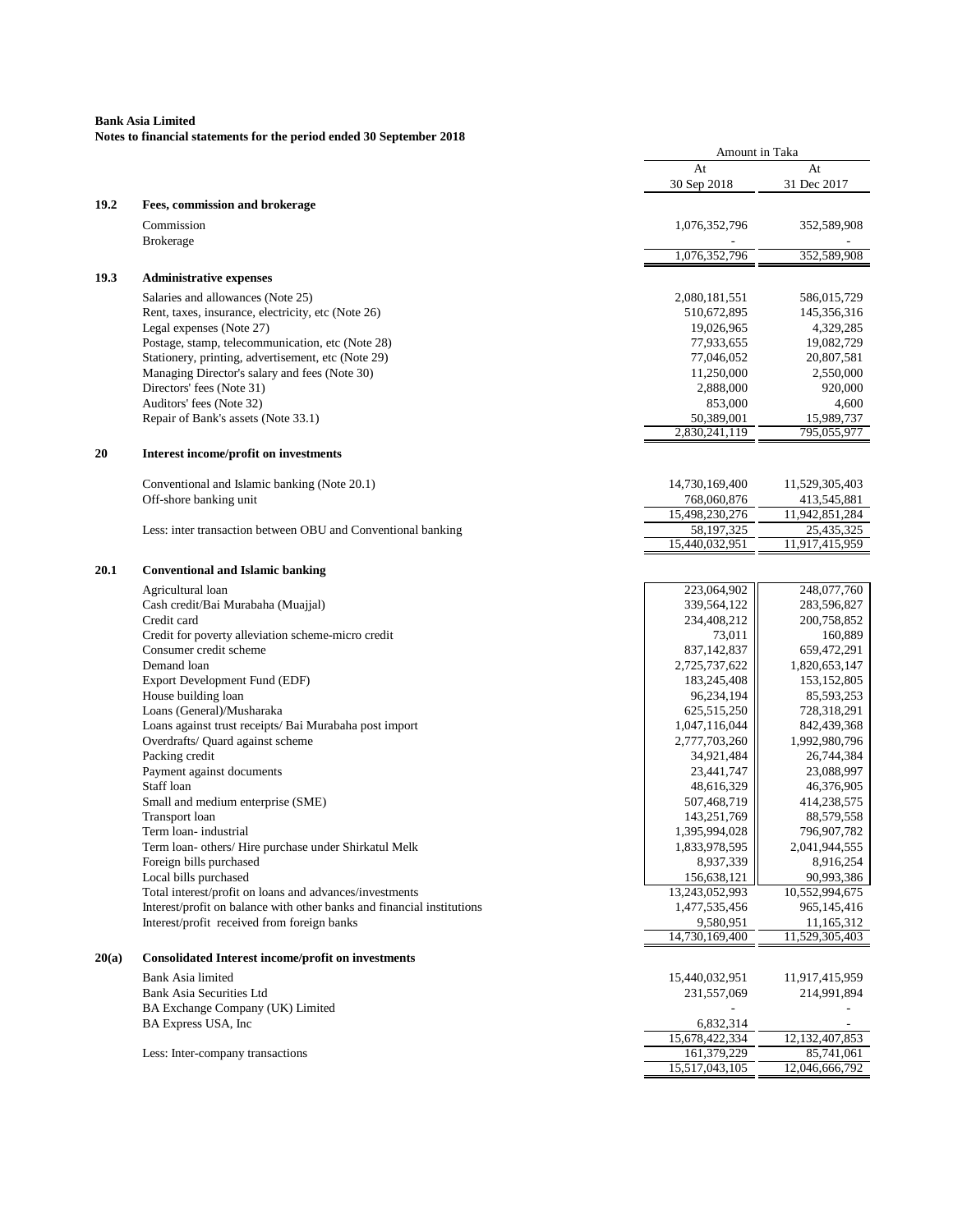|       |                                                               | Amount in Taka |               |
|-------|---------------------------------------------------------------|----------------|---------------|
|       |                                                               | At             | At            |
|       |                                                               | 30 Sep 2018    | 31 Dec 2017   |
| 21    | Interest paid/profit shared on deposits and borrowings etc.   |                |               |
|       | Conventional and Islamic banking (Note 21.1)                  | 9,096,059,333  | 7,691,397,943 |
|       | Off-shore banking unit                                        | 578,904,027    | 281,160,246   |
|       |                                                               | 9,674,963,360  | 7,972,558,189 |
|       | Less: inter transaction with OBU                              | 58,197,325     | 25,435,325    |
|       |                                                               | 9,616,766,035  | 7,947,122,864 |
| 21.1  | <b>Conventional and Islamic banking</b>                       |                |               |
|       | Interest paid/profit shared on deposits                       |                |               |
|       | Fixed deposits/ Mudaraba Fixed deposit                        | 3,249,772,209  | 2,403,890,989 |
|       | Scheme deposits                                               | 3,835,268,365  | 3,665,799,855 |
|       | Sanchaya plus                                                 | 38,266,105     | 69,756,057    |
|       | Savings deposits/ Mudaraba Savings bank                       | 801,859,483    | 569,329,919   |
|       | Special notice deposits                                       | 419,053,377    | 426,905,795   |
|       |                                                               | 8,344,219,539  | 7,135,682,615 |
|       | Interest on borrowings and others                             |                |               |
|       | Local banks including Bangladesh Bank                         | 119,998,334    | 40,181,302    |
|       | Interest on subordinated non-covertable bond                  | 631,697,056    | 515,476,086   |
|       | Foreign banks                                                 | 144,404        | 57,940        |
|       |                                                               | 751,839,794    | 555,715,328   |
|       |                                                               | 9,096,059,333  | 7,691,397,943 |
| 21(a) | <b>Consolidated Interest Expenses/profit paid on Deposits</b> |                |               |
|       | <b>Bank Asia limited</b>                                      | 9,616,766,035  | 7,947,122,864 |
|       | Bank Asia Securities Ltd                                      | 163,690,684    | 100,473,267   |
|       | BA Exchange Company (UK) Limited                              |                |               |
|       | BA Express USA, Inc                                           |                |               |
|       |                                                               | 9,780,456,719  | 8,047,596,131 |
|       | Less: Inter-company transactions                              | 161,379,229    | 85,741,061    |
|       |                                                               | 9,619,077,490  | 7,961,855,070 |
| 22    | <b>Investment income</b>                                      |                |               |
|       | Conventional and Islamic banking (Note 22.1)                  | 1,781,719,860  | 1,953,039,787 |
|       | Off-shore banking unit                                        |                |               |
|       |                                                               | 1,781,719,860  | 1,953,039,787 |
| 22.1  | <b>Conventional and Islamic Banking</b>                       |                |               |
|       | Interest on treasury bills                                    | 166,524,867    | 65,214,652    |
|       | Interest on treasury bonds                                    | 1,392,489,762  | 1,575,770,612 |
|       | Interest income on corporate bonds                            | 117,291,152    | 120, 191, 047 |
|       | Interest on Islamic bonds                                     | 18,309,818     | 12,974,641    |
|       | Capital gain from investment in shares                        |                | 23,246,588    |
|       | Dividend on shares                                            | 31,854,449     | 46,475,670    |
|       | Capital gain on Government securities                         | 55,249,812     | 107,320,605   |
|       | Interest on reverse repo                                      |                | 1,845,972     |
|       |                                                               | 1,781,719,860  | 1,953,039,787 |
| 22(a) | <b>Consolidated investment income</b>                         |                |               |
|       | <b>Bank Asia Limited</b>                                      | 1,781,719,860  | 1,953,039,787 |
|       | <b>Bank Asia Securities Limited</b>                           |                |               |
|       | BA Exchange Company (UK) Limited                              |                |               |
|       | BA Express USA, Inc.                                          |                |               |
|       |                                                               | 1,781,719,860  | 1,953,039,787 |
|       | Less: Inter-company transactions                              |                |               |
|       |                                                               | 1,781,719,860  | 1,953,039,787 |
| 23    | Commission, exchange and brokerage                            |                |               |
|       | Conventional and Islamic banking (Note 23.1)                  | 2,141,777,148  | 2,227,742,732 |
|       | Off-shore banking unit                                        | 3,841,412      | 2,981,704     |
|       |                                                               | 2,145,618,560  | 2,230,724,436 |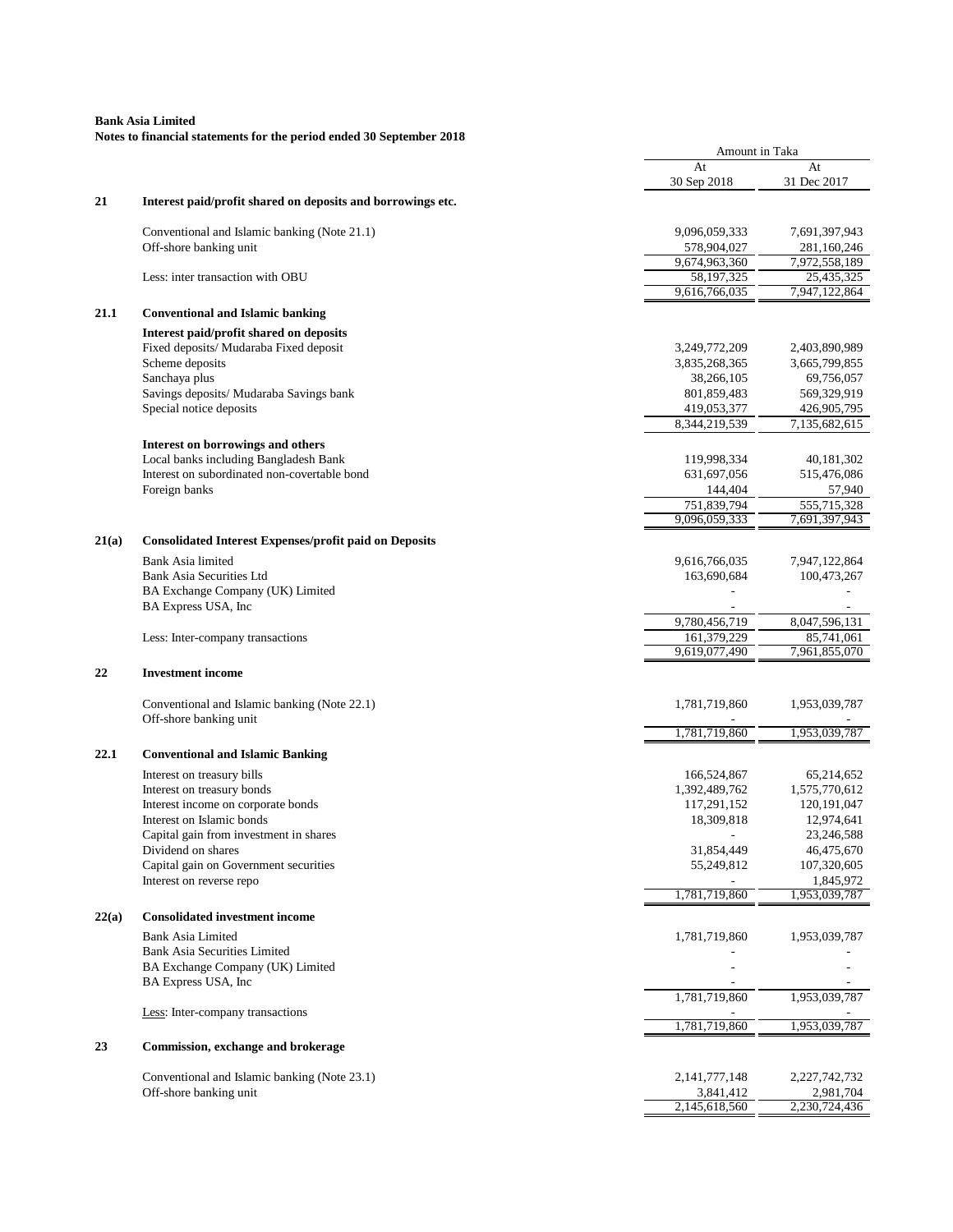|       |                                                                      | Amount in Taka                 |                                |
|-------|----------------------------------------------------------------------|--------------------------------|--------------------------------|
|       |                                                                      | At                             | At                             |
|       |                                                                      | 30 Sep 2018                    | 31 Dec 2017                    |
| 23.1  | <b>Conventional and Islamic Banking</b>                              |                                |                                |
|       | Commission on L/C                                                    | 661,218,394                    | 665,719,463                    |
|       | Fees and commission                                                  | 128,045,684                    | 120,861,050                    |
|       | Commission on L/G                                                    | 252,886,625                    | 223,364,856                    |
|       | Commission on export                                                 | 6,583,721                      | 6,774,944                      |
|       | Commission on PO, DD, TT, TC, etc                                    | 16,269,346                     | 15,796,529                     |
|       | Other commission                                                     | 7,507,614                      | 8,485,648                      |
|       |                                                                      | 1,072,511,384                  | 1,041,002,490                  |
|       | Foreign exchange gain                                                | 1,069,265,764<br>2,141,777,148 | 1,186,740,242<br>2,227,742,732 |
| 23(a) | <b>Consolidated Commission, exchange and brokerage</b>               |                                |                                |
|       | Bank Asia limited                                                    | 2,145,618,560                  | 2,230,724,436                  |
|       | Bank Asia Securities Ltd                                             | 83,928,310                     | 144,231,408                    |
|       | BA Exchange Company (UK) Limited                                     | 7,462,923                      | 15,419,149                     |
|       | BA Express USA, Inc                                                  |                                | 24, 274, 278                   |
|       |                                                                      | 2,237,009,793                  | 2,414,649,271                  |
| 24    | Other operating income                                               |                                |                                |
|       |                                                                      |                                |                                |
|       | Conventional and Islamic banking (Note 24.1)                         | 568,298,872                    | 482,391,074                    |
|       | Off-shore banking unit                                               | 19,682,006<br>587,980,878      | 21,726,801<br>504,117,875      |
| 24.1  | <b>Conventional and Islamic banking</b>                              |                                |                                |
|       |                                                                      |                                |                                |
|       | Locker charge                                                        | 8,277,160                      | 7,408,423                      |
|       | Service and other charges                                            | 270,751,048                    | 217,404,661                    |
|       | Master/Visa card fees and charges                                    | 151,744,647                    | 106,432,262<br>88,639,124      |
|       | Postage/telex/SWIFT/fax recoveries<br>Profit on sale of fixed assets | 87,657,481<br>370,000          | 3,128,686                      |
|       | Non-operating income                                                 | 6,749,092                      | 15,949,249                     |
|       | Rebate on nostro account                                             | 31,720,575                     | 29,242,636                     |
|       | Other income from brokerage                                          | 11,028,869                     | 14,186,033                     |
|       |                                                                      | 568,298,872                    | 482,391,074                    |
| 24(a) | Consolidated other operating income                                  |                                |                                |
|       |                                                                      |                                |                                |
|       | <b>Bank Asia Limited</b>                                             | 587,980,878                    | 504,117,875                    |
|       | <b>Bank Asia Securities Ltd</b>                                      | 54,232,604                     | 35, 141, 272                   |
|       | BA Exchange Company (UK) Limited<br>BA Express USA, Inc              | 439,778                        | 39,972                         |
|       |                                                                      | 642,653,260                    | 539,299,119                    |
| 25    | <b>Salaries and allowances</b>                                       |                                |                                |
|       |                                                                      |                                |                                |
|       | Conventional and Islamic banking (Note 25.1)                         | 2,080,181,551                  | 1,919,871,208                  |
|       | Off-shore banking unit                                               |                                |                                |
|       |                                                                      | 2,080,181,551                  | 1,919,871,208                  |
| 25.1  | <b>Conventional and Islamic banking</b>                              |                                |                                |
|       | Basic salary                                                         | 759,264,420                    | 692,938,139                    |
|       | Allowances                                                           | 782,932,674                    | 717,930,905                    |
|       | <b>Festival</b> bonus                                                | 172,977,250                    | 149,725,915                    |
|       | Gratuity                                                             | 114,300,000                    | 114,300,000                    |
|       | Provident fund contribution                                          | 70,707,207                     | 64,976,249                     |
|       | Performance bonus                                                    | 180,000,000<br>2,080,181,551   | 180,000,000<br>1,919,871,208   |
|       |                                                                      |                                |                                |
| 25(a) | <b>Consolidated Salaries and allowances</b>                          |                                |                                |
|       | <b>Bank Asia Limited</b>                                             | 2,080,181,551                  | 1,919,871,208                  |
|       | Bank Asia Securities Ltd                                             | 42,232,429                     | 33,536,966                     |
|       | BA Exchange Company (UK) Limited                                     | 5,992,305                      | 5,334,420                      |
|       | BA Express USA, Inc                                                  | 13,809,266<br>2,142,215,551    | 13,789,290<br>1,972,531,884    |
|       |                                                                      |                                |                                |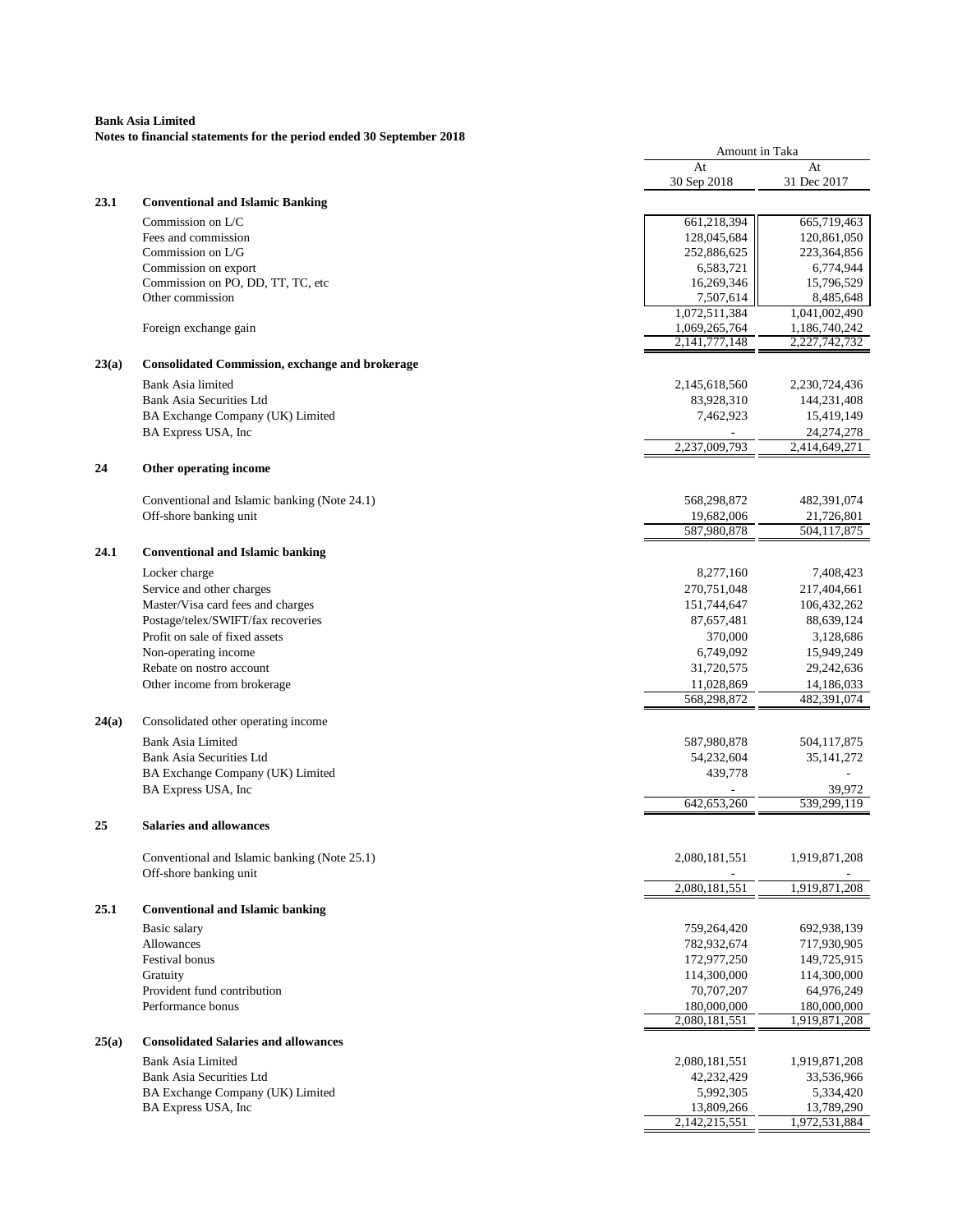|       |                                                       | Amount in Taka         |                        |
|-------|-------------------------------------------------------|------------------------|------------------------|
|       |                                                       | At<br>30 Sep 2018      | At<br>31 Dec 2017      |
| 26    | Rent, taxes, insurance, electricity etc.              |                        |                        |
|       | Conventional and Islamic banking (Note 26.1)          | 510,476,502            | 454,274,383            |
|       | Off-shore banking unit                                | 196,393<br>510,672,895 | 187,022<br>454,461,405 |
| 26.1  | <b>Conventional and Islamic banking</b>               |                        |                        |
|       | Rent, rate and taxes                                  | 304,791,704            | 271,787,637            |
|       | Insurance                                             | 124,939,644            | 114,266,156            |
|       | Power and electricity                                 | 80,745,154             | 68,220,590             |
|       |                                                       | 510,476,502            | 454,274,383            |
| 26(a) | Consolidated Rent, taxes, insurance, electricity etc. |                        |                        |
|       | <b>Bank Asia Limited</b>                              | 510,672,895            | 454,461,405            |
|       | Bank Asia Securities Ltd                              | 11,012,565             | 10,651,180             |
|       | BA Exchange Company (UK) Limited                      | 4,944,534              | 4,756,896              |
|       | BA Express USA, Inc                                   | 5,133,299              | 4,992,634              |
|       |                                                       | 531,763,293            | 474,862,115            |
| 27    | <b>Legal expenses</b>                                 |                        |                        |
|       | Conventional and Islamic banking (Note 27.1)          | 19,026,965             | 14,440,610             |
|       | Off-shore banking unit                                | 19,026,965             | 14,440,610             |
| 27.1  | <b>Conventional and Islamic Banking</b>               |                        |                        |
|       | Legal expenses                                        | 19,026,965             | 14,440,610             |
|       | Other professional charges                            |                        |                        |
|       |                                                       | 19,026,965             | 14,440,610             |
| 27(a) | <b>Consolidated Legal expenses</b>                    |                        |                        |
|       | <b>Bank Asia Limited</b>                              | 19,026,965             | 14,440,610             |
|       | Bank Asia Securities Ltd                              | 338,100                | 109,033                |
|       | BA Exchange Company (UK) Limited                      | 616,239                | 496,656                |
|       | BA Express USA, Inc                                   | 235,094                | 507,791                |
|       |                                                       | 20,216,398             | 15,554,090             |
| 28    | Postage, stamps, telecommunication etc.               |                        |                        |
|       | Conventional and Islamic banking (Note 28.1)          | 77,336,466             | 66,860,346             |
|       | Off-shore banking unit                                | 597,189                | 637,590                |
|       |                                                       | 77,933,655             | 67,497,936             |
| 28.1  | <b>Conventional and Islamic banking</b>               |                        |                        |
|       | Telephone, courier and postage                        | 46,249,269             | 25,159,014             |
|       | Master/VISA card process fee                          | 16,193,673             | 25,486,236             |
|       | ATM charge                                            | 1,305,332              | 2,739,203              |
|       | SWIFT and Reuter charge                               | 12,233,574             | 12,317,604             |
|       | Internet                                              | 1,354,618              | 1,158,289              |
|       |                                                       | 77,336,466             | 66,860,346             |
| 28(a) | Consolidated Postage, stamps, telecommunication etc.  |                        |                        |
|       | <b>Bank Asia Limited</b>                              | 77,933,655             | 67,497,936             |
|       | Bank Asia Securities Ltd                              | 1,324,733              | 1,419,126              |
|       | BA Exchange Company (UK) Limited                      | 427,244                | 423,795                |
|       | BA Express USA, Inc                                   | 280,925<br>79,966,557  | 270,689<br>69,611,546  |
| 29    | Stationery, printing, advertisements etc.             |                        |                        |
|       |                                                       |                        |                        |
|       | Conventional and Islamic banking (Note 29.1)          | 77,004,099             | 66,181,992             |
|       | Off-shore banking unit                                | 41,953<br>77,046,052   | 93,184<br>66,275,176   |
|       |                                                       |                        |                        |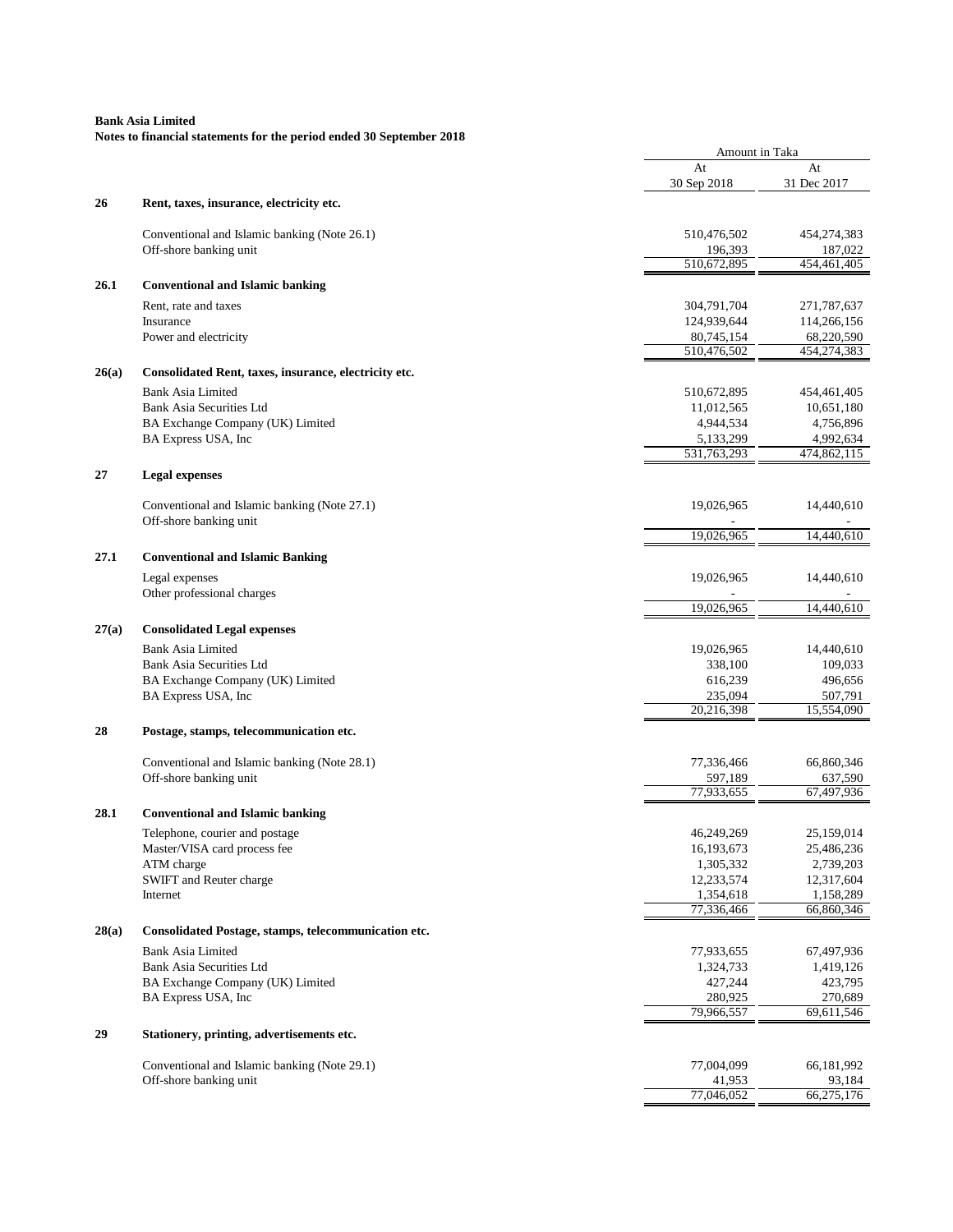|       | roles to mightig statements for the period ended so sep | Amount in Taka          |                        |
|-------|---------------------------------------------------------|-------------------------|------------------------|
|       |                                                         | At<br>30 Sep 2018       | At<br>31 Dec 2017      |
| 29.1  | <b>Conventional and Islamic banking</b>                 |                         |                        |
|       | Office and security stationery                          | 40,359,877              | 35,858,215             |
|       | Calendar, diary, souvenir, etc                          | 9,192,895               | 13,300                 |
|       | ATM card /Supplies And Stationeries                     | 6,981,065               | 5,103,856              |
|       | Books and periodicals                                   | 1,093,856               | 1,071,665              |
|       | Publicity and advertisement                             | 19,376,406              | 24,134,956             |
|       |                                                         | 77,004,099              | 66,181,992             |
| 29(a) | Consolidated Stationery, printing, advertisements etc.  |                         |                        |
|       | <b>Bank Asia Limited</b>                                | 77,046,052              | 66,275,176             |
|       | <b>Bank Asia Securities Ltd</b>                         | 797,560                 | 718,496                |
|       | BA Exchange Company (UK) Limited                        | 355,670                 | 362,080                |
|       | BA Express USA, Inc                                     | 1,032,081<br>79,231,363 | 877,334<br>68,233,086  |
| 30    | <b>Managing Director's salary and fees</b>              |                         |                        |
|       | Basic salary                                            | 4,500,000               | 4,500,000              |
|       | House rent allowance                                    | 1,125,000               | 1,125,000              |
|       | Entertainment allowances                                | 225,000                 | 225,000                |
|       | Incentive bonus                                         | 1,000,000               | 1,000,000              |
|       | Festival bonus                                          | 1,000,000               | 1,000,000              |
|       | Utility allowance and others                            | 900,000                 | 900,000                |
|       | House maintenance allowance                             | 450,000                 | 450,000                |
|       | Provident fund                                          | 450,000                 | 450,000                |
|       | Leave fare assistance                                   | 1,600,000               | 1,600,000              |
| 31    | Directors' fees                                         | 11,250,000              | 11,250,000             |
|       |                                                         |                         |                        |
|       | Directors' fees                                         | 2,888,000<br>2,888,000  | 1,720,000<br>1,720,000 |
| 31(a) | <b>Consolidated Directors' fees</b>                     |                         |                        |
|       |                                                         |                         |                        |
|       | Bank Asia Limited<br>Bank Asia Securities Ltd.          | 2,888,000               | 1,720,000              |
|       |                                                         | 165,600                 | 193,200                |
|       | BA Exchange Company (UK) Limited<br>BA Express USA, Inc |                         |                        |
|       |                                                         | 3,053,600               | 1,913,200              |
| 32    | <b>Auditors' fees</b>                                   |                         |                        |
|       | Audit fees                                              | 853,000                 | 4,600                  |
|       |                                                         | 853,000                 | 4,600                  |
| 32(a) | <b>Consolidated Auditors fees</b>                       |                         |                        |
|       | Bank Asia Limited                                       | 853,000                 | 4,600                  |
|       | Bank Asia Securities Ltd                                |                         |                        |
|       | BA Exchange Company (UK) Limited                        | 494,750                 | 456,020                |
|       | BA Express USA, Inc                                     | 993,121<br>2,340,871    | 863,400<br>1,324,020   |
| 33    | Depreciation and repair of Bank's assets                |                         |                        |
|       | Conventional and Islamic banking (Note 33.1)            | 350,951,049             | 340,086,050            |
|       | Off-shore banking unit                                  |                         |                        |
|       |                                                         | 350951049               | 340086050              |
| 33.1  | Conventional and Islamic banking                        |                         |                        |
|       | Depreciation                                            |                         |                        |
|       | Owned assets                                            | 299,962,046<br>600,002  | 286,958,524            |
|       | Leased assets                                           | 300,562,048             | 620,003<br>287,578,527 |
|       |                                                         |                         |                        |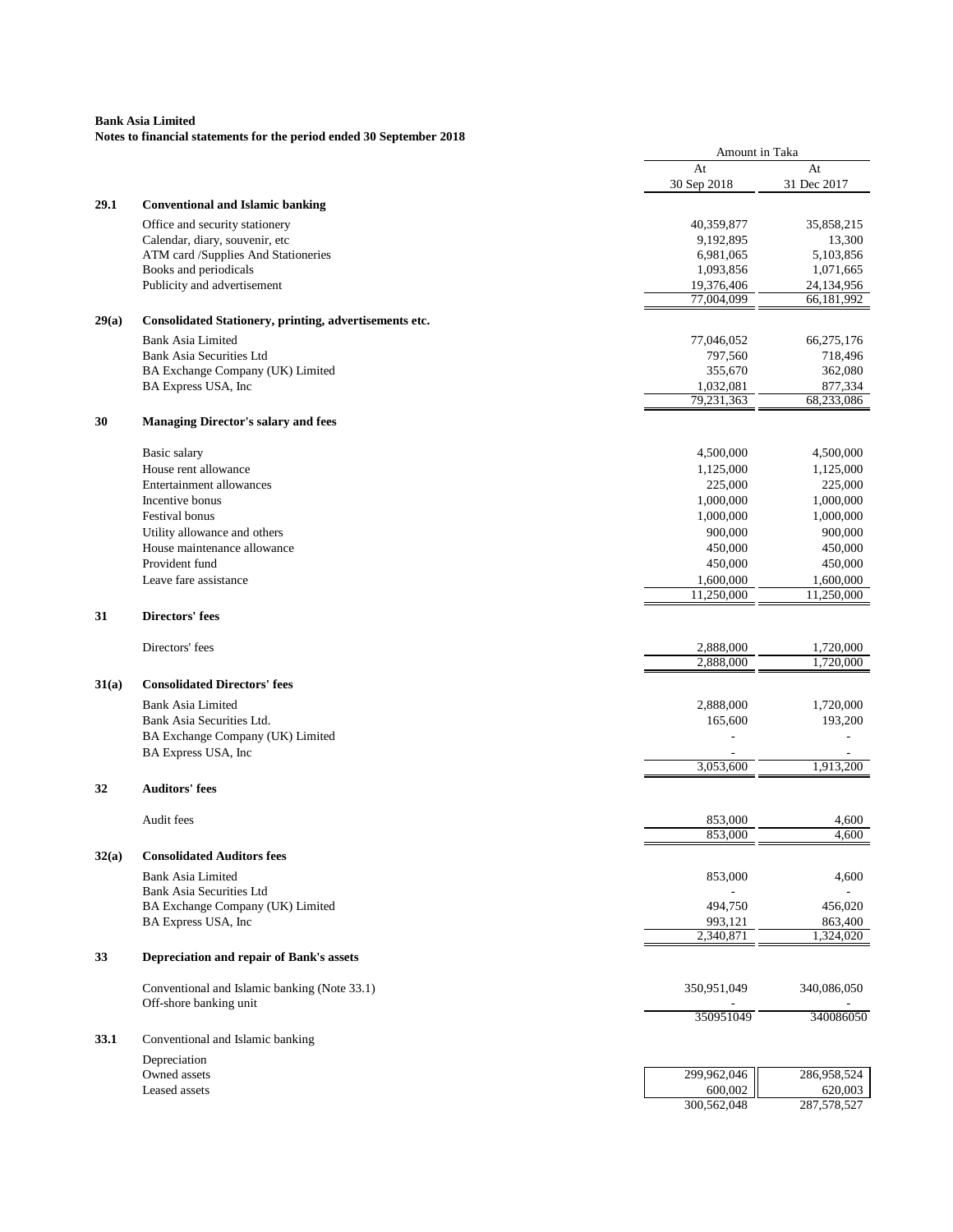|       | $\alpha$ to imancial statements for the period ended so sep   | Amount in Taka |               |
|-------|---------------------------------------------------------------|----------------|---------------|
|       |                                                               | At             | At            |
|       |                                                               | 30 Sep 2018    | 31 Dec 2017   |
|       | Repairs                                                       |                |               |
|       | <b>Building</b>                                               | 4,018,118      | 7,650,418     |
|       | Furniture and fixtures                                        | 403,206        | 291,116       |
|       | Equipments                                                    | 3,677,343      | 2,721,665     |
|       |                                                               | 8,098,667      | 10,663,199    |
|       | Maintenance                                                   | 42,290,334     | 41,844,324    |
|       |                                                               | 350,951,049    | 340,086,050   |
| 33(a) | <b>Consolidated Depreciation and repairs of Bank's assets</b> |                |               |
|       | <b>Bank Asia Limited</b>                                      | 350,951,049    | 340,086,050   |
|       | <b>Bank Asia Securities Ltd</b>                               | 1,103,653      | 525,097       |
|       | BA Exchange Company (UK) Limited                              | 1,498,434      | 1,365,121     |
|       | BA Express USA, Inc                                           | 1,222,651      | 1,186,156     |
|       |                                                               | 354,775,787    | 343,162,424   |
| 34    | Other expenses                                                |                |               |
|       | Conventional and Islamic banking (Note 34.1)                  | 1,244,112,988  | 1,030,981,778 |
|       | Off-shore banking unit                                        | 10,224,594     | 9,006,744     |
|       |                                                               | 1,254,337,582  | 1,039,988,522 |
| 34.1  | <b>Conventional and Islamic banking</b>                       |                |               |
|       | Car expenses                                                  | 244,082,371    | 242,942,101   |
|       | Contractual service expenses                                  | 475,690,790    | 363,415,247   |
|       | Computer expenses                                             | 112,441,188    | 107,416,850   |
|       | Other management and administrative expenses                  | 194,916,533    | 143,021,022   |
|       | Entertainment                                                 | 33,261,026     | 31, 104, 785  |
|       | <b>AGM/EGM</b> expenses                                       | 2,738,358      | 21,500        |
|       | Office plantation                                             |                | 4,068,952     |
|       | Payment to superannuation fund                                | 5,490,000      | 5,490,000     |
|       | Finance charge for lease assets                               |                | 107,864       |
|       | Donation and subscription to institutions                     | 138,944,841    | 99,647,401    |
|       | Travelling expenses                                           | 23,389,172     | 24,661,530    |
|       | Training and internship                                       | 12,593,909     | 8,538,626     |
|       | Directors' travelling expenses                                | 64,800         | 45,900        |
|       | Sharia council fees                                           | 500,000        | 500,000       |
|       |                                                               | 1,244,112,988  | 1,030,981,778 |
| 34(a) | <b>Consolidated other expenses</b>                            |                |               |
|       | <b>Bank Asia Limited</b>                                      | 1,254,337,582  | 1,039,988,522 |
|       | <b>Bank Asia Securities Ltd</b>                               | 17,386,456     | 20,957,384    |
|       | BA Exchange Company (UK) Limited                              | 9,642,243      | 2,445,077     |
|       | BA Express USA, Inc.                                          | 6,621,752      | 8,138,250     |
|       |                                                               | 1,287,988,033  | 1,071,529,233 |
| 35    | Receipts from other operating activities                      |                |               |
|       | Conventional and Islamic banking (Note 35.1)                  | 623,548,684    | 612,958,267   |
|       | Off-shore banking unit                                        | 19,682,006     | 21,726,801    |
|       |                                                               | 643,230,690    | 634, 685, 068 |
| 35.1  | <b>Conventional and Islamic banking</b>                       |                |               |
|       | Locker charge                                                 | 8,277,160      | 7,408,423     |
|       | Service and other charges                                     | 270,751,048    | 217,404,661   |
|       | Master card fees and charges                                  | 151,744,647    | 106,432,262   |
|       | Postage/telex/SWIFT/ fax recoveries                           | 87,657,481     | 88,639,124    |
|       | Non-business income                                           | 105,118,348    | 193,073,797   |
|       |                                                               | 623,548,684    | 612,958,267   |
|       |                                                               |                |               |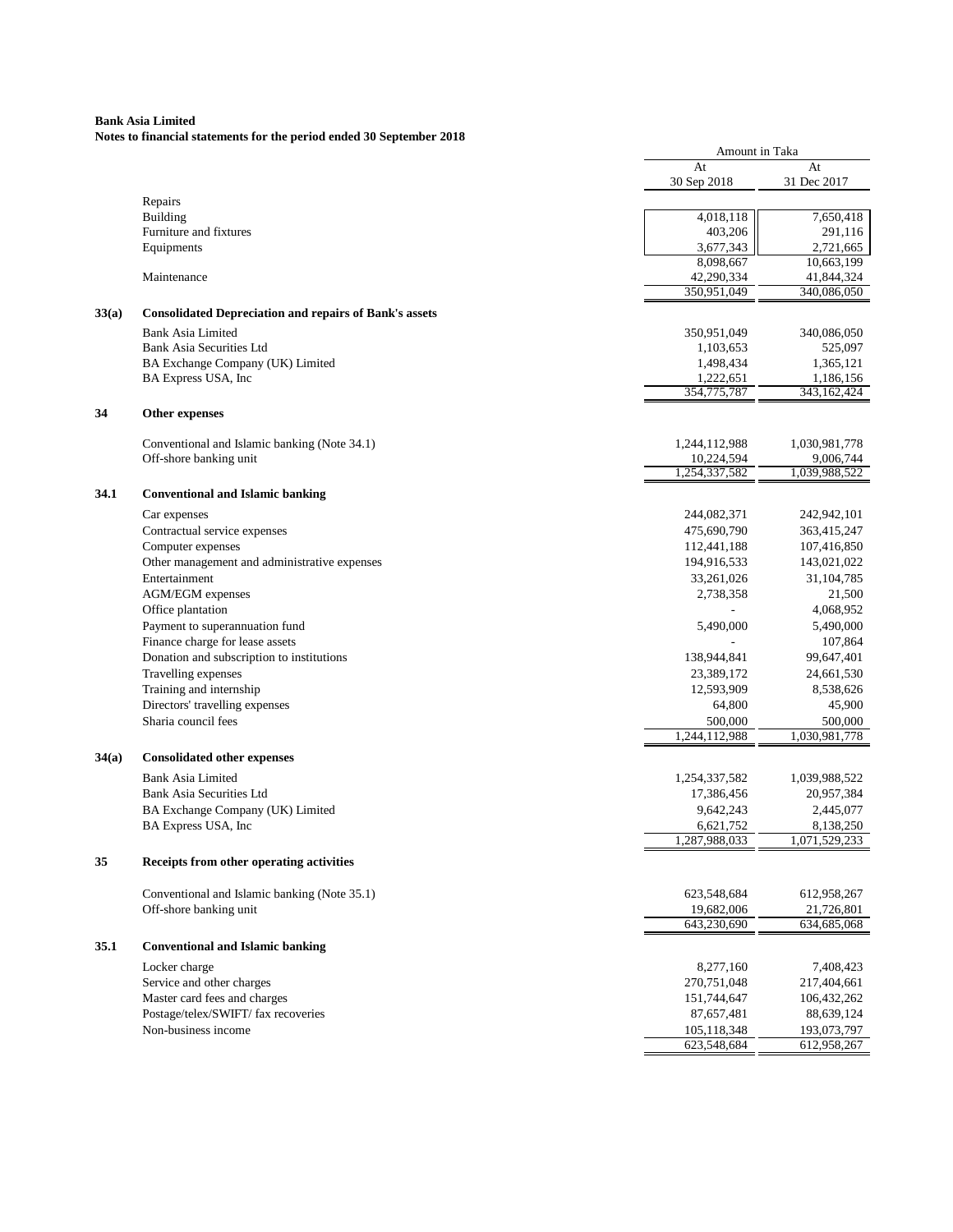#### **Notes to financial statements for the period ended 30 September 2018**

**37(a) Consolidated Earnings per share (EPS)**

|       |                                                              |               | Amount in Taka |  |
|-------|--------------------------------------------------------------|---------------|----------------|--|
|       |                                                              | At            | At             |  |
|       |                                                              | 30 Sep 2018   | 31 Dec 2017    |  |
| 35(a) | <b>Consolidated Receipts from other operating activities</b> |               |                |  |
|       | <b>Bank Asia Limited</b>                                     | 643,230,690   | 634, 685, 068  |  |
|       | <b>Bank Asia Securities Ltd</b>                              | 54,232,604    | 35, 141, 272   |  |
|       | BA Exchange Company (UK) Limited                             | 439,778       |                |  |
|       | BA Express USA, Inc                                          |               | 39,972         |  |
|       |                                                              | 697,903,072   | 669,866,312    |  |
|       | Less: inter-companies transactions                           |               |                |  |
|       |                                                              | 697,903,072   | 669,866,312    |  |
| 36    | Payments for other operating activities                      |               |                |  |
|       | Conventional and Islamic banking (Note 36.1)                 | 1,866,541,110 | 1,580,061,443  |  |
|       | Off-shore banking unit                                       | 10,420,987    | 9,193,766      |  |
|       |                                                              | 1,876,962,097 | 1,589,255,209  |  |
|       |                                                              |               |                |  |
| 36.1  | <b>Conventional and Islamic banking</b>                      |               |                |  |
|       | Rent, rates and taxes                                        | 510,476,502   | 454,274,383    |  |
|       | Legal expenses                                               | 19,026,965    | 14,440,610     |  |
|       | Directors' fees                                              | 2,888,000     | 1,720,000      |  |
|       | Postage, stamp, telecommunication, etc                       | 77,933,655    | 67,497,936     |  |
|       | Other expenses                                               | 1,244,112,988 | 1,030,873,914  |  |
|       | Managing Director's salary                                   | 11,250,000    | 11,250,000     |  |
|       | Auditors' fee                                                | 853,000       | 4,600          |  |
|       |                                                              | 1,866,541,110 | 1,580,061,443  |  |
| 36(a) | Payments for other operating activities                      |               |                |  |
|       | <b>Bank Asia Limited</b>                                     | 1,876,962,097 | 1,589,255,209  |  |
|       | <b>Bank Asia Securities Ltd</b>                              | 30,227,454    | 33,329,923     |  |
|       | BA Exchange Company (UK) Limited                             | 16,125,010    | 8,578,444      |  |
|       | BA Express USA, Inc                                          | 13,264,191    | 14,772,764     |  |
|       |                                                              | 1,936,578,752 | 1,645,936,340  |  |
| 37    | Earnings per share (EPS)                                     |               |                |  |
|       | Net profit after tax (Numerator)                             | 2,045,630,802 | 1,356,079,686  |  |
|       | Number of ordinary shares outstanding (Denominator)          | 987,011,099   | 987,011,099    |  |
|       | Issue of bonus shares 12.50%                                 | 123,376,387   | 123,376,387    |  |
|       | Number of ordinary shares outstanding (Denominator)          | 1,110,387,486 | 1,110,387,486  |  |
|       | Earnings per share (EPS)                                     | 1.84          | 1.22           |  |

Earnings per share has been calculated in accordance with BAS 33: "Earnings Per Share (EPS)". Earnings per share for previous period has been restated since the bonus issue is an issue without consideration of cash. It is treated as if it has occurred prior to the beginning of 2018, the earliest period reported. Actual EPS for Sep 2017 was Taka 1.37 (Solo) and Taka 1.44 (Consolidated)

EPS is mainly dependent on the amount of Net profit after tax.  $3<sup>rd</sup>$  quarter (cumulative) net profit increased by 51% than the previous corresponding period which was mainly driven by the growth of net interest income.

|      | Net profit after tax (Numerator)                               | 2,014,926,585 | 1,419,552,279       |
|------|----------------------------------------------------------------|---------------|---------------------|
|      | Number of ordinary shares outstanding (Denominator)            | 1,110,387,486 | 1,110,387,486       |
|      | Earnings per share (EPS)                                       | 1.81          | 1.28                |
| 38   | <b>Net Operating Cash Flows per Share (NOCPS)</b>              |               |                     |
|      | Net cash flows from operating activities                       | 5,471,521,257 | (11, 217, 235, 819) |
|      | Number of ordinary shares outstanding                          | 1.110.387.486 | 1.110.387.486       |
|      | Net Operating Cash Flows per Share (NOCFPS)                    | 4.93          | (10.10)             |
| 38.1 | <b>Consolidated Net Operating Cash Flows per Share (NOCPS)</b> |               |                     |
|      | Net cash flows from operating activities                       | 5,245,469,255 | (10,912,235,597)    |
|      | Number of ordinary shares outstanding                          | 1,110,387,486 | 1,110,387,486       |
|      | Net Operating Cash Flows per Share (NOCFPS)                    | 4.72          | (9.83)              |

03rd quarter (cumulative) operating cash flow is increased due to significant growth of Deposits from customers and trading liabilities compared to disbursement of Loans and advances.